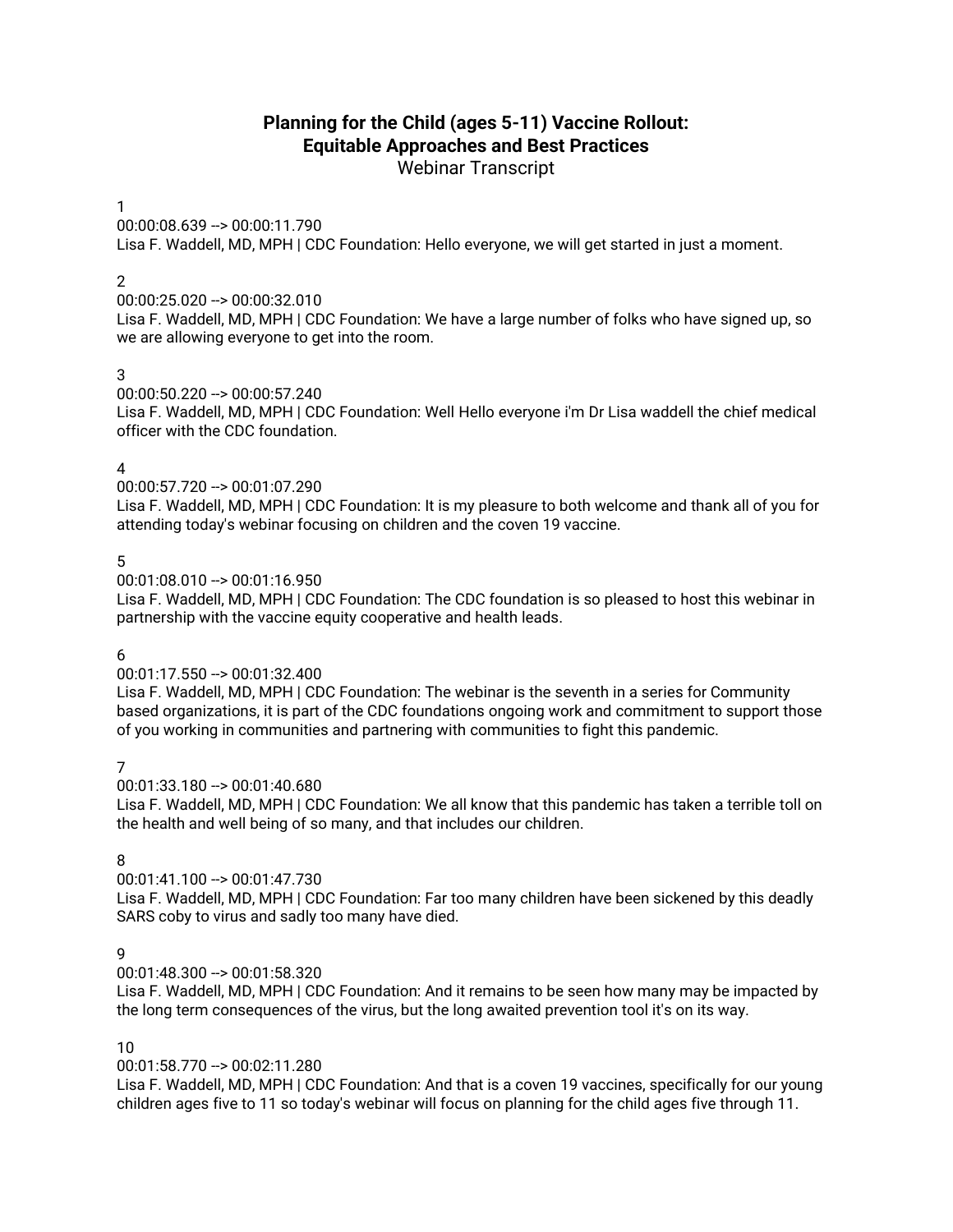00:02:11.730 --> 00:02:20.430

Lisa F. Waddell, MD, MPH | CDC Foundation: For the coven 19 vaccine rollout equitable approaches and best practices, we are thrilled to have a number of experts.

## 12

00:02:21.120 --> 00:02:35.730

Lisa F. Waddell, MD, MPH | CDC Foundation: speakers on this topic for today with us so to get us started, I will turn the program over to our moderator miss today Hamilton Franklin the Vice President of health equity and stakeholder engagement with health leads today.

13 00:02:37.020 --> 00:02:37.350 Tene Franklin, MPH: Thank you.

## 14

00:02:38.760 --> 00:02:50.550

Tene Franklin, MPH: and welcome everyone to our conversation today that on spot for specifically focusing on the child vaccine rollout equitable approaches and best practices.

## 15

00:02:51.150 --> 00:03:04.470

Tene Franklin, MPH: And before we get into our conversation I just have a couple of housekeeping notes one use the zoom chat to submit questions comments reactions or resources to share with each other.

### 16

00:03:05.340 --> 00:03:13.860

Tene Franklin, MPH: The webinar is going to be recorded and we will send it out afterwards, and it will be uploaded to the the CDC foundation website.

## 17

00:03:14.400 --> 00:03:26.310

Tene Franklin, MPH: Towards the end of the week, this webinar is has also has closed captioning available to enable closed captioning please click on the closed captioning icon to turn it on.

## 18

00:03:27.960 --> 00:03:38.700

Tene Franklin, MPH: So let's let's jump in, we know that the FDA emergency use authorization for covert 19 vaccinations for children under 12 is right around the corner.

## 19

00:03:39.540 --> 00:03:48.090

Tene Franklin, MPH: It as as anticipated some parents will be eager to vaccinate their children, but we also know that there it's about 34%.

## 20

00:03:48.390 --> 00:03:56.160

Tene Franklin, MPH: of parents, according to the Kaiser family foundation say that they're going to wait to vaccinate their their children under the age of 12.

# 21

00:03:56.880 --> 00:04:07.860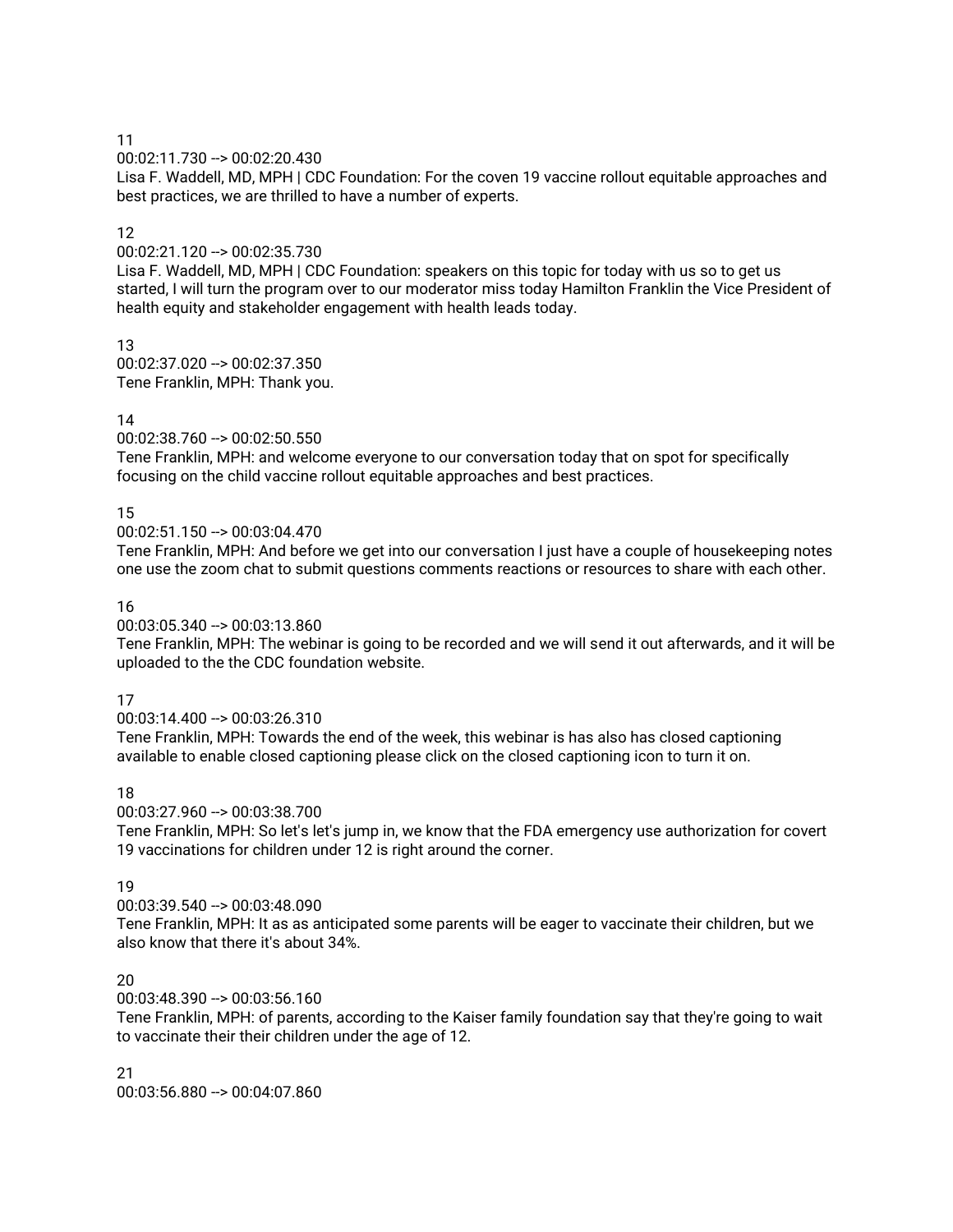Tene Franklin, MPH: So pediatric practices health departments fq agencies and also school based health centers many Community based organizations are preparing for the challenges.

22

## 00:04:08.220 --> 00:04:16.560

Tene Franklin, MPH: Of vaccinating children and families, and we know that these conversations and preparations are going to be most effective on the local level.

# 23

# 00:04:17.520 --> 00:04:28.200

Tene Franklin, MPH: In addition, I wouldn't be surprised if some of us were also wearing our parental hats today to learn some more information on how to navigate this conversation with our own families.

# 24

# 00:04:29.280 --> 00:04:34.590

Tene Franklin, MPH: So for patients, under the age of 12 we need trusted messengers, we need effective communication.

# 25

# 00:04:35.040 --> 00:04:47.100

Tene Franklin, MPH: And Community based organizations with schools and also medical homes, all of these players are important and play critical roles and to making sure that we have solutions for community.

# 26

00:04:47.700 --> 00:04:56.640

Tene Franklin, MPH: So in today's conversations we're going to focus on centering on racial health equity solutions, while addressing root causes of disparities.

# 27

## 00:04:57.210 --> 00:05:08.490

Tene Franklin, MPH: prioritizing outreach in the context of local families and communities we're going to talk about building on existing infrastructure with an open mind to no wrong door approaches.

# 28

00:05:09.150 --> 00:05:16.560

Tene Franklin, MPH: And also engaging allies in the medical on public health Community schools, health policy and private sectors.

# 29

## 00:05:17.340 --> 00:05:33.000

Tene Franklin, MPH: resources to help Community members and families, make an informed decision are also going to be shared not only by our speakers today, but I also know that a lot of you all have those resources so again, I encourage you to drop them in the chat.

## 30

## 00:05:33.720 --> 00:05:42.930

Tene Franklin, MPH: Our health leads team is going to help that those resources and make sure that we include them when we send out the webinar information after the call.

31  $00:05:44.070 \rightarrow 00:05:51.060$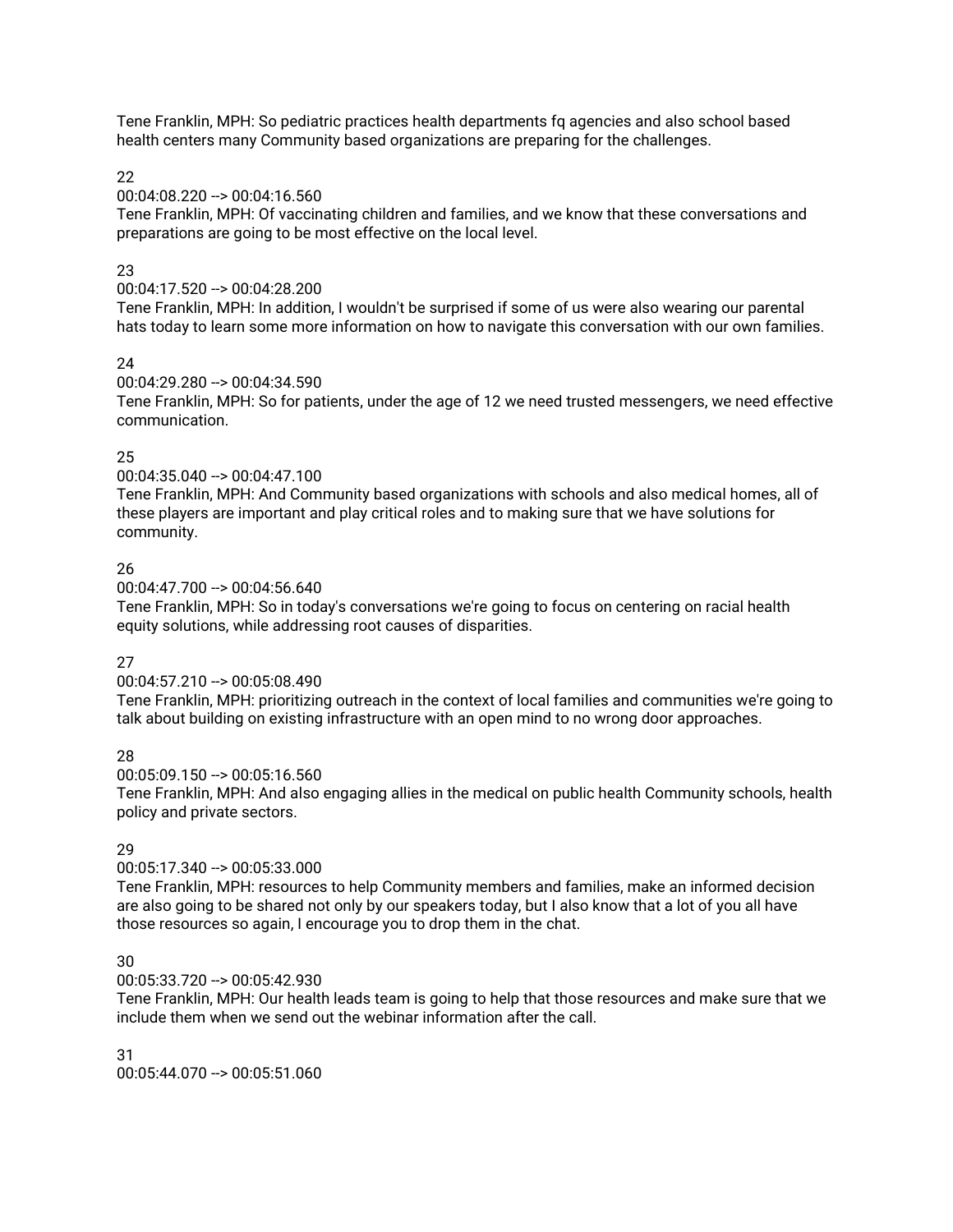Tene Franklin, MPH: So I would like to go ahead and introduce the speakers that we're going to have a front, first we have.

### 32

### 00:05:52.800 --> 00:06:06.030

Tene Franklin, MPH: First, we have Dr Kevin Chapman Stevens he's a pediatric East with a pediatric beck's that seeing planning and implementation lead with the CDC vaccine Task Force.

### 33

## 00:06:06.780 --> 00:06:24.690

Tene Franklin, MPH: We have Dr lauren a Smith, who is the chief health equity and strategy officer for the CDC foundation, we have miss Venus genus, who is the founder President and founder of dia de la mohair Latina.

### 34

## 00:06:26.010 --> 00:06:40.710

Tene Franklin, MPH: Mr Robert board boyd excuse me who's President and CEO of the school based health alliance mark Delmonte co executive and executive Vice President of the American Academy of pediatrics.

### 35

## 00:06:41.580 --> 00:06:56.700

Tene Franklin, MPH: So That being said, I like to go ahead and jump into the conversation and Kevin i'm going to turn it over to you to share your perspective, how CDC is approaching the vaccine rollout Kevin.

### 36

### 00:06:57.720 --> 00:07:04.560

Kevin Chatham-Stephens, MD, MPH, FAAP: hey thanks so much today good afternoon everyone really wanted to thank everyone for the opportunity to speak with you all today.

#### 37

## 00:07:04.800 --> 00:07:11.040

Kevin Chatham-Stephens, MD, MPH, FAAP: As mentioned i'm Kevin Kevin Stevens, and my current role on helping with the planning for the code 19 vaccine for children.

## 38

 $00:07:11.730 \rightarrow 00:07:20.100$ 

Kevin Chatham-Stephens, MD, MPH, FAAP: Five to 11 years old, and I think we all know that a lot of families pediatricians teachers and others are eagerly awaiting this vaccine.

## 39

## 00:07:20.700 --> 00:07:28.650

Kevin Chatham-Stephens, MD, MPH, FAAP: On a personal note i'm a pediatrician and have several nieces and nephews that fit in this age range so i'm personally and professionally invested in this activity.

## 40

## $00:07:29.190 -> 00:07:39.480$

Kevin Chatham-Stephens, MD, MPH, FAAP: and has already has already been mentioned, we unfortunately know that children have been directly affected by Cobra 19 by getting sick on some unfortunately severely sick.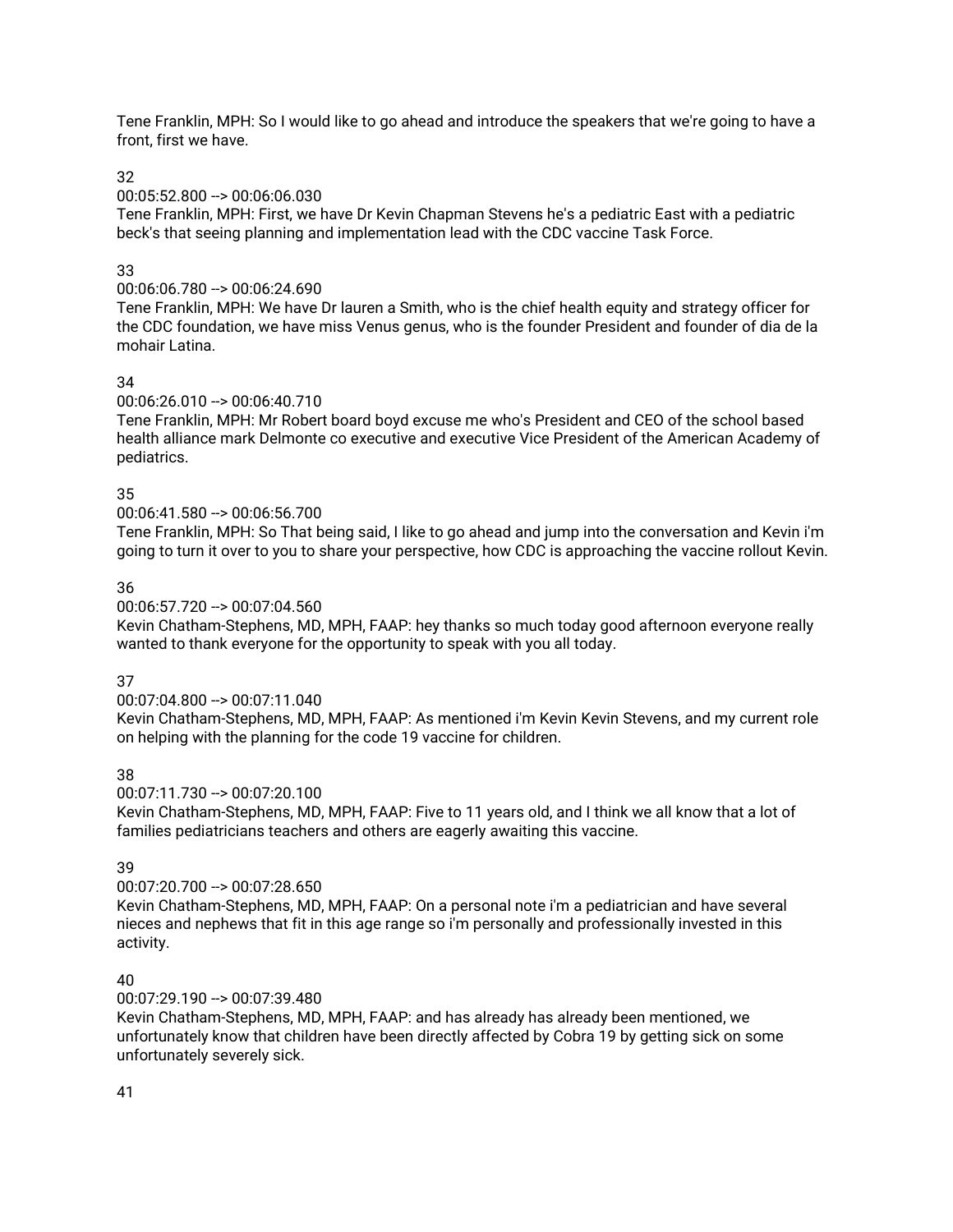### 00:07:40.050 --> 00:07:55.950

Kevin Chatham-Stephens, MD, MPH, FAAP: And also, indirectly affected as well, through family members, getting sick missing out on school and other key activities and being behind on regular medical care, including routine childhood vaccinations and so vaccinating children really help protect them from getting.

## 42

00:07:57.060 --> 00:08:07.200 Kevin Chatham-Stephens, MD, MPH, FAAP: As well as protecting them from severe disease hospitalizations are developing long term Code, the 19 complications and really allow us to start to begin to return to pre paint them in life.

## 43

00:08:07.830 --> 00:08:13.050 Kevin Chatham-Stephens, MD, MPH, FAAP: With many children back in school and participating in extracurricular activities like my own children.

# 44

00:08:13.560 --> 00:08:23.190

Kevin Chatham-Stephens, MD, MPH, FAAP: couldn't 19 vaccination among children is even more critical to preventing infection, as well as reducing transmission of Caribbean 19, especially with the widely circulated delta variant.

## 45

00:08:24.450 --> 00:08:30.420

Kevin Chatham-Stephens, MD, MPH, FAAP: So many folks are asking well, when will this be available for my children my grandchildren my patients, etc.

## 46

00:08:31.200 --> 00:08:38.670 Kevin Chatham-Stephens, MD, MPH, FAAP: And so you know just to set the stage here, you know, hoping 19 vaccination among this age group is subject to authorization by FDA.

## 47

00:08:39.090 --> 00:08:52.890

Kevin Chatham-Stephens, MD, MPH, FAAP: and also by recommendation by CDC is advisory committee on immunization practices or a tip, this is the same process and that's been falling for all the other 19 vaccines, as well as for our routine childhood vaccinations as well.

# 48

 $00:08:53.940 -> 00:09:01.110$ Kevin Chatham-Stephens, MD, MPH, FAAP: And a lot of people are also interested in a specific timeline so we know the FDA is advisory committee will meet on October 26.

## 49

00:09:01.530 --> 00:09:06.420

Kevin Chatham-Stephens, MD, MPH, FAAP: So, less than a couple weeks away to discuss the data behind the Pfizer vaccine in this age group.

# 50

00:09:07.020 --> 00:09:15.780

Kevin Chatham-Stephens, MD, MPH, FAAP: Sometime thereafter either later that week or early the following week it's anticipated the FDA may make their announcement made approved the vaccine.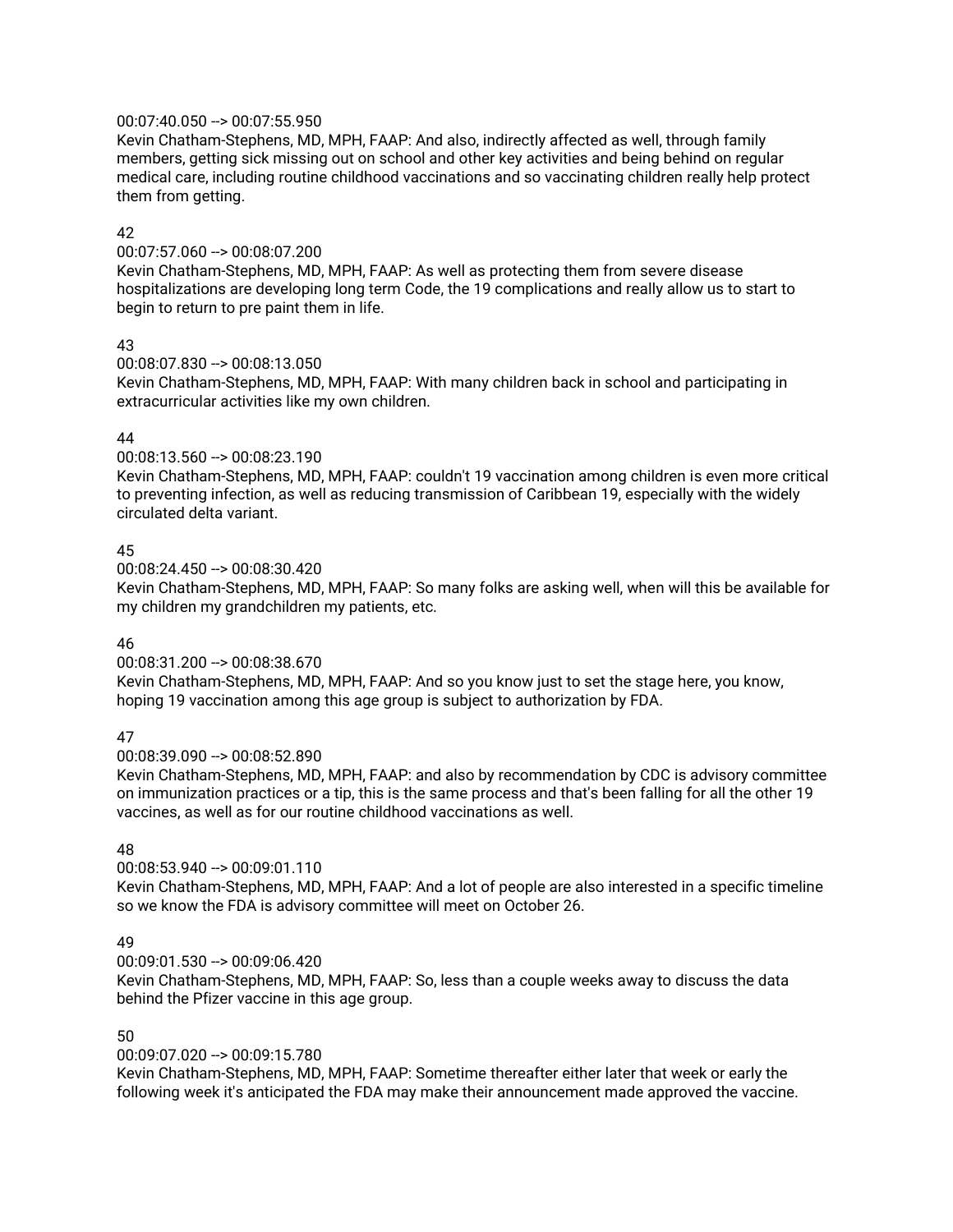### 00:09:16.740 --> 00:09:30.840

Kevin Chatham-Stephens, MD, MPH, FAAP: And then CDC is advisory committee or ACI people need to discuss the vaccine and offer their own recommendations that committee is currently scheduled to meet on November 2 and, third, but that could be moved up or back depending on when FDA makes its announcement.

### 52

## 00:09:32.100 --> 00:09:41.730

Kevin Chatham-Stephens, MD, MPH, FAAP: So the decision by CDC and FDA regarding the use of the vaccine among children will fall in in depth review of available data and safety and how well the vaccine works and children.

# 53

# 00:09:42.840 --> 00:09:51.690

Kevin Chatham-Stephens, MD, MPH, FAAP: On the safety note it's important to note that curve and 19 vaccines have undergone and will continue to undergo the most intensive safety monitoring in US history.

## 54

## 00:09:52.350 --> 00:09:58.260

Kevin Chatham-Stephens, MD, MPH, FAAP: We know that some parents may have concerns regarding safety of these vaccines so we'll be messaging to families on this topic.

## 55

## 00:09:59.040 --> 00:10:09.570

Kevin Chatham-Stephens, MD, MPH, FAAP: In addition, we always encourage families to discuss any concerns with their pediatrician or whoever cares for their child as that condition knows their fam the child in the family, the best.

## 56

## 00:10:11.220 --> 00:10:16.950

Kevin Chatham-Stephens, MD, MPH, FAAP: we've also been working very closely with health departments and permissions to make sure everyone is prepared for the release of the vaccine.

# 57

## 00:10:17.460 --> 00:10:26.880

Kevin Chatham-Stephens, MD, MPH, FAAP: For example, this past Friday we send out a painting document with some information on the vaccine to our health departments in clinical partners and we'll be sending out more information, this week.

## 58

## 00:10:27.780 --> 00:10:34.440

Kevin Chatham-Stephens, MD, MPH, FAAP: And to ensure equitable vaccine, distribution and administration CDC plans to ensure broad and convenient.

## 59

## 00:10:34.890 --> 00:10:44.070

Kevin Chatham-Stephens, MD, MPH, FAAP: coverage by having vaccine available in different locations, including pediatricians offices pharmacies vaccine and accept schools, etc.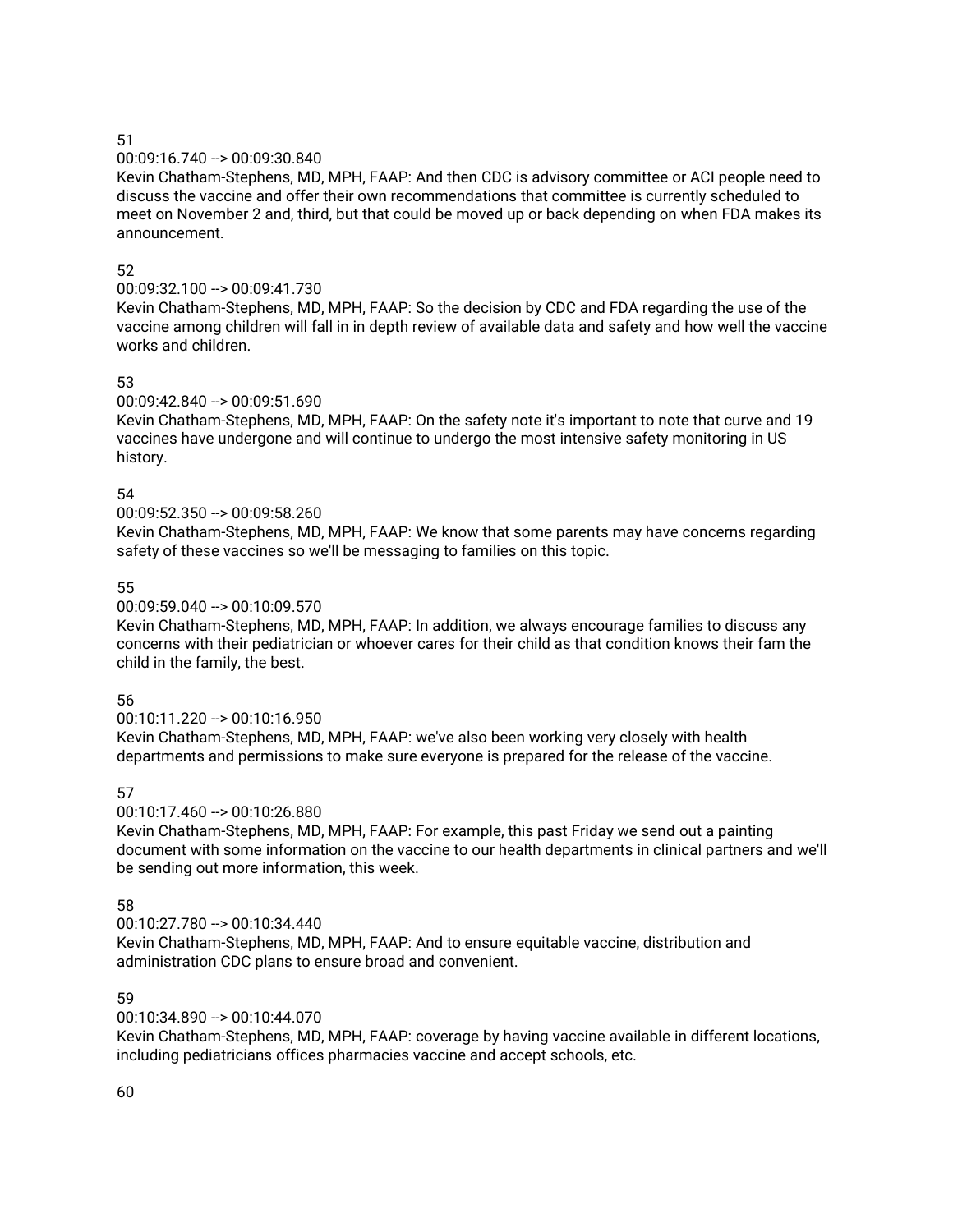### 00:10:44.550 --> 00:10:53.280

Kevin Chatham-Stephens, MD, MPH, FAAP: to monitor vaccine administration friends early and often and to disseminate culturally and linguistically appropriately appropriate messaging through trusted channels.

### 61

00:10:54.330 --> 00:11:03.720

Kevin Chatham-Stephens, MD, MPH, FAAP: Ensuring equity in vaccination coverage is a high priority for CDC and there are some groups of children who made made additional consideration for Cobra 19 vaccination.

## 62

00:11:04.320 --> 00:11:09.390

Kevin Chatham-Stephens, MD, MPH, FAAP: including but not limited to children who may be at increased risk for severe cold 19.

## 63

00:11:09.930 --> 00:11:19.110

Kevin Chatham-Stephens, MD, MPH, FAAP: Children with limited access to routine vaccinations services such as those who are experiencing homelessness who live in rural areas or who have special health care needs.

## 64

00:11:19.560 --> 00:11:28.920

Kevin Chatham-Stephens, MD, MPH, FAAP: Children who experienced systemic health or social inequities such as racial and ethnic minority groups households with lower income and children with disabilities.

## 65

 $00:11:29.400 -> 00:11:37.530$ 

Kevin Chatham-Stephens, MD, MPH, FAAP: And also children living in congregate care settings we really appreciate all the work that you're doing to help ensure that our children can be vaccinated.

## 66

 $00:11:38.010 - > 00:11:43.410$ 

Kevin Chatham-Stephens, MD, MPH, FAAP: Everyone on this call is a key partner in this effort and can help ensure success through a variety of activities.

## 67

00:11:43.800 --> 00:11:53.010

Kevin Chatham-Stephens, MD, MPH, FAAP: Including amplifying messages to families and communities and leveraging your trusted partnerships with that i'll go ahead and in and just wanted to say, thanks so much appreciate it.

## 68

00:11:55.710 --> 00:12:05.430

Tene Franklin, MPH: Thank you Kevin I know we're going to have some questions during our question answer session after we hear from the speakers next i'd like to.

69 00:12:06.270 --> 00:12:21.630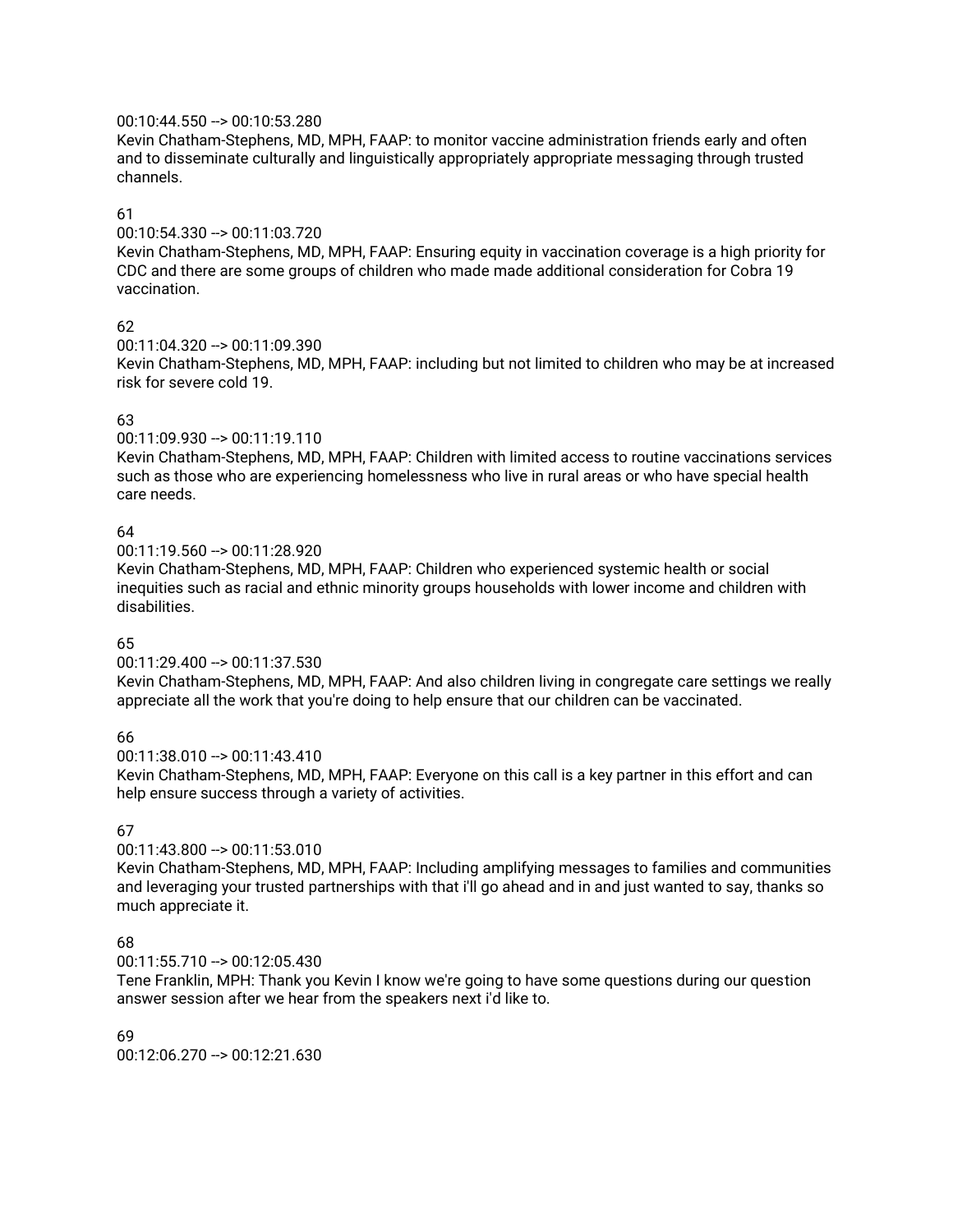Tene Franklin, MPH: bring up mark Tremonti now mark has to leave for another meeting in about 1520 minutes so we're going to hear from mark and then i'm going to ask mark just maybe one or two questions if we have time, because I know you have to leave the call early mark.

### 70

00:12:22.740 --> 00:12:32.970

Mark Del Monte (AAP): super Thank you so much, and what a privilege to be with you i'm just delighted to have the opportunity to address you for a few minutes here too busy time at the American Academy of pediatrics since i'm not able to stay.

## 71

00:12:34.260 --> 00:12:37.890

Mark Del Monte (AAP): For the whole time but i'm sorry about that, and I hope I get invited back we'll see how I do here.

# 72

00:12:38.340 --> 00:12:49.140

Mark Del Monte (AAP): i'm mark Tremonti i'm the CEO of the American Academy of pediatrics there are two other there are two i'm a lawyer, not a pediatrician there are two pediatricians on the panel today so i'll leave you in there, good hands to.

# 73

00:12:50.100 --> 00:12:59.610

Mark Del Monte (AAP): A PS 67,000 Members across the country, and this is really the backbone of where children get vaccinated and and we have begun to think about this, I think.

## 74

00:13:00.090 --> 00:13:08.580

Mark Del Monte (AAP): In terms of five to 11 year olds in three different categories that I think are quite important, the first category is some of the things.

# 75

00:13:09.000 --> 00:13:15.810 Mark Del Monte (AAP): That Dr Jeff and Stevens just mentioned, which is how do we get the vaccine to the places where people want it.

# 76

00:13:16.350 --> 00:13:20.700 Mark Del Monte (AAP): So, at some point in the next couple of weeks or so the Federal Government

make a decision approving.

# 77

00:13:21.300 --> 00:13:32.100

Mark Del Monte (AAP): Hopefully, a vaccine for five to 11 year olds and so wherever families want to get that vaccine, or if they want to talk to their clinician about that we've got to get all of that distribution ready.

# 78

00:13:32.370 --> 00:13:37.950

Mark Del Monte (AAP): And pre position so that it is ready to go as fast as we can have it as soon as that decision is made so.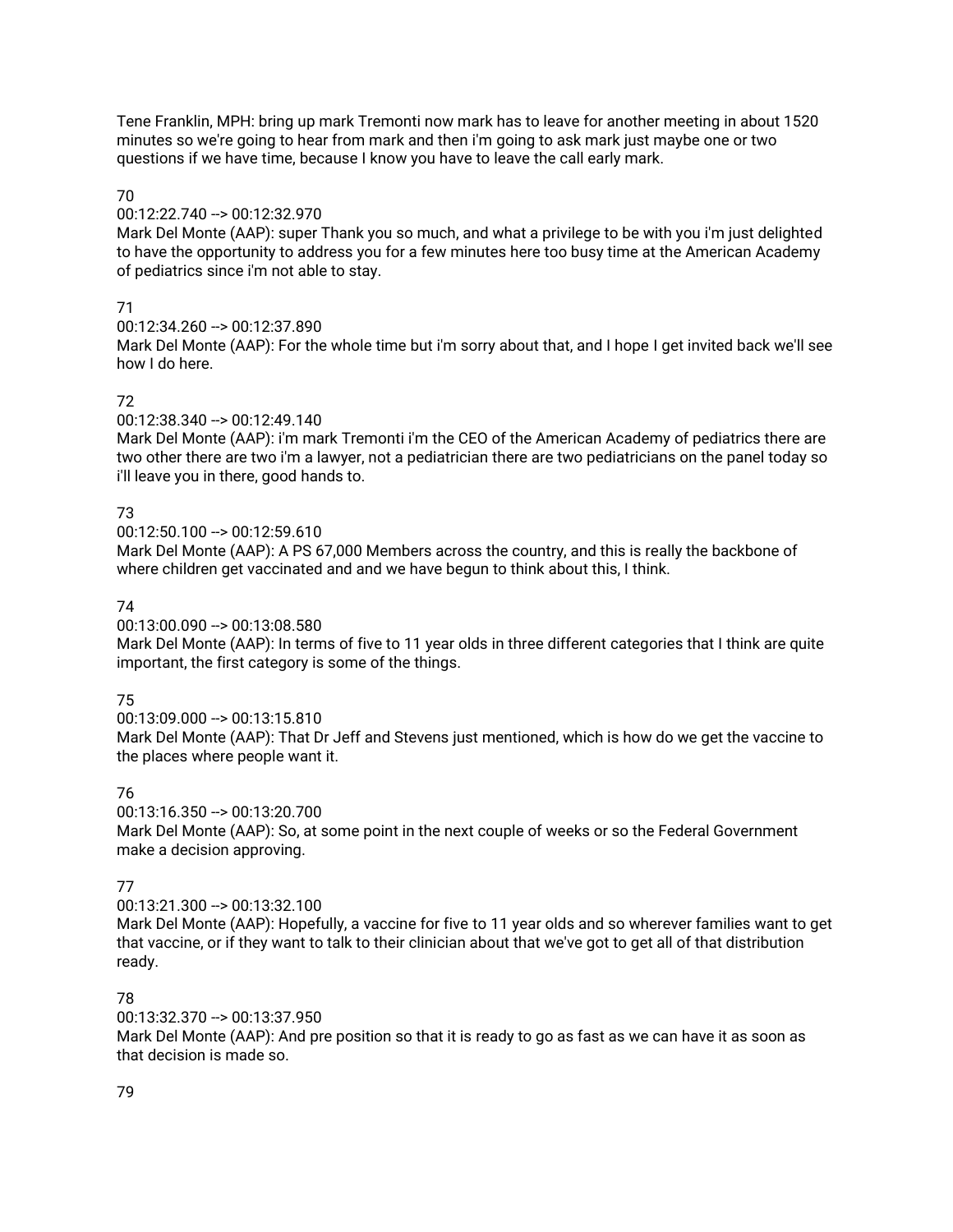## 00:13:38.400 --> 00:13:49.650

Mark Del Monte (AAP): That for us is really logistical questions about who is where are the vials out of the vials get from where they are now to where they need to be how do practices work with their state immunizations.

### 80

00:13:50.220 --> 00:14:02.400

Mark Del Monte (AAP): Public Health Officials and public health districts in their in their jurisdiction or state to get the vaccine into the practices, so that they can be ready to administer to children as as fast as we can.

## 81

00:14:02.940 --> 00:14:09.300

Mark Del Monte (AAP): it's going to be very important to communicate to people that the vaccine, that is contemplated for five to 11 year olds is different.

# 82

00:14:09.990 --> 00:14:18.630 Mark Del Monte (AAP): It has a different vibe and a different formulation, so we can't use the the vaccines that are approved for 12 and ups right now on five to 11 year olds.

# 83

00:14:18.960 --> 00:14:28.710

Mark Del Monte (AAP): So we're going to have to wait for the vials the new vials with the new formulation to get into the places where vaccines are distributed that's going to be a hard distinction for people because.

# 84

00:14:29.130 --> 00:14:37.170

Mark Del Monte (AAP): I think we're going to have to for the initial rush people are going to want to get it right away, and if you've got vaccine your office why can't just give me what you have there.

# 85

00:14:38.040 --> 00:14:44.910

Mark Del Monte (AAP): So I think that initial an initial distribution is going to be very important that time over the next few weeks or months when.

# 86

00:14:45.180 --> 00:14:51.720

Mark Del Monte (AAP): Demand exceeds supply where people who want to get the vaccine for their child right away, we want to be able to get that to them.

# 87

00:14:52.020 --> 00:14:59.310

Mark Del Monte (AAP): So I think that there's a lot of issues there and a number of things that we're working through once we get past that initial period.

# 88

00:14:59.760 --> 00:15:04.890

Mark Del Monte (AAP): I think we really need to think carefully now about what that is going to look like.

# 89

00:15:05.430 --> 00:15:16.950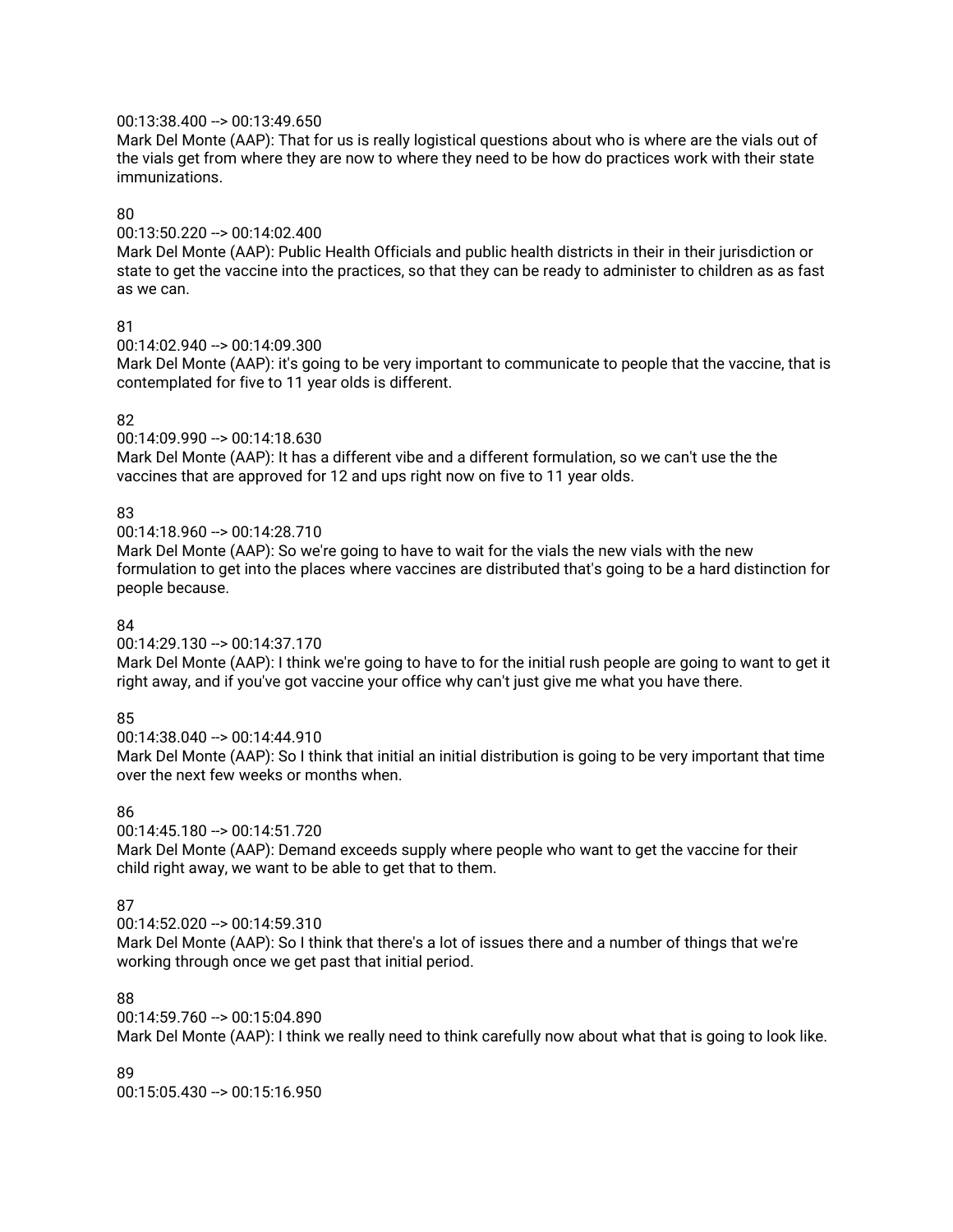Mark Del Monte (AAP): And what I think that's going to look like, for most families or many families is the same kind of barriers to access and and common concerns that they have about vaccination right now.

### 90

## 00:15:17.460 --> 00:15:32.940

Mark Del Monte (AAP): And we know that we're at least 10 or 11 million doses behind in routine childhood immunizations, and so we need to have a conversation to get families back to where they get vaccines to get caught up and to get the coven vaccine as well.

# 91

00:15:33.480 --> 00:15:40.920

Mark Del Monte (AAP): I think it's a mistake if we think that there's vaccines over here for children and then the covert vaccine over here as somehow distinct.

# 92

## 00:15:41.370 --> 00:15:47.220

Mark Del Monte (AAP): I think is we're talking to families and talking to communities about vaccination, we need to increase confidence.

# 93

00:15:47.580 --> 00:15:57.270

Mark Del Monte (AAP): and share messages that bolster the confidence in all vaccines, not just the coven 19 vaccine so thinking about messaging will be very important.

# $Q_{\Delta}$

00:15:58.080 --> 00:16:01.500

Mark Del Monte (AAP): People who give vaccines to children know how to talk to families.

# 95

00:16:02.010 --> 00:16:09.570

Mark Del Monte (AAP): families have lots of really heartfelt questions about every single intervention that happens to their child what parent.

## 96

00:16:09.930 --> 00:16:15.480 Mark Del Monte (AAP): doesn't want to know every detail about what's happening to their child whether it's a vaccine or a prescription or.

# 97

00:16:15.960 --> 00:16:26.940

Mark Del Monte (AAP): Going into the hospital or anything else, and so we have to be ready to deeply discuss their issues answer their questions, one, at a time family by family.

# 98

00:16:27.330 --> 00:16:31.290

Mark Del Monte (AAP): To have those hard conversations and we know that the more local.

## 99

00:16:31.650 --> 00:16:39.360

Mark Del Monte (AAP): And then the closer to the family, those messengers are, the more persuasive they are so we've got to think about having conversations that are.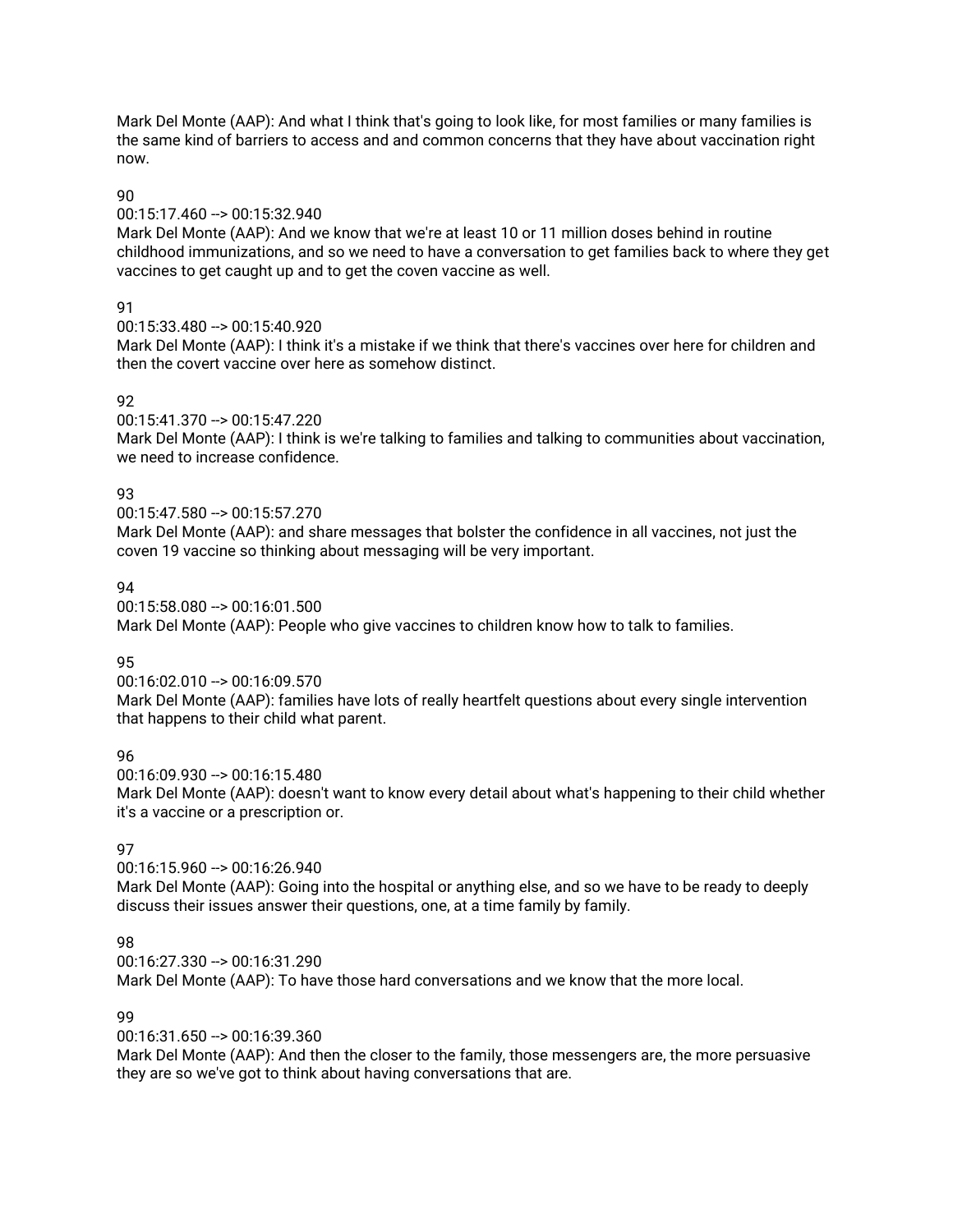00:16:39.600 --> 00:16:47.040

Mark Del Monte (AAP): Really really close to the Community and really, really connected to the family So how do we make sure that all those messengers are ready to go.

## 101

00:16:47.730 --> 00:16:59.580

Mark Del Monte (AAP): And then I think the third category is there's an organized effort to undermine confidence in vaccines by people who want to bring down the vaccination system and they certainly want to.

### 102

00:17:00.630 --> 00:17:10.740

Mark Del Monte (AAP): undermine the coven 19 vaccine, and this is very dangerous, and this information is is organized and moving quickly literally at the speed of the Internet.

### 103

00:17:11.190 --> 00:17:18.270

Mark Del Monte (AAP): And so we have to be ready to not only counsel about safety and efficacy of the vaccine but counter ugly misinformation.

### 104

00:17:18.660 --> 00:17:26.970

Mark Del Monte (AAP): That is being spread on purpose, and so I think those are the three kind of categories that we're worried about as we approach this it's sort of go time.

### 105

00:17:27.390 --> 00:17:41.760

Mark Del Monte (AAP): For the five to 11th and and so we're thinking about all of those aspects, right now, but what I can say just in in in closing the summary here is we, we should begin with the end in mind.

## 106

00:17:42.840 --> 00:17:54.450

Mark Del Monte (AAP): And if we want to reach those populations who have real questions about about health care and accessing healthcare, who have real questions about new medical interventions.

## 107

 $00:17:54.930 - > 00:18:01.350$ 

Mark Del Monte (AAP): we're going to have to think about that now, so that means beginning the conversation before the, the way is even granted.

## 108

00:18:01.800 --> 00:18:07.830 Mark Del Monte (AAP): About equity and about making sure that distribution of the vaccine gets deeply into communities.

#### 109

00:18:08.280 --> 00:18:14.460

Mark Del Monte (AAP): And that messengers who are bringing those messages into those communities know what they're doing and and know how to.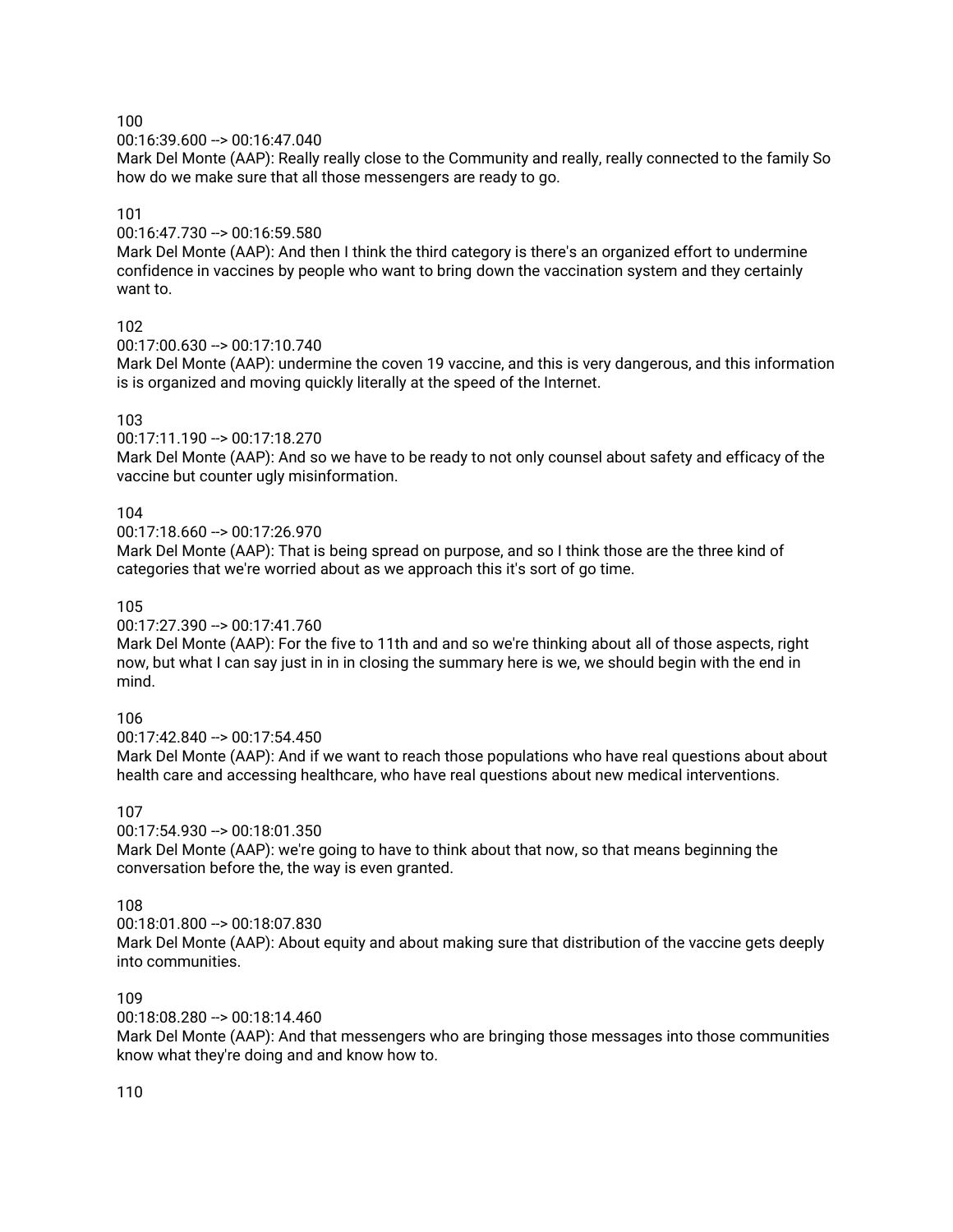## 00:18:15.360 --> 00:18:23.970

Mark Del Monte (AAP): Have authentic conversations with people we've had tremendous success we've seen people like the conversation.

### 111

00:18:24.420 --> 00:18:34.770

Mark Del Monte (AAP): on YouTube there are number of people who've really been working very hard to do this, and so I think we can amplify bolster those efforts, particularly as we get down to the younger children.

## 112

00:18:35.340 --> 00:18:45.510

Mark Del Monte (AAP): But we all have a lot of work to do together on the logistics and on the messaging and then countering the terrible disinformation that is flowing freely if we're really going to.

# 113

00:18:46.020 --> 00:18:53.040

Mark Del Monte (AAP): get as many of our children vaccinated as possible, so let me stop there, and maybe take some questions if that's okay tonight.

# 114

00:18:53.580 --> 00:18:54.240 Tene Franklin, MPH: Thank you, mark.

## 115

00:18:55.980 --> 00:19:01.290

Tene Franklin, MPH: So the first question i'm wondering if you can talk a little bit about how we should.

## 116

00:19:01.740 --> 00:19:06.750 Tene Franklin, MPH: Think about pediatricians engaging with health departments specifically.

# 117

00:19:07.080 --> 00:19:16.980

Tene Franklin, MPH: So we know that pediatricians are trusted messengers, we know that health departments are driving a lot of the vaccine efforts efforts in local community so talk to us a little bit about how we should be thinking about that.

# 118

00:19:17.670 --> 00:19:20.970 Mark Del Monte (AAP): Now, thank you that's a great question and a really important concept.

## 119

00:19:21.600 --> 00:19:33.270

Mark Del Monte (AAP): One of the infrastructures that's currently in places the vaccines for children program, which is a nice interaction between state state health departments and that and those programs and fee and the field and pediatric practices.

## 120

00:19:33.660 --> 00:19:46.560

Mark Del Monte (AAP): Right now, we know that the average is about 75% but it's some there's some differentiation across the States, but in some states, almost all of their vlc providers are signed up to be coven 19 vaccine and administer Earth.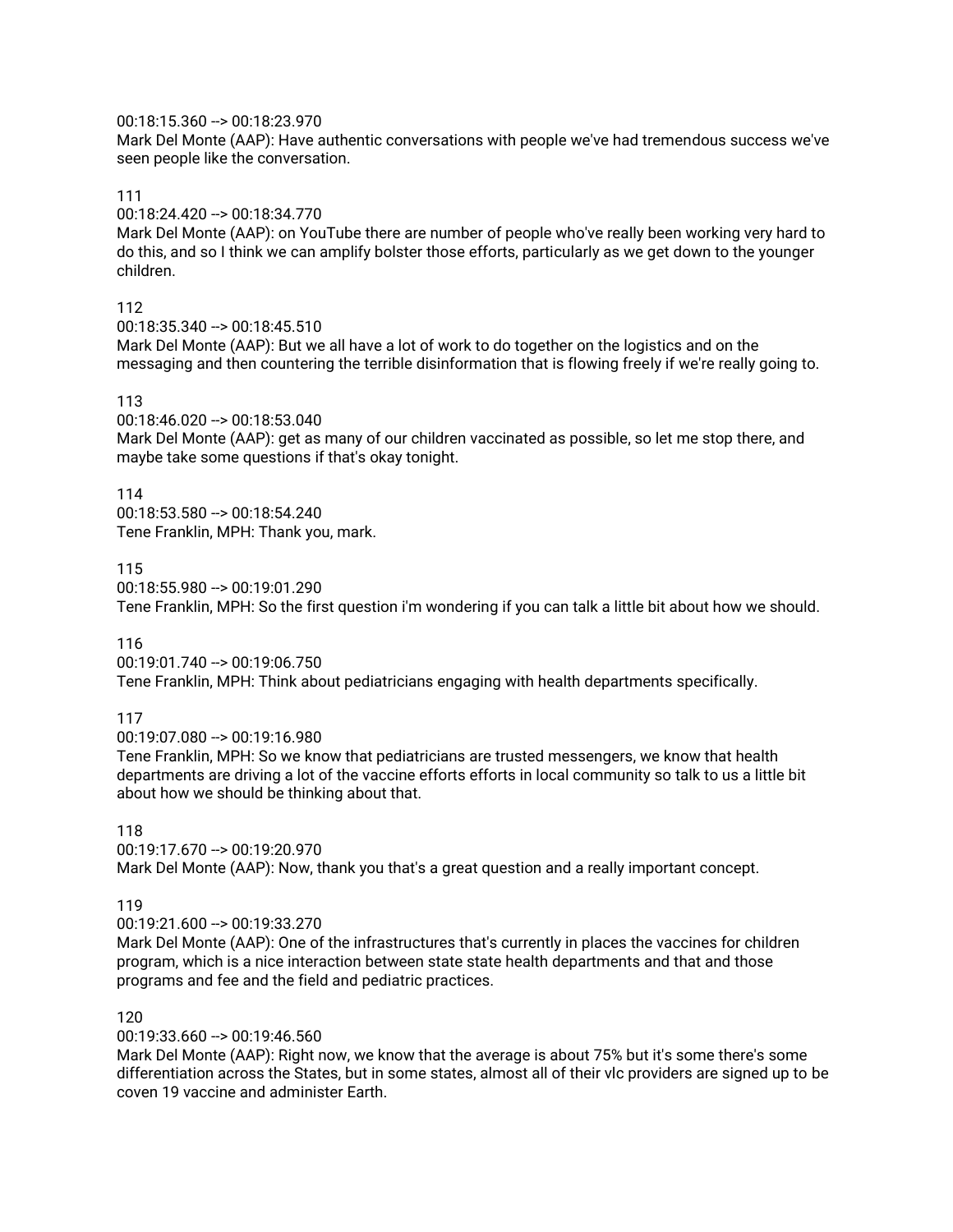00:19:47.070 --> 00:19:57.480

Mark Del Monte (AAP): And so I think the the the the immediate bridge that needs to be built, is between the VOC program because those providers know how to interact with state health departments.

### 122

00:19:57.870 --> 00:20:10.140

Mark Del Monte (AAP): They know how to have the conversation about ordering and getting sufficient supply and getting that all of that distribution mechanism working to get actual vaccine into their office into their refrigerators and ready to go.

### 123

00:20:10.620 --> 00:20:19.410

Mark Del Monte (AAP): They know how to do appointments and all the kind of administrative aspects of scheduling vaccinations in their offices and so that's built infrastructure.

### 124

00:20:19.890 --> 00:20:30.240

Mark Del Monte (AAP): That we have right now, and so to the extent to which we can leverage that infrastructure quickly to to work for the coven 19 vaccine, I think that will be crucially important.

### 125

00:20:30.960 --> 00:20:40.320

Mark Del Monte (AAP): For those practices that are not be FC providers, I think we're going to have to encourage them working with our state chapters in every state to get those connections in place.

#### 126

00:20:41.070 --> 00:20:48.690

Mark Del Monte (AAP): The nice thing about pediatrics is that they're very they're high volume vaccine administrators and so they know how to do this, we just need to figure out how to ease the way.

## 127

00:20:49.050 --> 00:21:00.450

Mark Del Monte (AAP): For coven 19 vaccine to get into those practices, there are differences and payment there are differences in ordering there are differences in storage so we've got to work out some of those logistical differences along the way.

#### 128

00:21:01.470 --> 00:21:11.160

Tene Franklin, MPH: And then just a follow up question how is the American Academy of pediatrics What role do you all play in in communicating and forming.

## 129

00:21:12.450 --> 00:21:24.780

Tene Franklin, MPH: Advocating with pediatricians that they go ahead and make sure that they become vlc provider, so we know that that's what they need to do, but are you all doing anything to encourage that.

130 00:21:25.290 --> 00:21:26.280 Mark Del Monte (AAP): Particularly sure.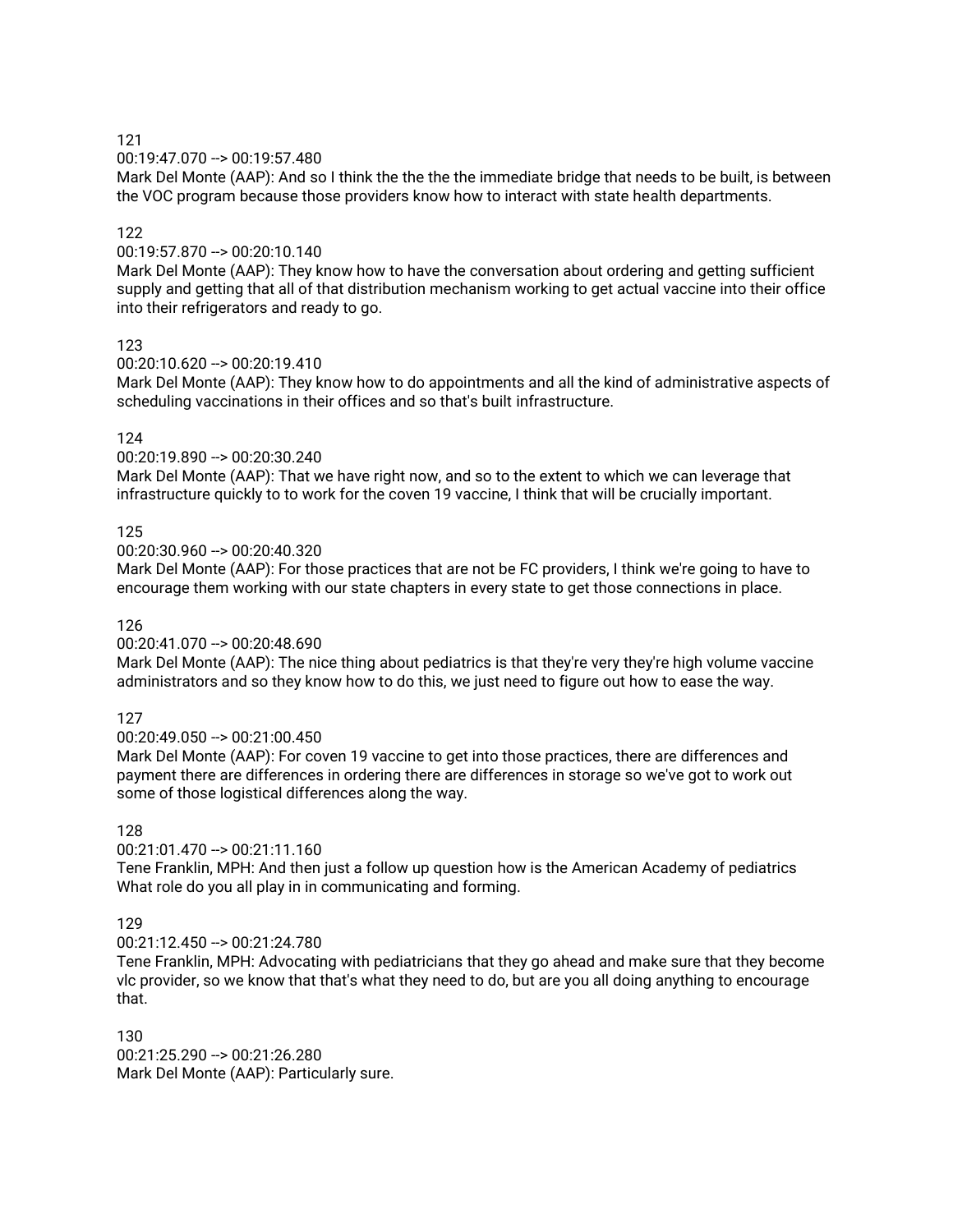00:21:26.610 --> 00:21:28.080 Tene Franklin, MPH: and vulnerable communities.

## 132

00:21:28.530 --> 00:21:30.120 Mark Del Monte (AAP): Sure, thank you.

## 133

00:21:31.140 --> 00:21:31.560 Mark Del Monte (AAP): You know.

134

```
00:21:33.360 --> 00:21:38.760
```
Mark Del Monte (AAP): The data is clear now that 51% of children are on medicaid or chip.

### 135

00:21:40.350 --> 00:21:50.100

Mark Del Monte (AAP): So the implications of that that more than half of kids are now covered by private I meant by public health insurance through medicaid or chip.

### 136

00:21:50.610 --> 00:21:57.720

Mark Del Monte (AAP): means that half of kids are living in families that qualify for those programs, which means that they're in poverty or near poverty.

### 137

00:21:58.620 --> 00:22:05.190

Mark Del Monte (AAP): And at some chip programs are just above the federal poverty level or a little above it, and so we have to build the whole system.

## 138

00:22:05.880 --> 00:22:16.620

Mark Del Monte (AAP): In a way, that that is record recognizes that that's who children are and the care that they need, and so our members in our pediatrician Members have to not only.

#### 139

00:22:18.120 --> 00:22:23.310 Mark Del Monte (AAP): be a part of the VOC program, but they also need to be a part of the medicaid and chip program because that's where the kids are.

#### 140

00:22:23.730 --> 00:22:31.350

Mark Del Monte (AAP): So I think we, we can build out an infrastructure that serves all kids it's our role to do that as the standard setting organization.

## 141

00:22:32.190 --> 00:22:39.630

Mark Del Monte (AAP): For pediatricians we create guidance and policy, and so we we sort of set the gold standard for the practice of pediatrics.

142 00:22:40.050 --> 00:22:56.160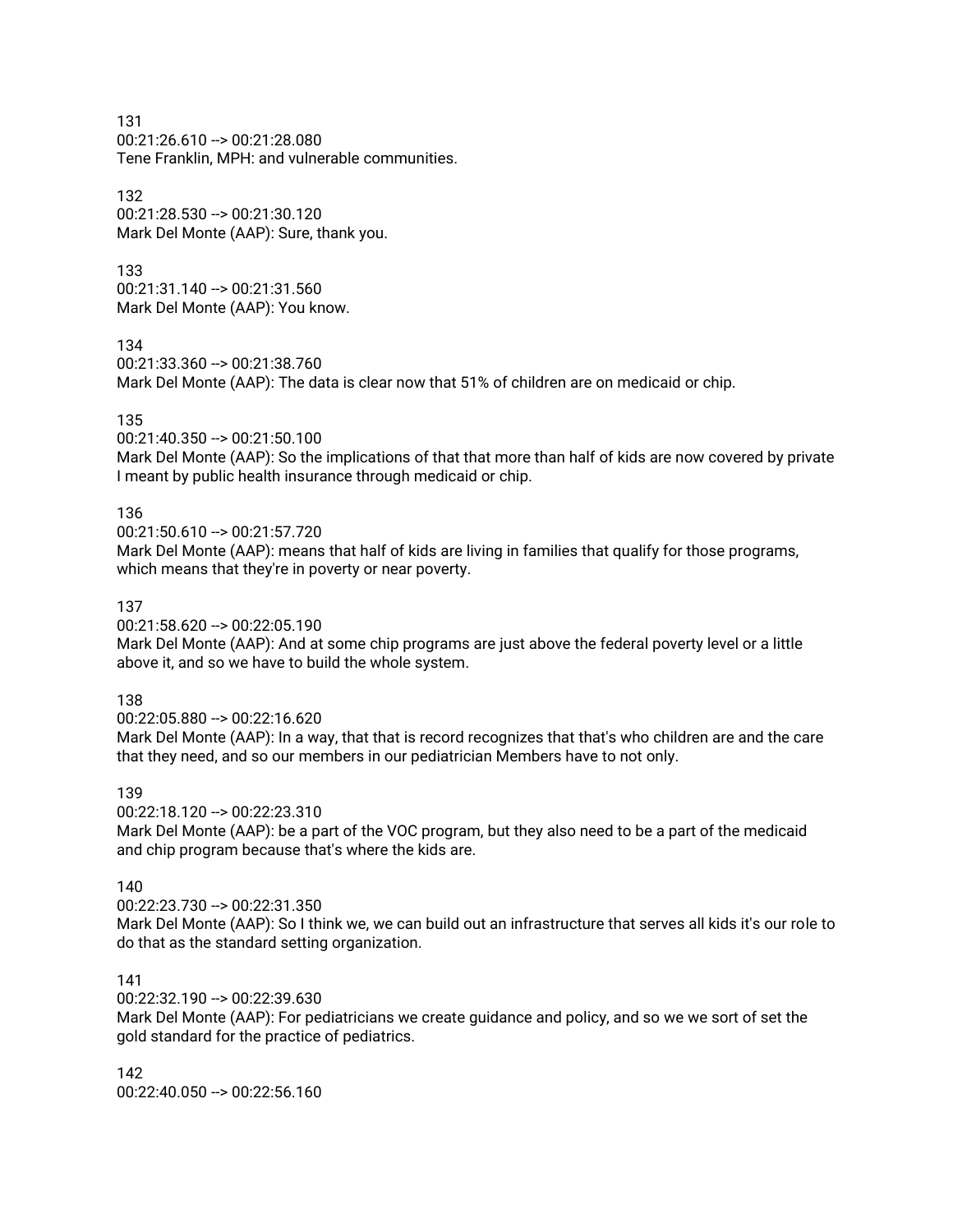Mark Del Monte (AAP): We issued a policy statement recommending the vaccines in 12 and ups when that era came so that the formal stamp of of this organization on that vaccine accompany the CDC and FDA approval of it, we have every expectation that we would do that.

### 143

### 00:22:58.200 --> 00:23:09.210

Mark Del Monte (AAP): For the for the next era for five to 11 and then there's a whole advocacy component, we need to set the conditions so that people in practice can can, but the ecosystem can work.

## 144

00:23:09.660 --> 00:23:19.740

Mark Del Monte (AAP): And so, if you have medicaid systems that are strapped VOC programs that are underwater that doesn't work for anybody and so we've got to build out these systems, to make sure that they.

## 145

00:23:20.190 --> 00:23:26.430

Mark Del Monte (AAP): are able to receive kids and families and the children, families are in the Center of them, and all the service providers wrap around the outside.

### 146

00:23:26.880 --> 00:23:39.360

Mark Del Monte (AAP): As opposed to forcing families to negotiate all these complicated and hard systems, so I think we have our work cut out for us to encourage people, but also to change the systems so that they're more friendly to families.

### 147

00:23:40.290 --> 00:23:50.550

Tene Franklin, MPH: Thank you, mark I know we're going to have questions for you and I know you have to leave Would you mind if we for those questions to you for a response that we can send out later on with to our viewers.

148  $00:23:51.150 \rightarrow 00:23:51.900$ Mark Del Monte (AAP): i'd be delighted.

149  $00:23:51.990 - > 00:23:53.820$ Mark Del Monte (AAP): and be delighted Thank you so much.

150 00:23:54.180 --> 00:24:00.120 Tene Franklin, MPH: appreciate you all right next look at patterns net from the CDC foundation.

#### 151

00:24:01.380 --> 00:24:15.120

Lauren A. Smith, MD, MPH: Thank you so much man, I want to echo mark and saying i'm so pleased to be here with so many of you in a tat and addressing this really important and critical topic so I wanted to use my time.

152 00:24:15.540 --> 00:24:22.410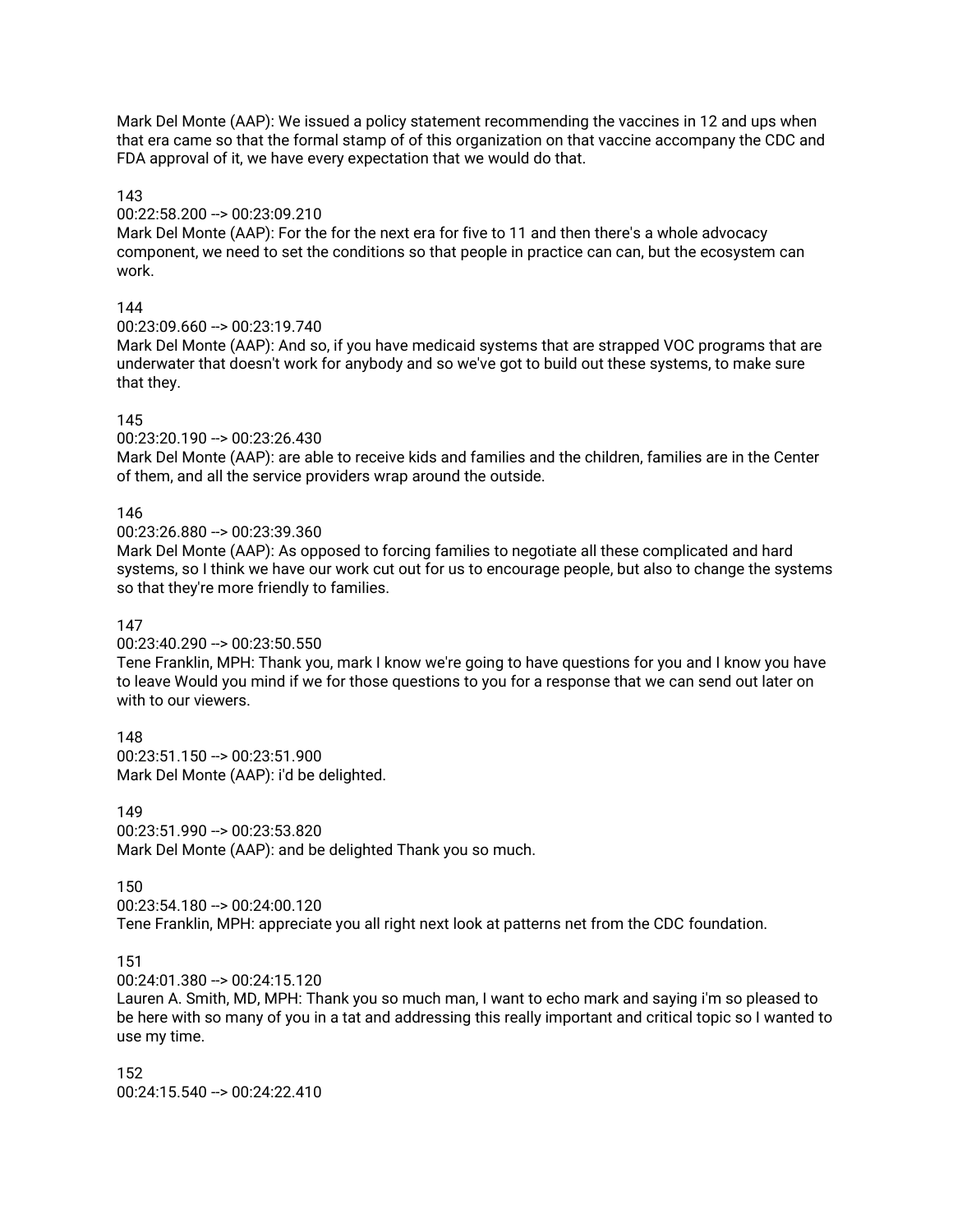Lauren A. Smith, MD, MPH: to outline what we why we know, an equitable vaccine distribution is so important for our kids.

#### 153

#### 00:24:22.830 --> 00:24:35.130

Lauren A. Smith, MD, MPH: I wanted to just take one minute to level set i'm sure I don't have to convince any of you all about this, but we know that there's been a disproportionate health and well being impact on our children of color.

#### 154

#### 00:24:35.580 --> 00:24:43.200

Lauren A. Smith, MD, MPH: In the US, their physical health, you know that these kids have lower rates of testing their have increased rates of infection.

#### 155

#### 00:24:43.620 --> 00:24:51.510

Lauren A. Smith, MD, MPH: They have increased rates of admissions to the hospital and then to the intensive care unit and then increased rates of serious and life.

#### 156

#### 00:24:52.020 --> 00:25:07.950

Lauren A. Smith, MD, MPH: Threatening complications, such as a multi Oregon information syndrome that happens in children and not surprisingly, and most tragically they have an increased risk of death, so the death rates of American Indian Alaska native.

#### 157

#### 00:25:09.000 --> 00:25:20.550

Lauren A. Smith, MD, MPH: and black children are 3.5 and 2.7 times higher than their white counterparts, so we know that these populations of these communities of children are.

#### 158

00:25:21.330 --> 00:25:28.650

Lauren A. Smith, MD, MPH: already experiencing disproportionate impact and so it's essential that the vaccine that can prevent and protect them.

#### 159

00:25:29.340 --> 00:25:40.290

Lauren A. Smith, MD, MPH: really needs to be equitably distributed, we also know that the pandemic has had an equal impact in terms of emotional health and educational and academic progress.

#### 160

#### 00:25:40.710 --> 00:25:54.450

Lauren A. Smith, MD, MPH: With family stressors related to parental job loss housing instability, as well as the illness and death of loved ones, since the same adult communities and also experienced disproportionate loss these kids really have had.

#### 161

#### $00:25:55.590 -> 00:26:05.340$

Lauren A. Smith, MD, MPH: Significant trials and tribulations in in their life to contend with, and they're also the same kids who are increased risk for learning loss and achievement gaps before the pandemic.

#### 162 00:26:06.180 --> 00:26:12.420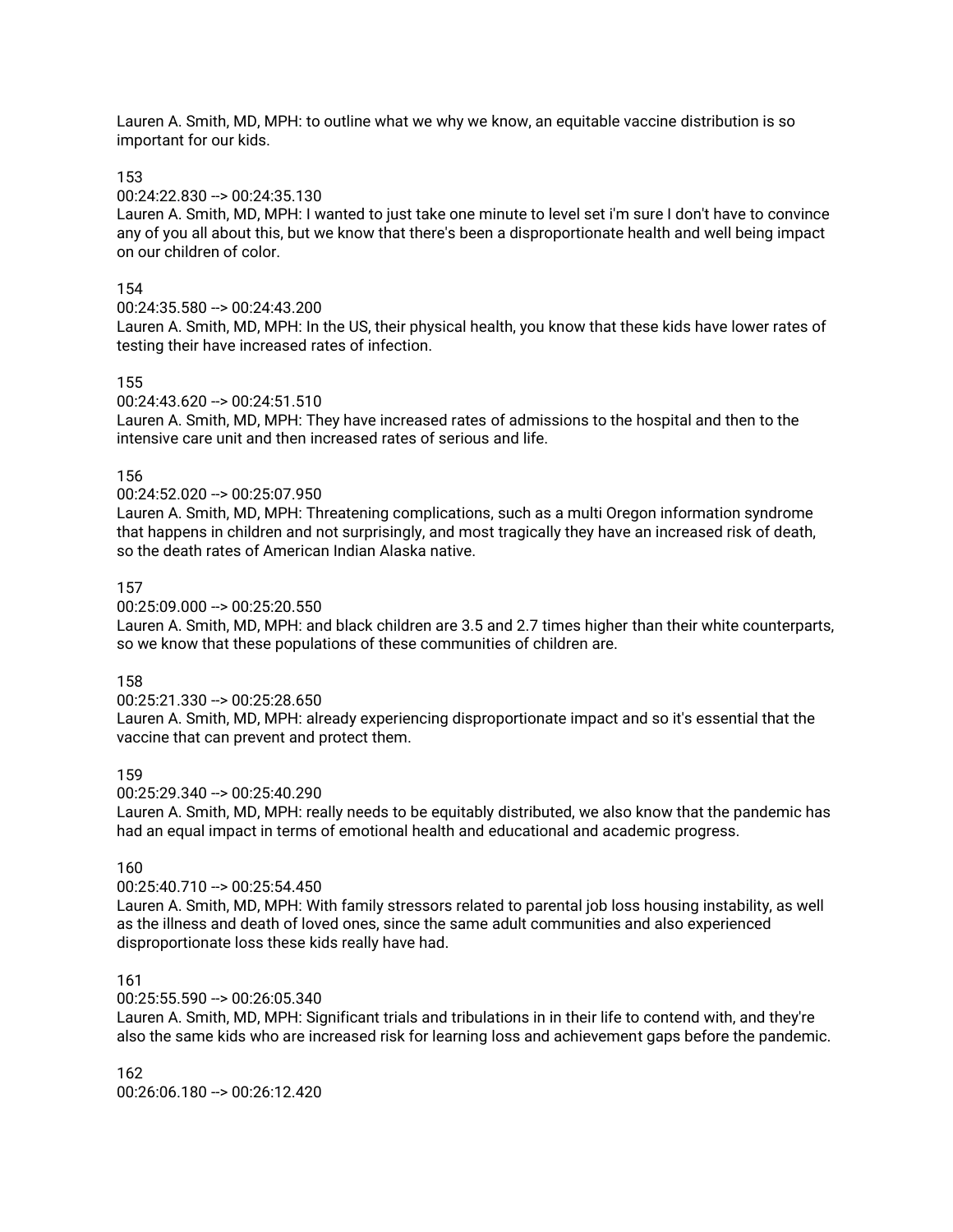Lauren A. Smith, MD, MPH: And so you set that up and add to that they're more likely to miss schools and have had difficulty accessing.

163

00:26:13.560 --> 00:26:18.450

Lauren A. Smith, MD, MPH: Fully accessing remote in virtual learning for a whole host of reasons.

## 164

00:26:20.190 --> 00:26:31.500

Lauren A. Smith, MD, MPH: means that they are increased risk for educational disruptions that are currently happening when schools are closed due to outbreaks or the circulation of.

### 165

00:26:31.950 --> 00:26:41.610

Lauren A. Smith, MD, MPH: The virus in schools, so we know that 23% of parents overall indicated that their child has had to be quarantined at home do two exposures at school.

## 166

00:26:42.030 --> 00:26:49.050

Lauren A. Smith, MD, MPH: And again, this this this add further disruption for kids were already at risk for educational difficulties.

### 167

00:26:49.740 --> 00:26:58.710

Lauren A. Smith, MD, MPH: And what do we know about the parents attitudes about vaccination, not surprisingly parental vaccination status is a strong predictor.

#### 168

00:26:59.040 --> 00:27:09.360

Lauren A. Smith, MD, MPH: of whether or not they intend to vaccinate their younger children it's already a strong predictor of the vaccination status that is of their teenagers or.

## 169

00:27:10.020 --> 00:27:20.970

Lauren A. Smith, MD, MPH: Children ages 12 to 17 so we know that we have to you know it's not about only beating the kids right it's about you know reaching the parents and being sure to.

### 170

00:27:22.110 --> 00:27:32.550

Lauren A. Smith, MD, MPH: address their questions are going to come back to today mentioned in her remarks that the Kaiser family foundation noted that 32% of parents.

## 171

00:27:33.390 --> 00:27:44.400

Lauren A. Smith, MD, MPH: Of this age group had a wait and see approach now 34% said that they would be willing and interested to get their children vaccinated as soon as possible.

## 172

00:27:44.910 --> 00:27:56.730

Lauren A. Smith, MD, MPH: But there's also 24% who say definitely not so as we go forward with this planning, we do need to continue to think about how to reach the parents in each of those categories.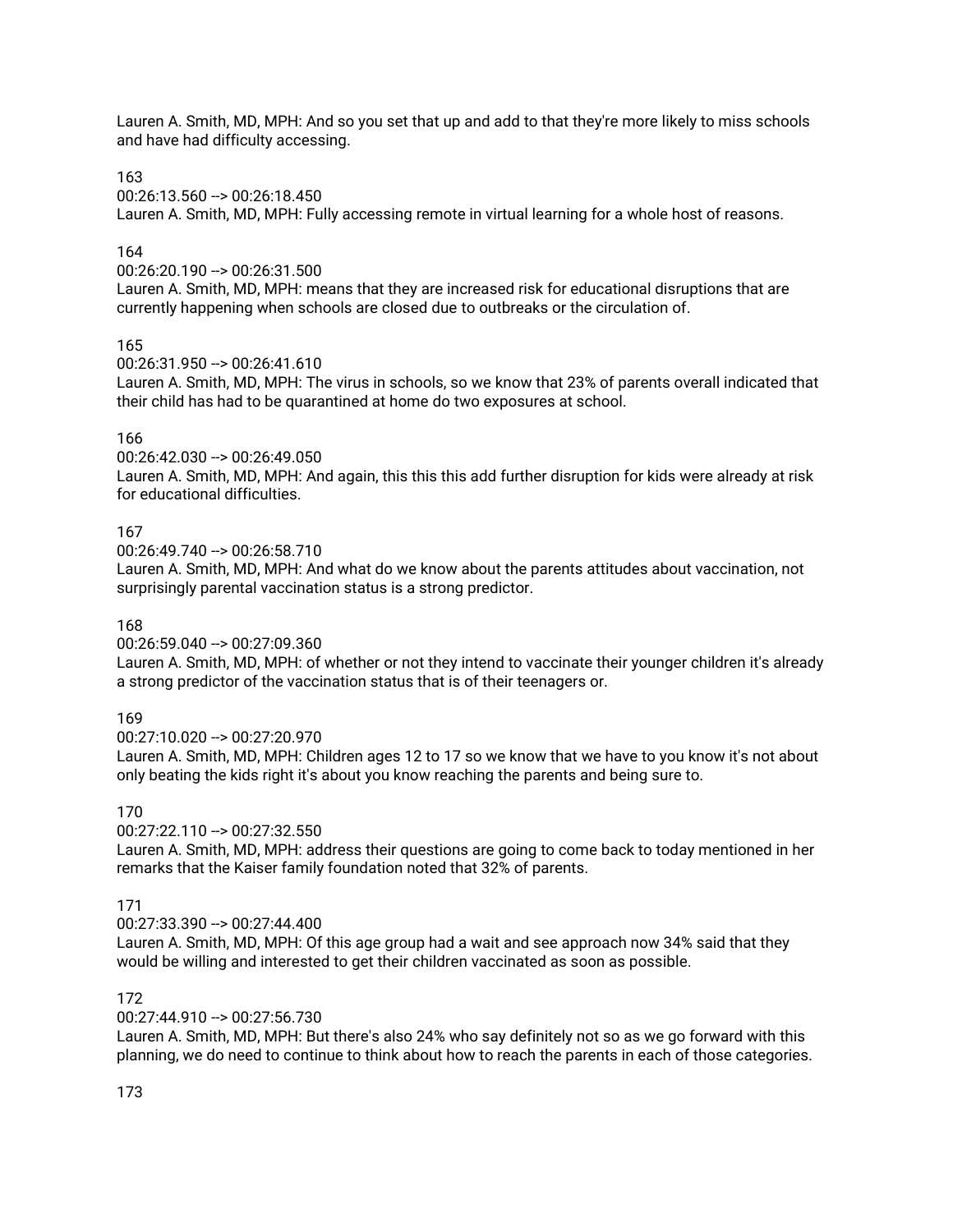### 00:27:57.450 --> 00:28:07.380

Lauren A. Smith, MD, MPH: we've also in the Kaiser family foundation work saw that mothers more than fathers Latinos more than some of the other racial ethnic groups.

#### 174

## 00:28:07.710 --> 00:28:19.410

Lauren A. Smith, MD, MPH: and parents with lower incomes are the most worried that their child will actually become sick from covert woman 70% of each of those groups express fear that their children will become sick.

#### 175

00:28:20.760 --> 00:28:32.340

Lauren A. Smith, MD, MPH: So what are the barriers to access we talked about why this particular population in groups of children have a disproportionate burden and whites in central to reach them with Equitable outreach.

#### 176

00:28:32.880 --> 00:28:42.510

Lauren A. Smith, MD, MPH: know that vaccine attitudes of parents or make a have a big impact, what are other and very important barriers to Kobe vaccination.

#### 177

00:28:43.410 --> 00:28:51.930

Lauren A. Smith, MD, MPH: And as mark mentioned in his comments they really follow the same patterns, as the barriers to all health care for children.

#### 178

00:28:52.680 --> 00:29:01.620

Lauren A. Smith, MD, MPH: One is the ability to get the vaccine from a trusted source, do you have a medical home, and do you have easy access to that medical home.

#### 179

00:29:02.130 --> 00:29:12.000 Lauren A. Smith, MD, MPH: There are concerns about out of pocket costs mark mentioned back mentioned insurance status and insurance covered, even though these vaccines are actually free.

#### 180

00:29:12.690 --> 00:29:16.860 Lauren A. Smith, MD, MPH: Parents may not be aware of that, and so they have concerns that they're not going to be able to afford it.

#### 181

00:29:17.550 --> 00:29:23.610 Lauren A. Smith, MD, MPH: Then there's difficulty traveling to get to the vaccination sites, which is always an issue for parents.

#### 182

00:29:24.420 --> 00:29:34.020

Lauren A. Smith, MD, MPH: And last but not least, the difficulty in getting time off work, especially those lower wage workers who do not have paid sick or family leave time.

#### 183 00:29:34.590 --> 00:29:47.730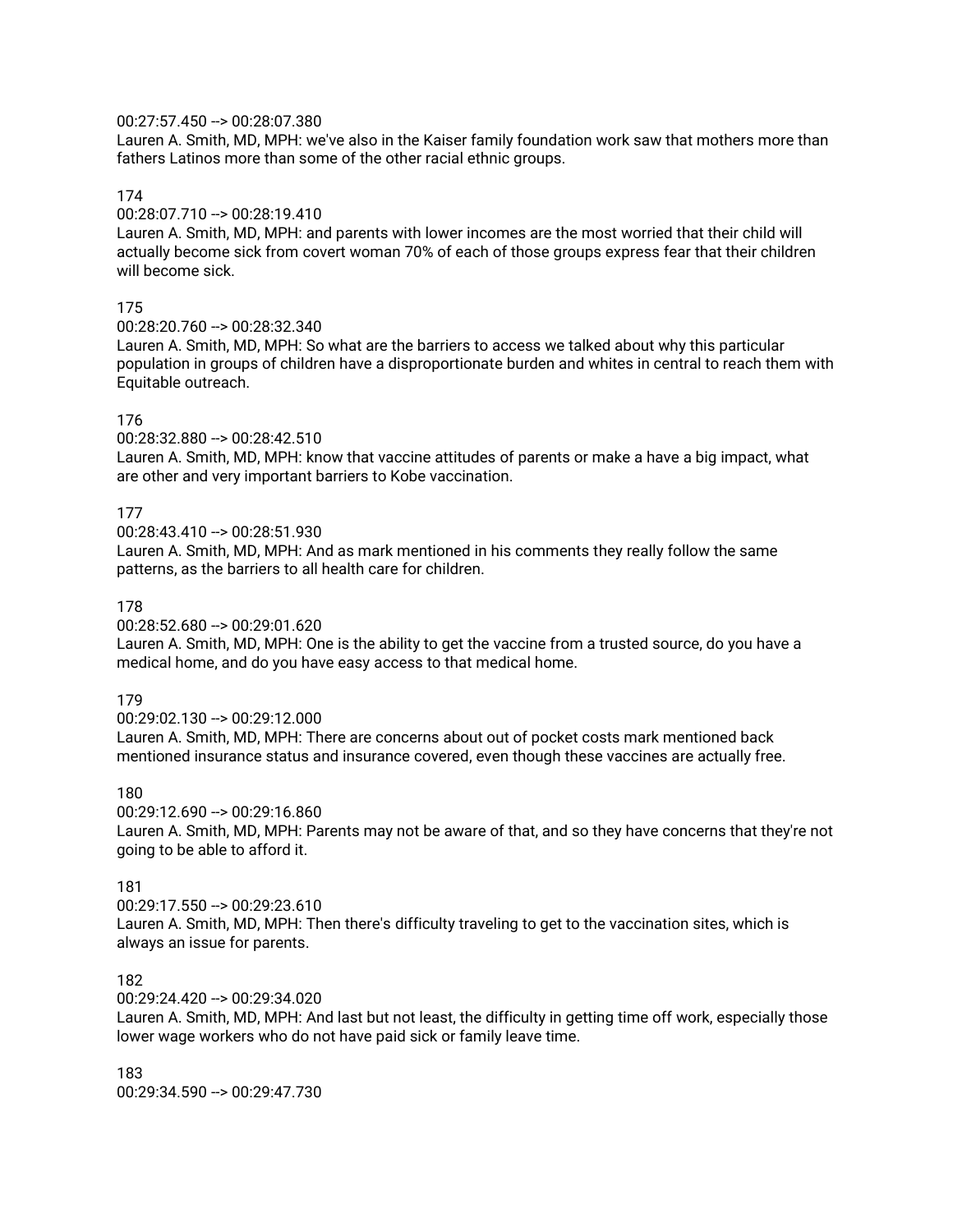Lauren A. Smith, MD, MPH: So that if they miss work they miss income needed income that's essential for taking care of their families and so that's a really big barrier for many, many families so.

184

00:29:49.110 --> 00:29:58.980

Lauren A. Smith, MD, MPH: We, in addition to that families have very specific concerns about this vaccine that pediatricians are going to need to address and in mark.

### 185

00:29:59.370 --> 00:30:07.980

Lauren A. Smith, MD, MPH: just alluded to so things like what's the safety and effectiveness of this specific vaccine Marcus outline a lot of information about that, but.

#### 186

00:30:08.640 --> 00:30:19.560

Lauren A. Smith, MD, MPH: Not but end pediatricians are need will need to be able to describe that and and La and respond to fears and concerns.

#### 187

00:30:20.370 --> 00:30:32.460

Lauren A. Smith, MD, MPH: Being able to talk about rare side effects so have you may have heard about two very rare conditions of the inflammation of the heart muscle or the lining around the part of my car guidance and perry car, that is.

### 188

00:30:32.850 --> 00:30:42.270

Lauren A. Smith, MD, MPH: That have been associated with one of the vaccines, the issue is that hasn't gotten as as much attention is that those very rare side effects.

#### 189

00:30:42.750 --> 00:30:51.780

Lauren A. Smith, MD, MPH: are actually less common than with the disease itself and that Kobe itself is a much higher risk than the vaccine.

### 190

00:30:52.110 --> 00:31:04.320

Lauren A. Smith, MD, MPH: So we have to be able to put even these rare complications very, very rare complications in context of what we know about how the actual disease plays out among children.

#### 191

 $00:31:05.130 \rightarrow 00:31:10.950$ Lauren A. Smith, MD, MPH: there's the ability to receive the code vaccine, along with other vaccinations and mark mentioned that.

### 192

 $00:31:11.460 \rightarrow 00:31:23.010$ 

Lauren A. Smith, MD, MPH: there's children are missing millions of vaccinations that they haven't received because they didn't go to their usual sources appear during the pandemic so it's really important that they get those ketchup.

193  $00:31:23.490 - > 00:31:33.090$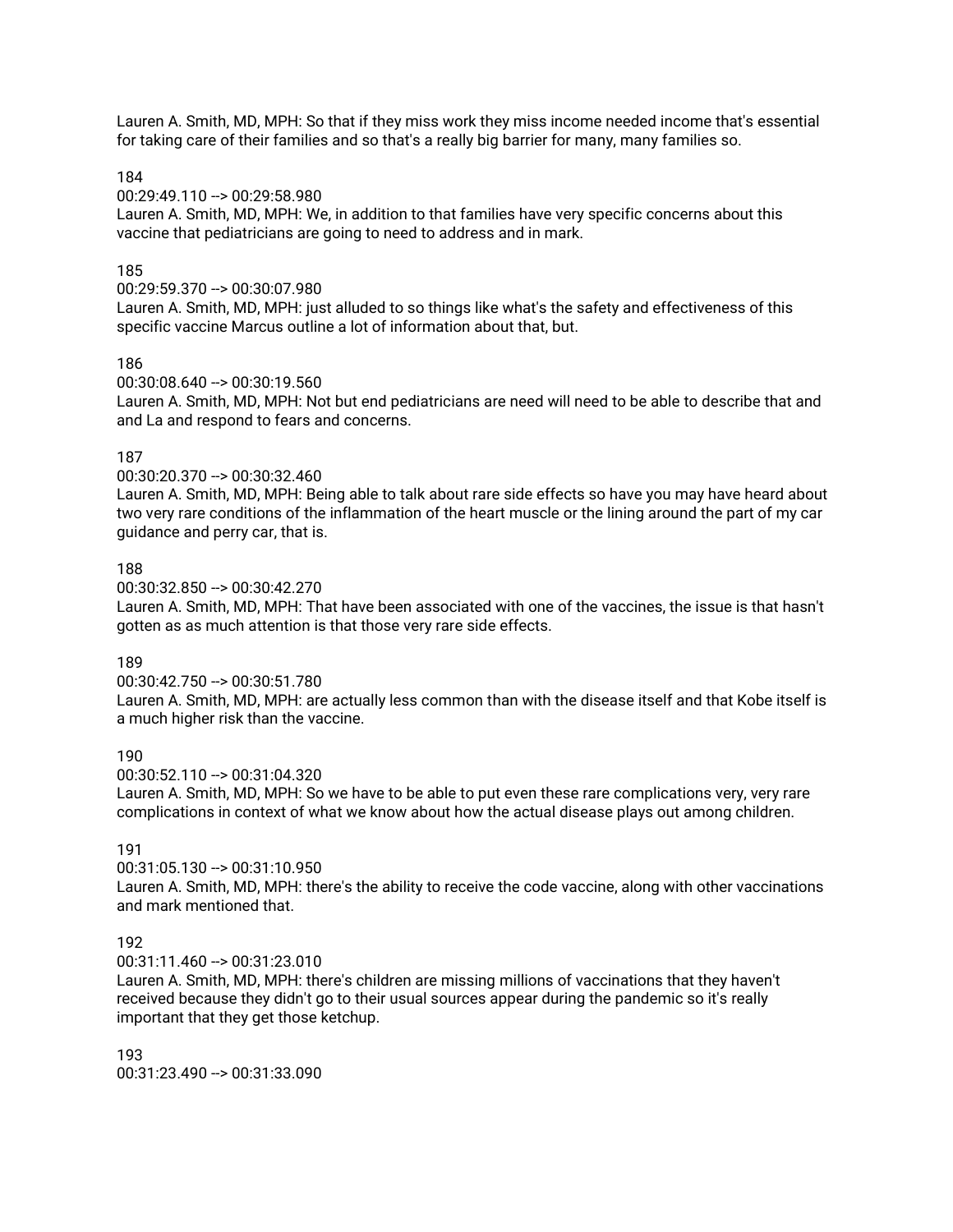Lauren A. Smith, MD, MPH: vaccinations, and that is possible with coven vaccinations and then addressing the myths and misinformation, so if people are coming into this.

194

00:31:33.600 --> 00:31:47.760

Lauren A. Smith, MD, MPH: concert into this time of consideration with and being able to not make people feel ashamed or feel you know unintelligent because they believe these are they take been taken in by some of this information because it's been very.

#### 195

00:31:48.810 --> 00:31:52.170 Lauren A. Smith, MD, MPH: aggressively and effectively.

#### 196

00:31:53.430 --> 00:32:02.910

Lauren A. Smith, MD, MPH: Spread but, but rather to sort of partner with them and to help them understand and to show them the the actual and true information.

#### 197

00:32:03.810 --> 00:32:13.830

Lauren A. Smith, MD, MPH: And then, of course, the implications for their unique child parents want to know how What about my child, not all children, not even all the children in.

#### 198

00:32:14.220 --> 00:32:23.220

Lauren A. Smith, MD, MPH: In a study, but without my child with his or her unique issues we health concerns unique educational situations, etc, so.

#### 199

00:32:23.850 --> 00:32:31.230

Lauren A. Smith, MD, MPH: pediatricians and others are really in the best position to be able to respond to those kinds of questions.

## 200

 $00:32:32.190 -\geq 00:32:39.630$ 

Lauren A. Smith, MD, MPH: The last thing I wanted to mention is around the collaboration and coordination among local and state partners who are all part of the public health.

#### 201

00:32:40.560 --> 00:32:51.360

Lauren A. Smith, MD, MPH: fabric in communities, so you know today, I already mentioned that ensuring that equity is a key priority and woven throughout hopefully i've made the case, and you would already have.

#### 202

 $00:32:53.100 -> 00:32:58.890$ 

Lauren A. Smith, MD, MPH: been willing to do except and promote the idea of why equity so important.

#### 203

00:32:59.670 --> 00:33:11.700

Lauren A. Smith, MD, MPH: And the focus on a whole families, I talked to you a little bit about how important the parents vaccination statuses so we have an opportunity to vaccinate the child and the parents together, if at all possible.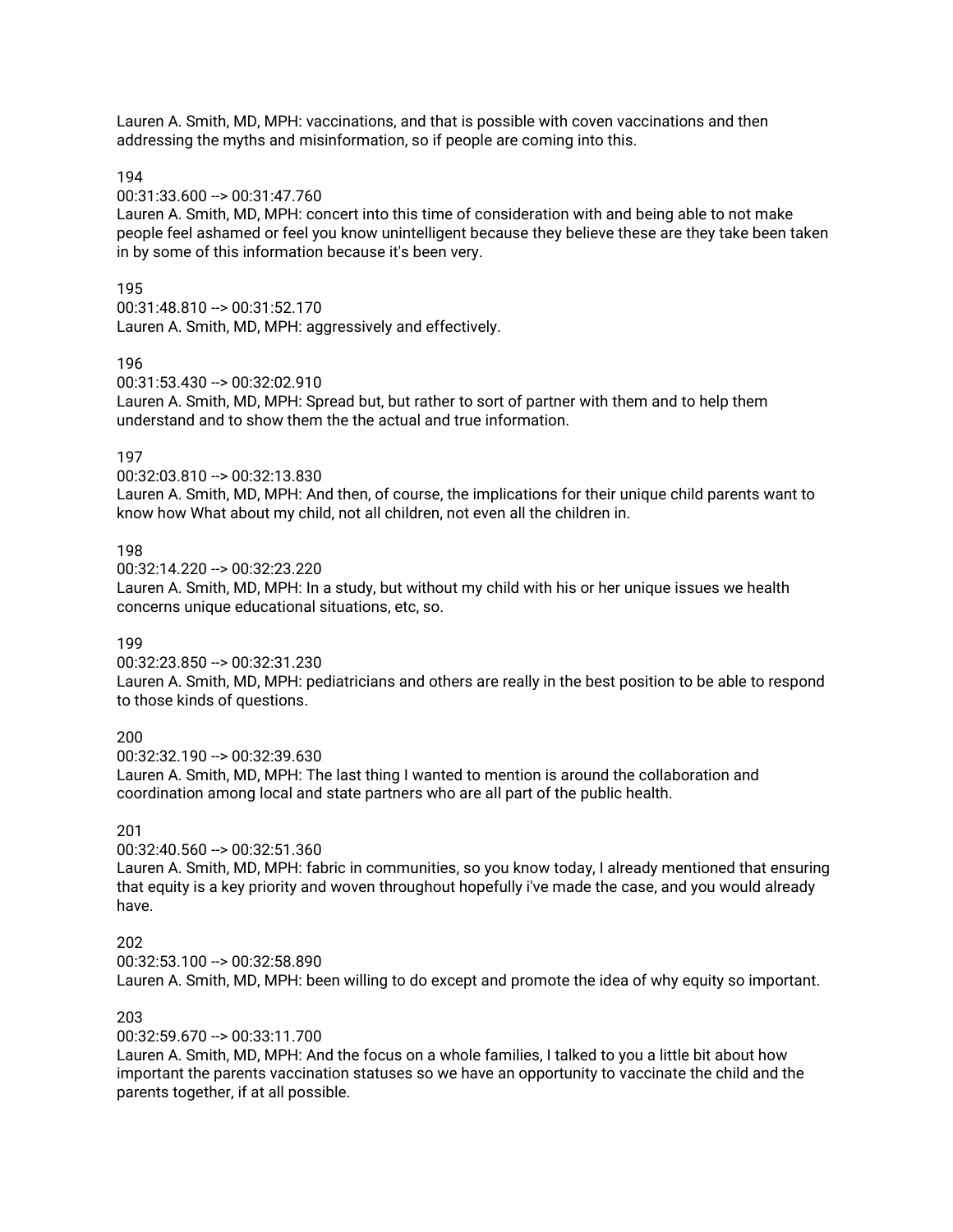00:33:12.000 --> 00:33:22.560

Lauren A. Smith, MD, MPH: that's really helpful because those two things are related to the extra sort of identifying key partners to be involved and to identify who is going to be the bleed planning.

#### 205

00:33:23.940 --> 00:33:32.250

Lauren A. Smith, MD, MPH: entity or organization within the group so we talked about public health department really essential, they are the backbone of public health at the Community level.

### 206

00:33:33.030 --> 00:33:45.120

Lauren A. Smith, MD, MPH: They really can help support connections between schools and medical homes to other kinds of coordination, like mapping vaccine sites to ensure that they're fully and easily accessible to those communities who.

### 207

00:33:45.570 --> 00:33:54.630

Lauren A. Smith, MD, MPH: need the most experienced the deepest impact, so there are key Community based organizations, like many of you on this call can.

## 208

00:33:55.380 --> 00:34:04.440

Lauren A. Smith, MD, MPH: are instrumental because you can assist in doing outreach to families connecting them to medical homes or into other places, other sites have.

#### 209

00:34:04.950 --> 00:34:14.370

Lauren A. Smith, MD, MPH: For vaccine services but also to partner with public health and pediatric providers to post in person or virtual town hall kind of sessions.

## 210

00:34:14.640 --> 00:34:20.640 Lauren A. Smith, MD, MPH: To allow parents to ask those questions in a familiar and comfortable setting, even if they don't have a metaphorical.

### 211

00:34:21.630 --> 00:34:29.460

Lauren A. Smith, MD, MPH: pediatric healthcare providers and medical homes obviously your key and I don't have to reiterate anything that mark shared about why those who are at.

## 212

00:34:30.150 --> 00:34:37.440

Lauren A. Smith, MD, MPH: Community health centers but we qualified health centers travel clinics and all the other places where children receive healthcare are.

#### 213

00:34:37.890 --> 00:34:43.890

Lauren A. Smith, MD, MPH: have to be involved, because they are the places that families are most comfortable going through these kinds of services.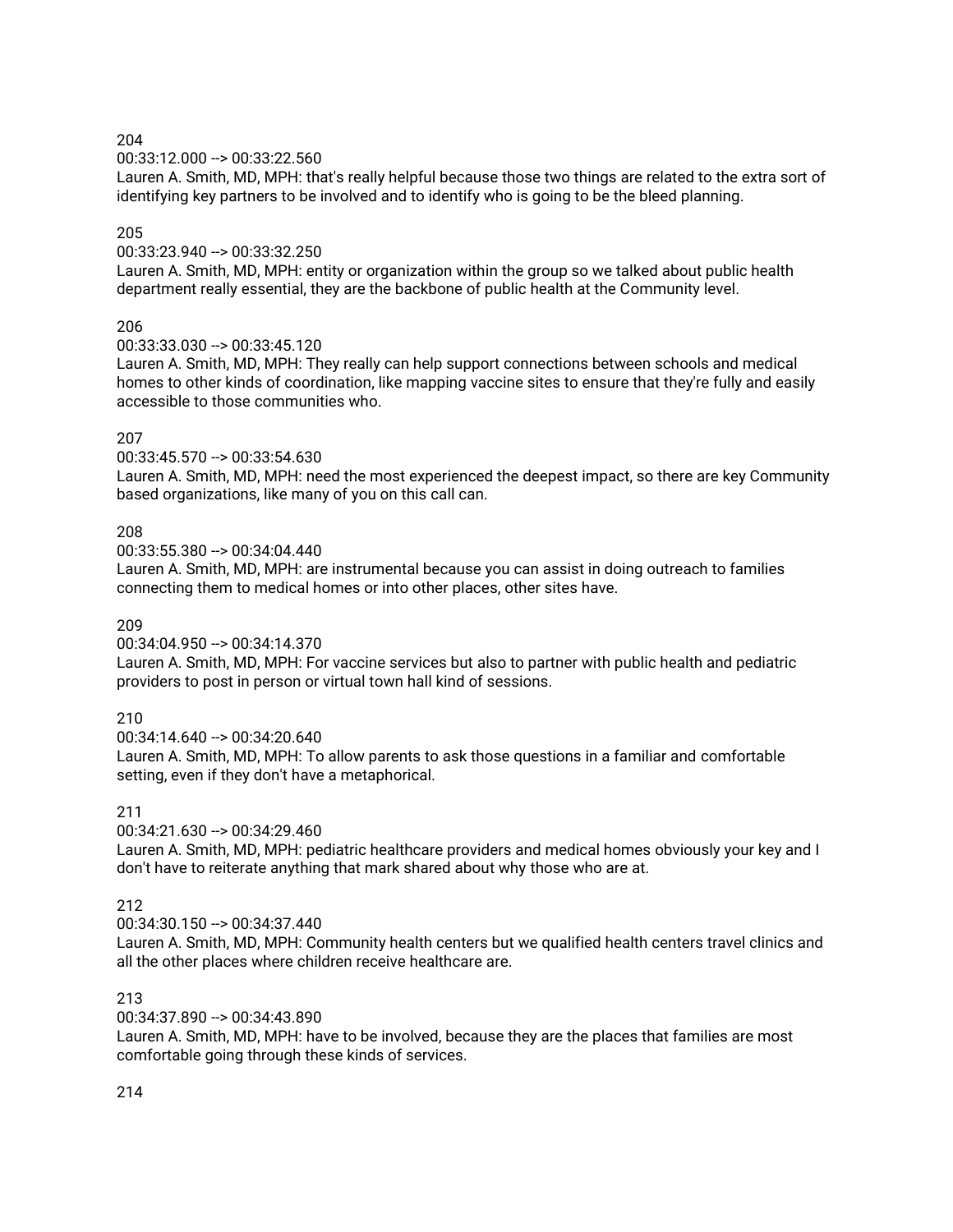### 00:34:44.520 --> 00:34:55.200

Lauren A. Smith, MD, MPH: But they will be additional health settings like pharmacies that that many students may choose and so they need to be part of the planning and be sure to have be prepared for.

#### 215

## 00:34:55.560 --> 00:35:03.600

Lauren A. Smith, MD, MPH: Doing vaccination for younger children, which is quite different than doing vaccination for middle school age or older folks.

#### 216

00:35:04.200 --> 00:35:12.660

Lauren A. Smith, MD, MPH: Schools and school health i'm not going to delve too far into this, because I know my panelists colleague Robert boyd that will be talking about that.

#### 217

#### 00:35:13.140 --> 00:35:18.930

Lauren A. Smith, MD, MPH: But they are such an important bridge to families for those children who don't have a medical home.

## 218

00:35:19.380 --> 00:35:29.190

Lauren A. Smith, MD, MPH: And they're already successful strategies that exists for doing flu clinics in a school based setting So those are things that can be drawn upon.

#### 219

00:35:30.150 --> 00:35:36.720

Lauren A. Smith, MD, MPH: And there's a track record of being able to partner with health departments hospitals and other health care providers to be able to do that.

#### 220

00:35:37.620 --> 00:35:49.440

Lauren A. Smith, MD, MPH: I don't want to leave without mentioning the private sector business employers and and others are key to this because they need to be able to provide paid time off.

#### 221

00:35:50.340 --> 00:36:01.980

Lauren A. Smith, MD, MPH: Perhaps even co hosting full fat family vaccination efforts for their employees and their families, but to to ensure they're doing their part in supporting community.

### 222

00:36:02.640 --> 00:36:08.640 Lauren A. Smith, MD, MPH: Vaccination at the Community level and, last but not definitely not least the the.

### 223

 $00:36:09.210 - \geq 00:36:16.950$ 

Lauren A. Smith, MD, MPH: Ensuring that local trusted Community messengers and ambassadors have accurate information in the languages that.

224 00:36:17.370 --> 00:36:29.910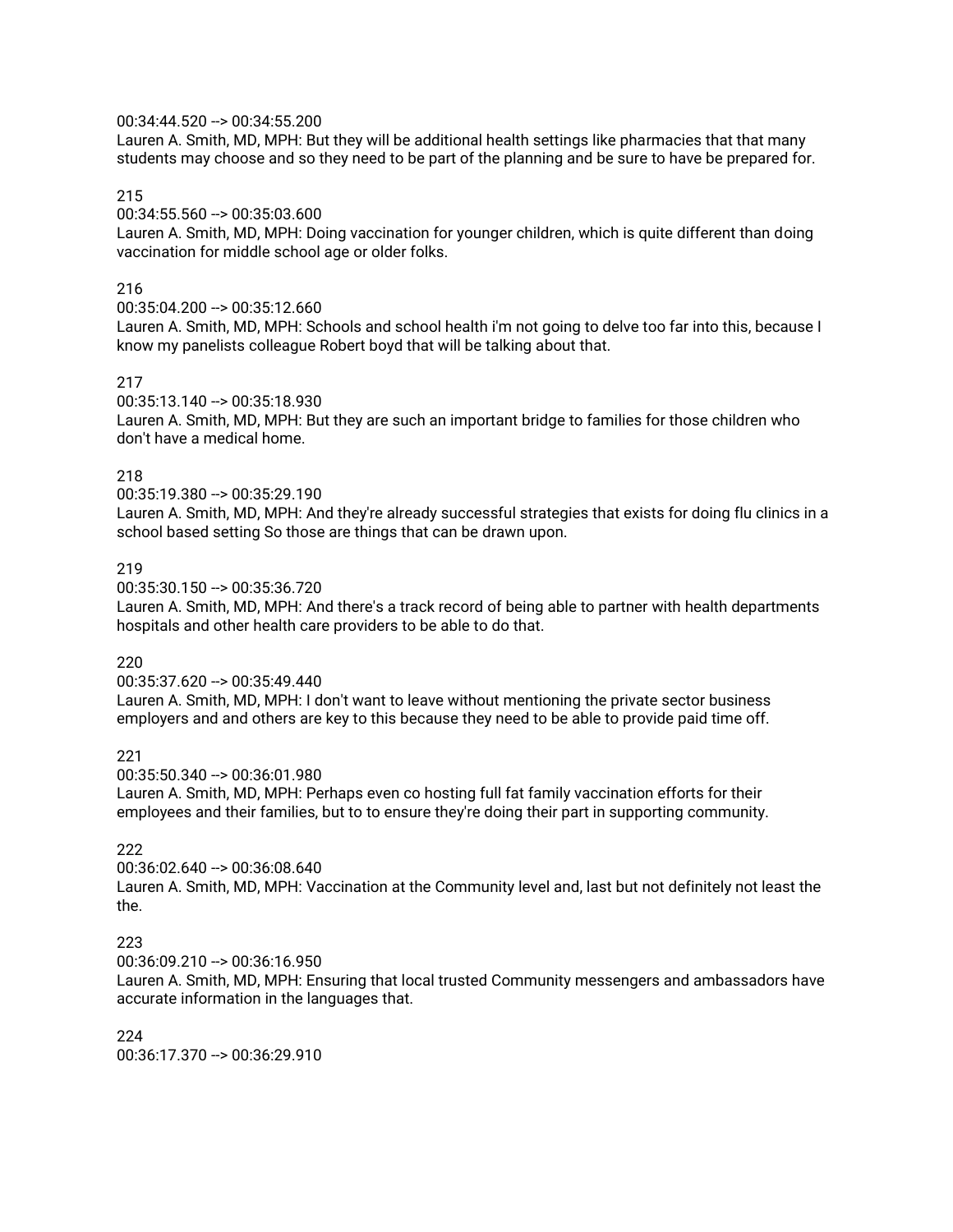Lauren A. Smith, MD, MPH: are relevant for the individuals at a literacy level that's appropriate to they can in fact provide the information that's necessary but also to help connect people to the vaccine resources that will be.

### 225

00:36:33.480 --> 00:36:54.120

Tene Franklin, MPH: Thank you, Dr Smith i'm definitely coming to you for questions in a few minutes, but I think this is a good segue and Robert love for you to talk about the school based health alliance and how we should think about using school based health as a strategy.

## 226

00:36:55.590 --> 00:36:57.180 Robert Boyd: Good afternoon, wherever you are.

## 227

00:36:58.350 --> 00:37:06.390

Robert Boyd: I bring you greetings from the school based health alliance and I want to offer a warm thank you to all of you for everything you do every day you're the front line.

## 228

00:37:06.750 --> 00:37:16.410

Robert Boyd: I can see from the chat that many of you are our practitioners in the field, also want to thank health leads and the CDC foundation for giving all of us this forum.

## 229

00:37:17.310 --> 00:37:27.780

Robert Boyd: it's all about the kids that's why we're here real quick the school based health alliance is the intersection between public health and education we're a 25 year old organization.

## 230

00:37:28.170 --> 00:37:36.930

Robert Boyd: Although we work very closely with our partners in school health but nurses psychologists counselors and social workers at our.

## 231

00:37:38.040 --> 00:37:48.360

Robert Boyd: field school based health centers offer primary care behavioral health orland vision care in clinics in schools that's what sets us apart.

## 232

00:37:49.470 --> 00:37:59.700

Robert Boyd: Now, while I don't work for the CDC i'm a big fan, and as such I will be citing several resources from the CDC i'm going to talk a lot about what mark called infrastructure.

## 233

00:38:00.270 --> 00:38:08.250

Robert Boyd: my presentation will be available, I believe, post webinar and i've included some links to some of the resources that i've listed in the presentation.

## 234

00:38:08.880 --> 00:38:18.810

Robert Boyd: let's get started next slide please so always nice when others speak well of your work, several years ago CDC Community preventive services Task Force.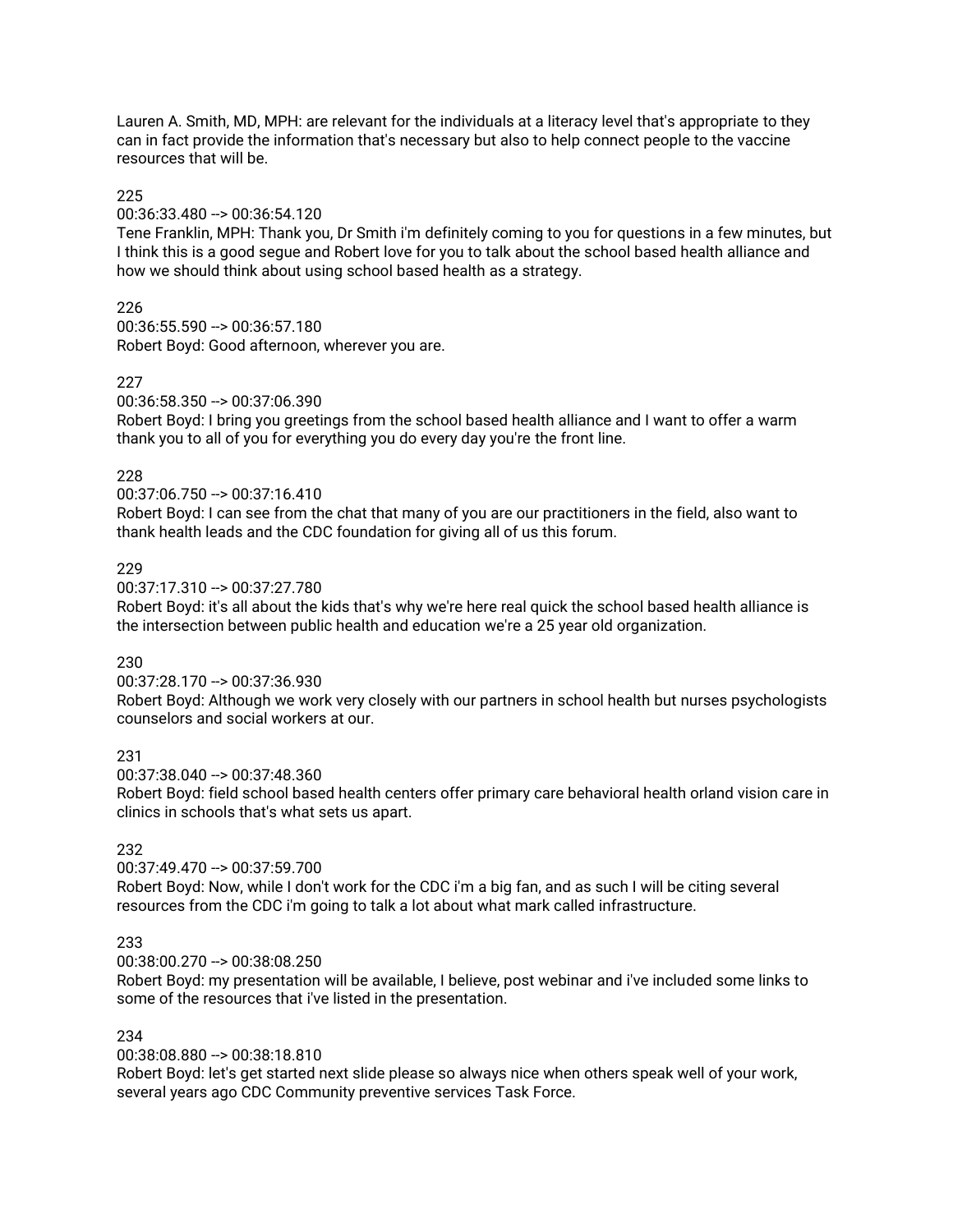00:38:19.140 --> 00:38:27.240

Robert Boyd: issued a guide showing evidence that school based health services are effective in in this context, particularly around vaccinations.

### 236

00:38:27.630 --> 00:38:33.750

Robert Boyd: They also noted the children from low income communities don't have a usual place to get health care services.

### 237

 $00:38:34.110 -> 00:38:44.460$ 

Robert Boyd: School based health services, they said, are beneficial and reducing health inequities The other thing we want to talk about today is equity health inequities in underserved communities.

### 238

00:38:44.970 --> 00:38:55.740

Robert Boyd: They also noted what we all know, healthy kids learn better next slide please but here's the problem there are about 100,000 K 12 public schools in America.

### 239

00:38:56.280 --> 00:39:03.030

Robert Boyd: That half of those schools have 50% of their students on free and reduced lunch we call those title one eligible schools.

#### 240

00:39:03.450 --> 00:39:13.380

Robert Boyd: And about one quarter of all K 12 public schools serve communities where 80% or more of the students are from low income families, they are called fully title one schools.

## 241

00:39:13.890 --> 00:39:20.010 Robert Boyd: Now here's the rub there's only about 3000 school based health centers and that's not enough to serve the need.

#### 242

00:39:20.580 --> 00:39:31.230

Robert Boyd: Our goal at the school based health alliance is to help place a school based health Center in every one of those title one schools over the next decade, we hope they'll be called Community schools by then.

#### 243

00:39:31.950 --> 00:39:39.810

Robert Boyd: So I know you're asking in the middle of the pandemic, given the shortage of school based health centers what do we do in the meantime next slide please.

#### 244

00:39:41.460 --> 00:39:44.670 Robert Boyd: School located vaccination clinics or sal vs.

245 00:39:45.300 --> 00:39:55.200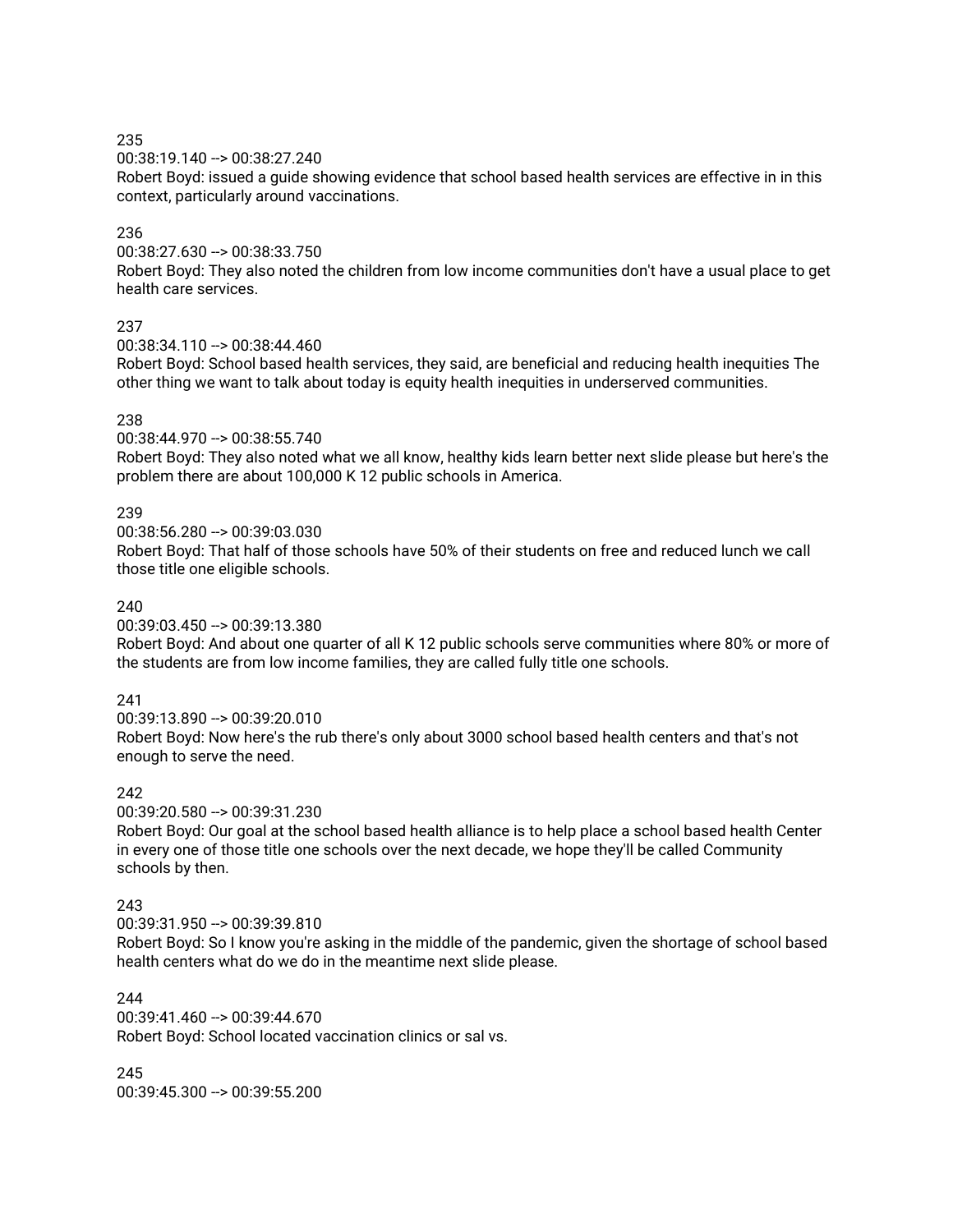Robert Boyd: Why selfies here on school grounds there primarily designed for vaccinations, they can be structured to serve the schedules of students, families and school staff.

246

00:39:55.560 --> 00:40:02.220

Robert Boyd: They use a whole community approach to addressing the need, and this approach is critical, because every school community is different.

### 247

#### 00:40:02.730 --> 00:40:11.070

Robert Boyd: The solutions must be tailored to each community, those of us in the school space often say if you've seen one school you've seen one school.

### 248

00:40:11.550 --> 00:40:26.670

Robert Boyd: There is no cookie cutter approach to this let's make the resources available and let the local communities improvise to meet their needs, as mark said, there are no wrong doors Okay, you say, but why schools next slide please.

### 249

00:40:28.290 --> 00:40:43.770

Robert Boyd: Because that's where the kids are um it's also more convenient for families and these school located vaccination clinics great they're set up to administer vaccines that's what they do next slide please.

#### 250

00:40:47.130 --> 00:40:49.350 Robert Boyd: So yeah ask who's going to operate these clinics.

#### 251

#### 00:40:50.370 --> 00:40:59.490

Robert Boyd: Well, our argument would be Community and federally qualified health centers why Community health centers and i'll use that interchangeably with with FDA is.

#### 252

00:41:00.000 --> 00:41:10.860

Robert Boyd: Because they're already located in 61% of all US counties and the feds just gave them a bunch of money in the covert relief packages to boost their abilities to serve those communities.

### 253

 $00:41:11.490 \rightarrow 00:41:22.320$ 

Robert Boyd: you'll also note that almost 2000 you us counties in which there are federally qualified health centers but only 600 plus of those counties have school based health centers.

### 254

00:41:22.980 --> 00:41:35.160

Robert Boyd: With Congressional support person and the National Association of Community health centers are rapidly seeking to establish more school based health centers why because school based health centers are effective.

255  $00:41:35.970 - > 00:41:42.420$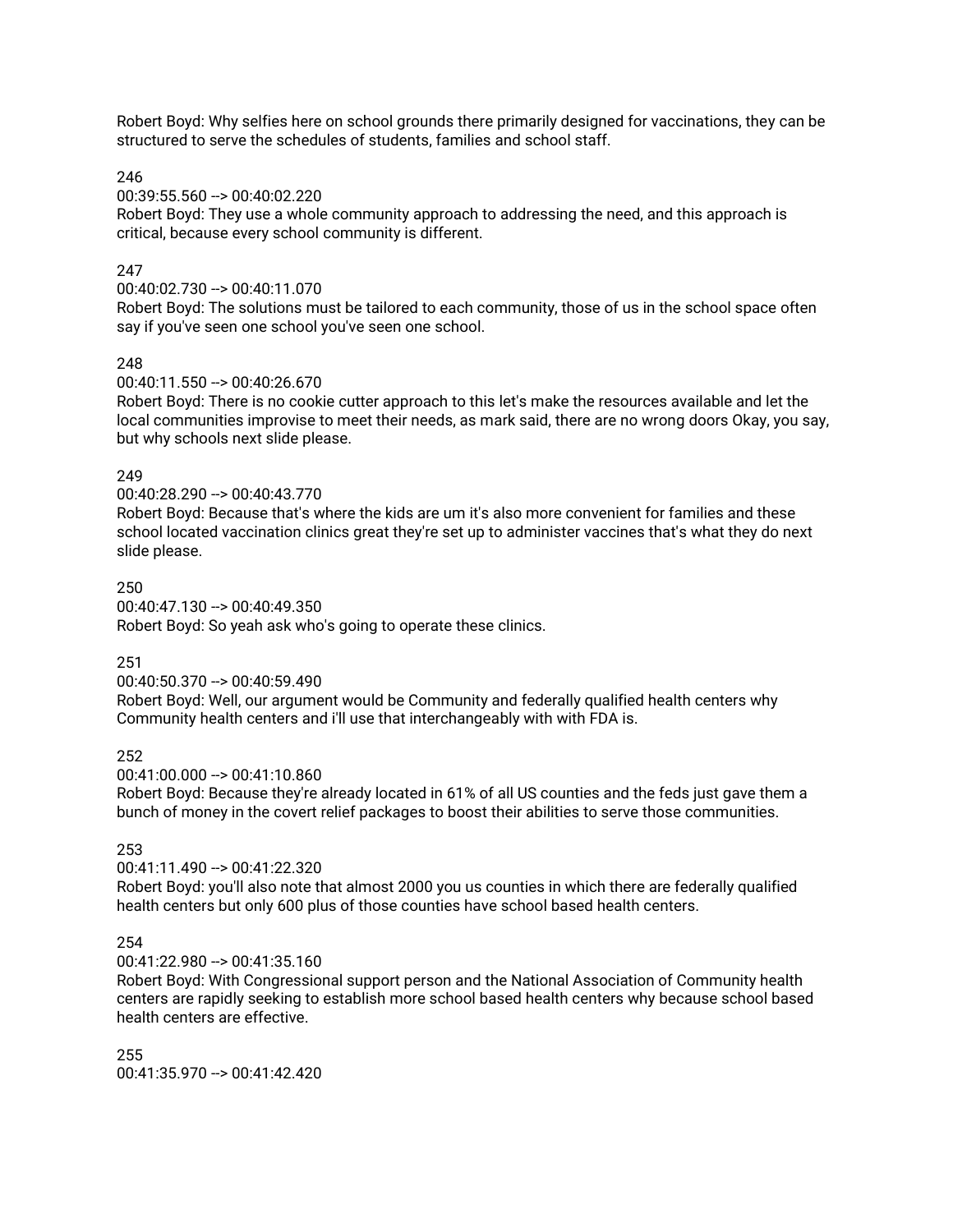Robert Boyd: yeah you say, but can anyone set up an SL V why specifically Community health centers next slide please.

#### 256

### 00:41:43.890 --> 00:41:56.460

Robert Boyd: So ch sees serve over 30 million people in low income communities most of the ch sees and we're already enrolled in the vaccines for children program that mark spoke about earlier that's administered by the CDC.

### 257

### 00:41:57.030 --> 00:42:09.090

Robert Boyd: They are a trusted resource in those low income communities, with the emphasis on trust they focus on focus on patients using medicaid or those without any insurance.

### 258

#### 00:42:09.660 --> 00:42:20.040

Robert Boyd: They offer a broad array of primary behavioral and preventive care services, they are a one stop shop for health care in low income and underserved communities.

### 259

00:42:20.460 --> 00:42:31.230

Robert Boyd: They can serve the entire family, they could deliver those routine vaccinations that Dr Smith was speaking about, as well as wellness checks as they do covert vaccines.

### 260

#### 00:42:31.800 --> 00:42:48.930

Robert Boyd: And they are our first line of offense not Defense offense in attacking healthcare in equity in low income communities yeah you say, but why Community health centers in schools, why not send them up and shopping centers or other locations next slide please.

#### 261

#### $00:42:50.700 -> 00:42:57.510$

Robert Boyd: we've already stated that schools are at the best opportunity to reach students that's not our words that CDC is words.

#### 262

#### $00:42:57.840 \rightarrow 00:43:13.860$

Robert Boyd: And the CDC is already stated that school based health works and Congress has already funded billions to Community health centers to support vaccinations and expand those services, the infrastructure is there let's use it please know I know people often want to draw.

#### 263

#### 00:43:16.650 --> 00:43:25.320

Robert Boyd: barriers between us, they want to put us in silos there are no silos here we are huge supporters of pediatricians and family physicians.

#### 264

#### $00:43:25.680 \rightarrow 00:43:35.910$

Robert Boyd: We agree that many families will get their shots in pediatricians offices, they are a trusted source for healthcare, and this is indisputable.

#### 265 00:43:36.840 --> 00:43:46.860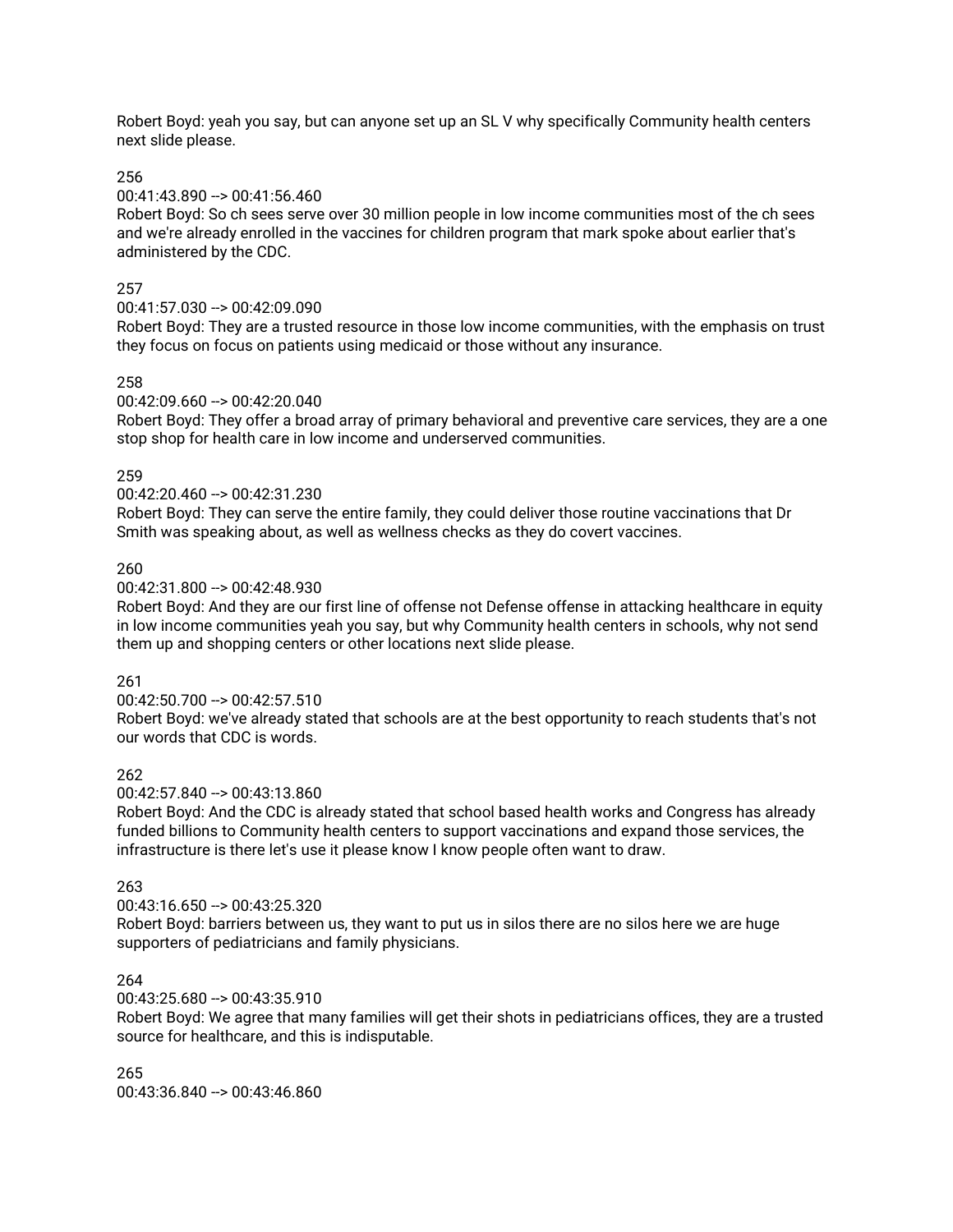Robert Boyd: Sometimes, if families in low in communities have access to private insurance, they may opt to go to a private, family physician to serve the entire family out of convenience.

266

00:43:47.430 --> 00:43:57.720

Robert Boyd: Unfortunately, though, a lot of private physicians don't take medicaid and at CDC shows most underserved communities rely on the public sector, for their care.

### 267

00:43:58.470 --> 00:44:04.440

Robert Boyd: By parent Community health centers and Title one schools, we will address the needs of underserved communities.

## 268

00:44:04.890 --> 00:44:14.640

Robert Boyd: This partnership will be even stronger if we can engage local pediatricians family physicians private pharmacies public health agencies and hospitals in this effort.

269

00:44:15.360 --> 00:44:21.480

Robert Boyd: We need to use every channel available to us to reach the most vulnerable our children.

### 270

00:44:22.140 --> 00:44:32.130

Robert Boyd: i'm here to stake, the case that in low income communities, schools and Community health centers working together our key partners for overcoming mistrust and residency.

### 271

00:44:32.820 --> 00:44:49.020

Robert Boyd: Parental consent will be a roadblock schools routinely seek and gain parental consent for a variety of issues let's all work together to wipe out this virus and remember, there are no wrong doors are you back the balance of my time.

## 272

 $00:44:50.610 -> 00:45:01.710$ 

Tene Franklin, MPH: Thank you, Mr Robert boyd school based health alliance Venus we're coming to you, I know that we've had with you've put a lot of information and you're representing the.

#### 273

00:45:02.700 --> 00:45:12.510

Tene Franklin, MPH: parameters and Community health workers and the work that we're doing in the field so let's learn more about your perspective on on this conversation.

## 274

00:45:13.890 --> 00:45:24.360

Venus Ginés, MAP/CHWI: Well, for those of you who know me it was really hard for me to just put like four hours of training into just these few minutes, so a bear with me, I put my our website.

#### 275

00:45:24.810 --> 00:45:35.190

Venus Ginés, MAP/CHWI: There on the chat for anyone who wants to look at our training curriculum, but more importantly, my favorite topic is tomatoes and Community health workers, our Community influencers.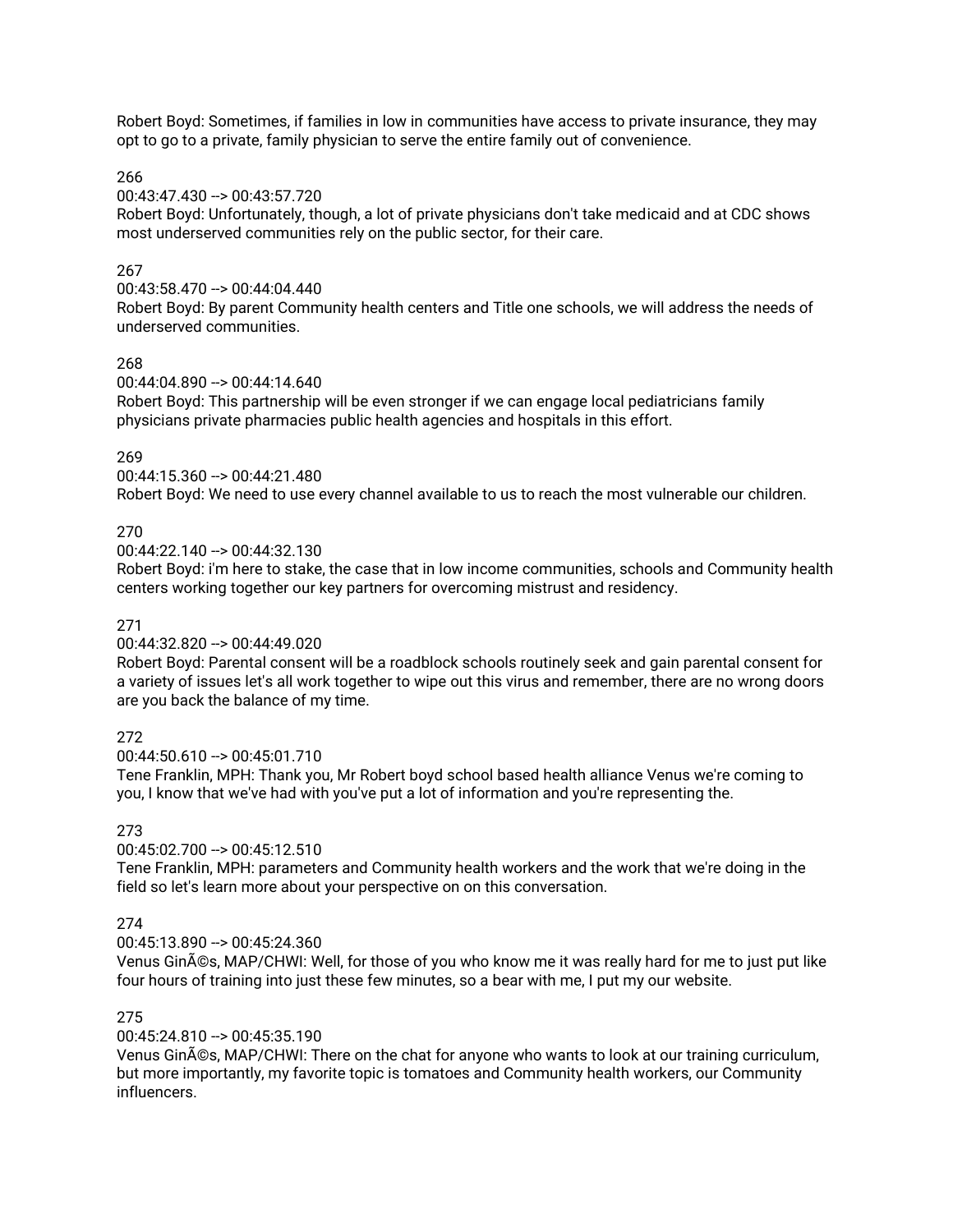00:45:36.000 --> 00:45:43.710

Venus Ginés, MAP/CHWI: In 1997 our organization founded the other i'm healthy now the reason we have had latinas because wanted to focus on the mother.

## 277

00:45:44.130 --> 00:45:50.340

Venus Ginés, MAP/CHWI: In our Community, the mother is the one that really makes all the decisions when it comes to health and wellness and also education.

## 278

00:45:51.000 --> 00:45:57.690

Venus Ginés, MAP/CHWI: So we started that the other Latina health fiestas and then we complement that with a promo Dora training.

### 279

00:45:58.530 --> 00:46:11.880

Venus Ginés, MAP/CHWI: You know, fast forward our training was really focused on on chronic diseases and infectious diseases and in 2014 we started to look at vaccines in general to start introducing the concept of vaccines in our Community.

### 280

00:46:12.390 --> 00:46:22.980

Venus Ginés, MAP/CHWI: And we had our guru Robin Carla who is just amazing started to teach the class and it became part of our training curriculum in Texas, we have a certification training.

### 281

00:46:23.700 --> 00:46:31.350

Venus Ginés, MAP/CHWI: Approval that we are able to train and Spanish in English to all throughout the State of Texas, of course, as you can see here on the map.

## 282

00:46:32.220 --> 00:46:41.910

Venus Ginés, MAP/CHWI: My training has been all over, not only in the United States, but in Puerto Rico Dominican Republic and in Mexico, I wanted to also share with you that in 2016.

## 283

 $00:46:42.630 \rightarrow 00:46:49.830$ 

Venus Ginés, MAP/CHWI: We were we saw what was going on with sega and we trained our Community health workers, we had our health, yes, but.

## 284

00:46:50.250 --> 00:47:04.050

Venus Ginés, MAP/CHWI: We use the strategies going to awake offices to talk to the mothers about sega and we had little little kits for them to take home the got the whole prepared how they were able to prepare their own home and.

## 285

00:47:05.370 --> 00:47:12.720

Venus Ginés, MAP/CHWI: But from the beginning, well, we were looking at is reducing some of the health disparities by addressing the social determinants of health.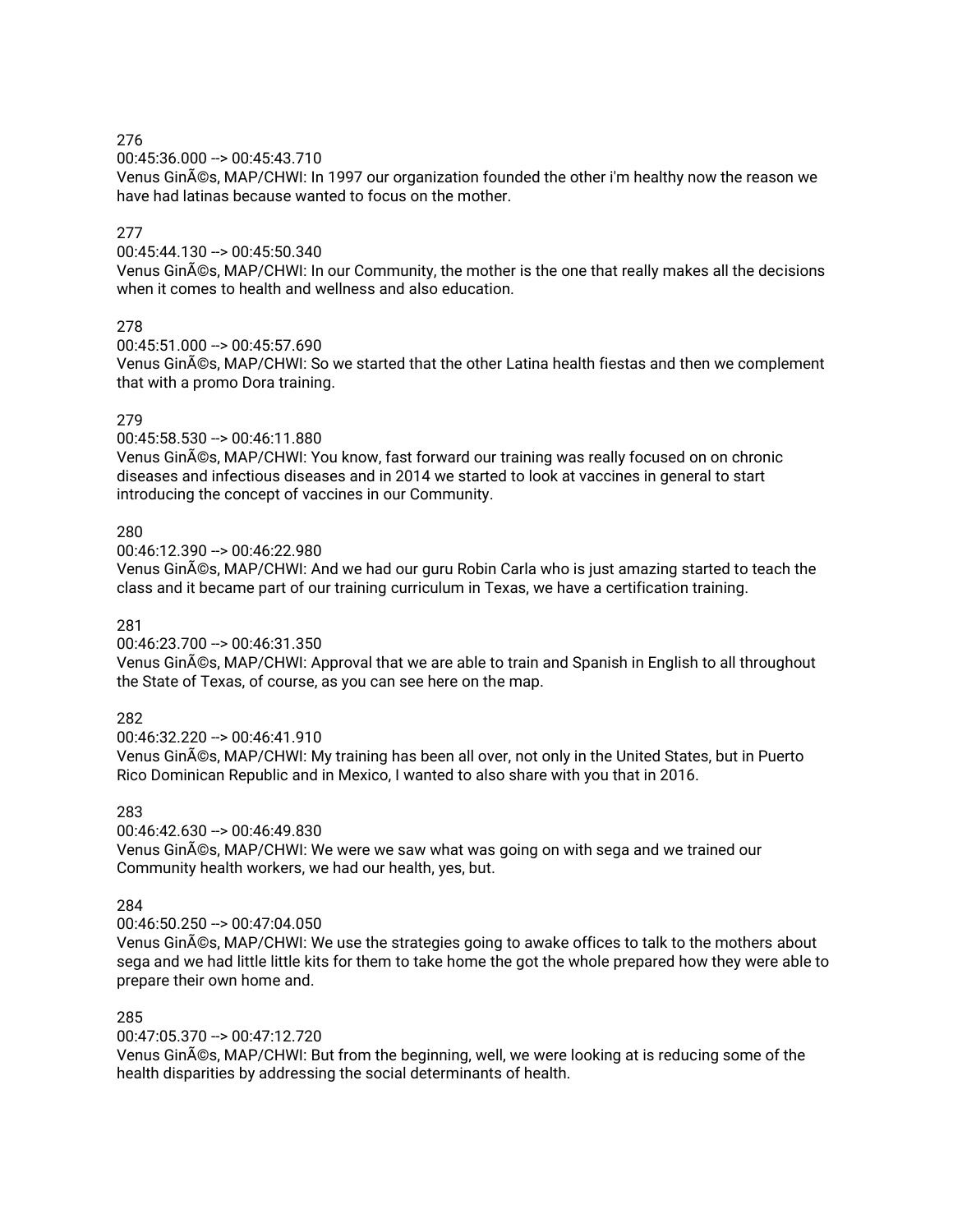00:47:13.440 --> 00:47:23.340

Venus Ginés, MAP/CHWI: We have seen this all across the board with chronic diseases, especially with cancer, diabetes, management, but right now with cove it, and for this reason.

## 287

00:47:24.360 --> 00:47:32.160

Venus Ginés, MAP/CHWI: When you know February 12 when I had this training, it was all because I thought, well, I have to prepare them for what I hear in the news.

### 288

00:47:32.430 --> 00:47:38.640

Venus Ginés, MAP/CHWI: About this, this what's going on in China Little did I know that it was going to be a full blown pandemic.

#### 289

00:47:39.030 --> 00:47:47.490

Venus Ginés, MAP/CHWI: So our Community health workers by March 15 2020 they were all very trained, we had already trained about 3000 by then.

### 290

00:47:47.790 --> 00:47:55.560

Venus Ginés, MAP/CHWI: They were already trained willing and able to get on on the streets get on the road and start talking to our community about.

### 291

00:47:56.280 --> 00:48:02.130

Venus Ginés, MAP/CHWI: dispelling myths and rumors about Kobe 19 our whole goal was really debugging this information.

#### 292

00:48:02.640 --> 00:48:08.520 Venus Ginés, MAP/CHWI: We realized that that we had some issues with all of the promotional material that started coming out.

#### 293

00:48:08.820 --> 00:48:17.370

Venus Ginés, MAP/CHWI: It was literally translated some of the material, we could say oh my God yes me or you know some of this translation does not resonate with our Community why.

#### 294

00:48:17.670 --> 00:48:28.140

Venus Ginés, MAP/CHWI: Because we really have a 15% Hispanics in this country, we have 85% Latinos so when you're developing any kind of promotional material have images, not just all text.

#### 295

00:48:28.440 --> 00:48:37.980

Venus Ginés, MAP/CHWI: Make sure the language is at a level that people can understand and and, more importantly, literal translation can be very dangerous, and we see that, over and over again.

296 00:48:38.460 --> 00:48:50.250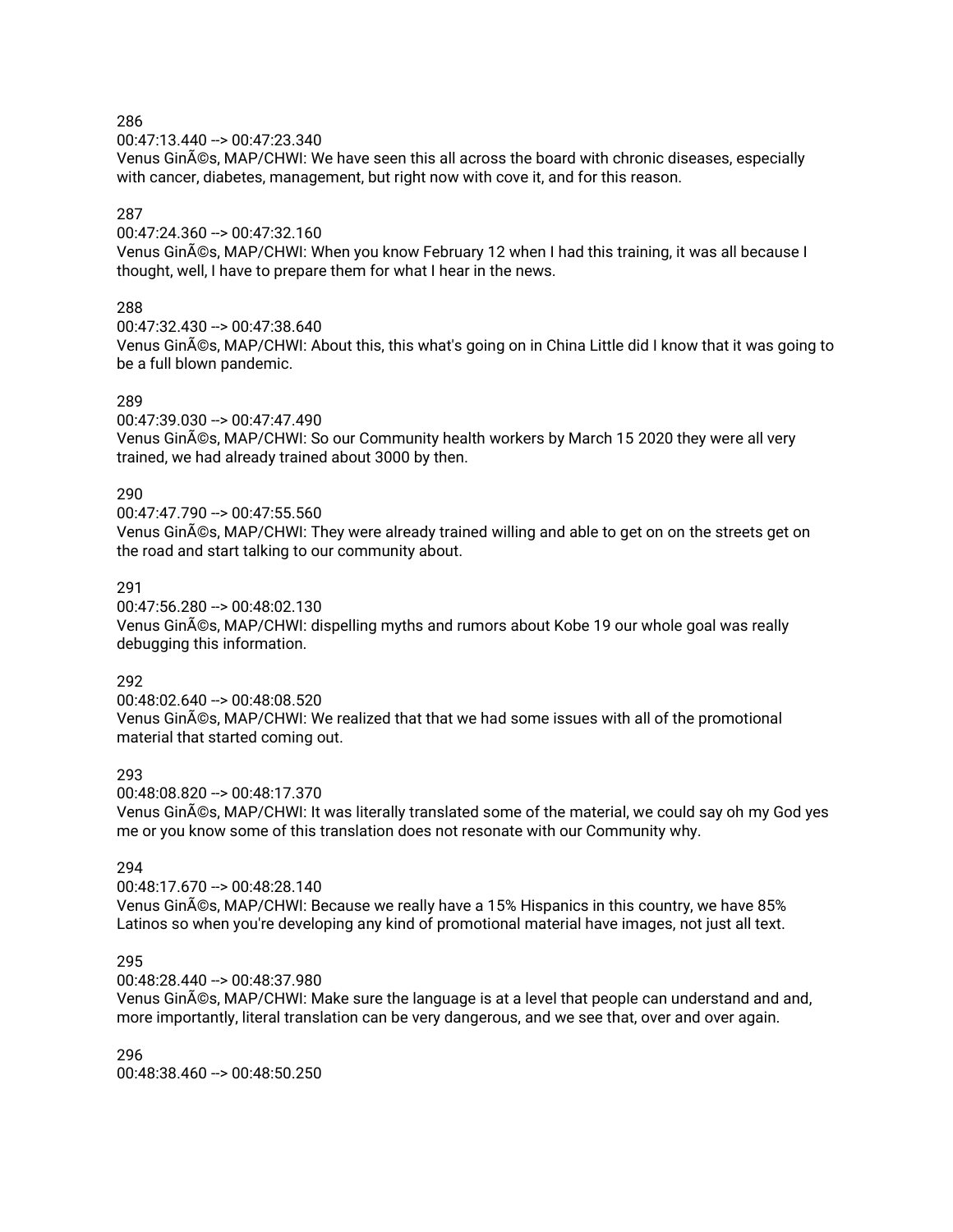Venus Ginés, MAP/CHWI: Please go to one of your Community organizations grassroots organizations and ask them, this is what I like to share with the Community, do you think that it's literally this translation will work.

### 297

### 00:48:50.700 --> 00:48:59.220

Venus Ginés, MAP/CHWI: Let us tell you, if it's going to work or not don't just spend millions of dollars put putting out all these infographics, and all this.

### 298

## 00:48:59.520 --> 00:49:08.460

Venus Ginés, MAP/CHWI: Information out there that are people are not going to read, if you would have gone to those grassroots organization, I put my thought as a Community health workers would have been able to tell you.

### 299

### 00:49:08.700 --> 00:49:17.760

Venus Ginés, MAP/CHWI: that's not gonna fly in my community, so this is one of the things that i'm hoping to to share with you the success of our program is not only that we have these.

### 300

#### 00:49:19.140 --> 00:49:25.860

Venus Ginés, MAP/CHWI: promoters and Community health workers that are trained on 160 hour training a core competencies for us.

### 301

#### 00:49:26.340 --> 00:49:34.260

Venus Ginés, MAP/CHWI: It is a bilingual training it's available nationally, but more importantly, we have now a Tele health Community navigation Center call Center.

#### 302

#### 00:49:34.680 --> 00:49:42.660

Venus Ginés, MAP/CHWI: We are listening to our Community health workers and happen without us all over the country we are also listening to our people were able to navigate our people.

### 303

#### $00:49:43.200 - \geq 00:49:52.020$ Venus Ginés, MAP/CHWI: Doing warm transfers helping them, making sure that they have an appointment to get either the testing back then or now the the the vaccine.

# 304

# 00:49:52.740 --> 00:50:01.890

Venus Ginés, MAP/CHWI: there's a lot of misinformation and we are constantly battling that the misinformation also that's the misconception that's coming even from our government websites.

### 305

## 00:50:02.250 --> 00:50:11.730

Venus Ginés, MAP/CHWI: Are pharmaceutical websites, we really need to make sure they start working with promoted as a Community health workers, we can tell you exactly if this is the information.

### 306  $00:50:12.060 -> 00:50:21.480$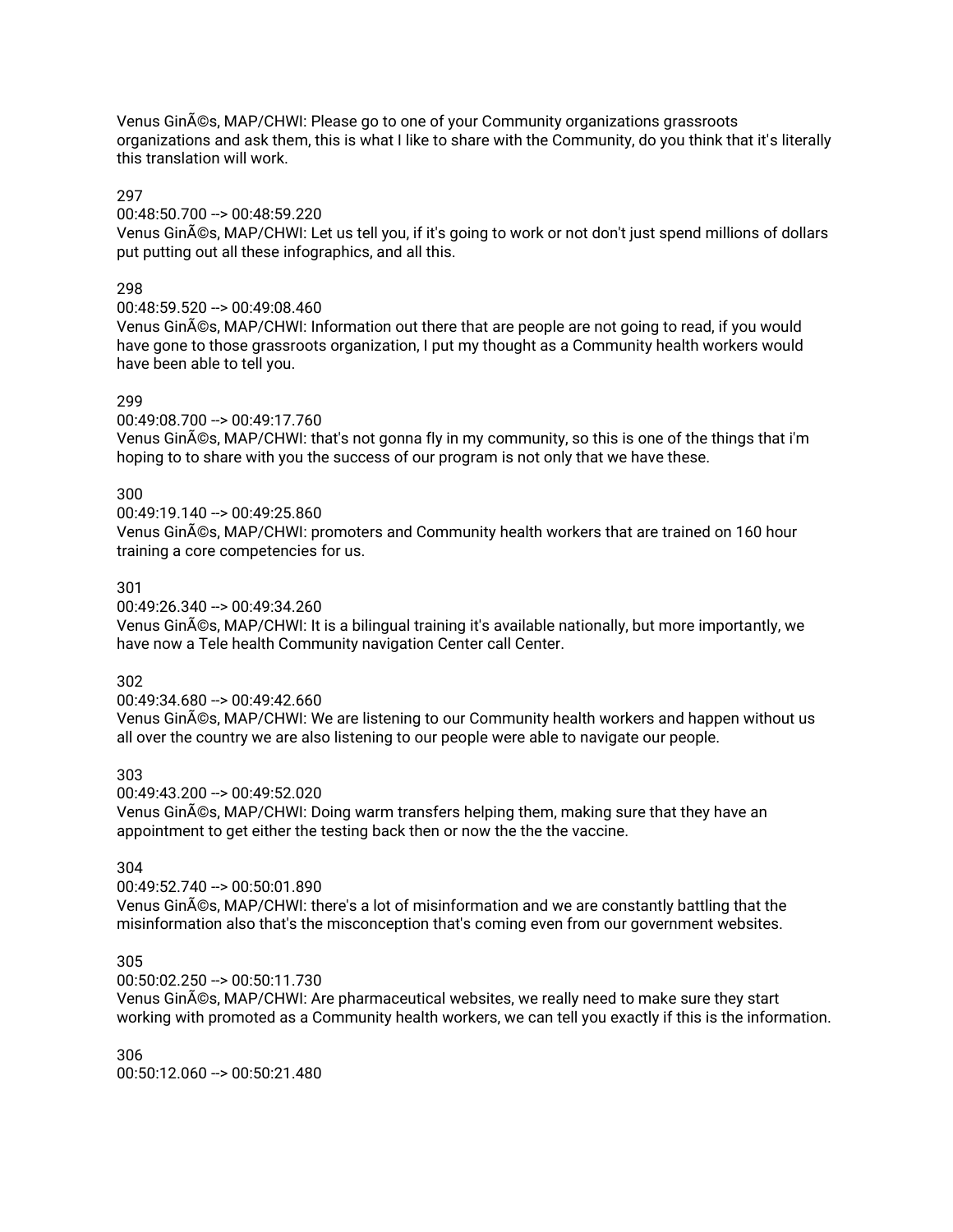Venus Ginés, MAP/CHWI: is understandable, it is, is something that it's user friendly and again going back to the social determinants of health, health literacy is key here.

307

00:50:21.990 --> 00:50:28.080

Venus Ginés, MAP/CHWI: If if we want to just put something out there, and you think it's going to fly with your community, please, if nothing else, today.

### 308

00:50:28.770 --> 00:50:35.910

Venus Ginés, MAP/CHWI: going to promote our Community health worker organization and if you need to find one call us send us a message to our hotline.

#### 309

00:50:36.270 --> 00:50:46.140

Venus Ginés, MAP/CHWI: But please, we are in touch with the National Association Community health workers, they also have a great website with a lot of good information, but please integrated into your field.

### 310

00:50:47.400 --> 00:50:55.650

Venus Ginés, MAP/CHWI: And I can see here i'm not trying to be as fast as I could I know about time but, as you can see from the images here.

#### 311

00:50:56.220 --> 00:51:02.940

Venus Ginés, MAP/CHWI: This is all the training we have done, we have trade our Community health workers, not only about dispelling missing was about seeker.

#### 312

00:51:03.300 --> 00:51:07.380

Venus Ginés, MAP/CHWI: And about a coven 19 but also we have also trade them about behavioral health.

## 313

00:51:07.830 --> 00:51:17.700

Venus Ginés, MAP/CHWI: And that's why we have set up a special training on behavioral health Community navigators we also have a special training for our school best based navigators those that are really.

## 314

00:51:18.270 --> 00:51:28.560

Venus Ginés, MAP/CHWI: committed to working in the school system so Robert you know i'm there with you, we need to have I promoted as a Community health workers in the school system, I agree with you and and.

#### 315

00:51:29.970 --> 00:51:35.250 Venus Ginés, MAP/CHWI: Our clinical track Community navigators we need more people to understand the value of research that I did I go.

316 00:51:37.650 --> 00:51:38.310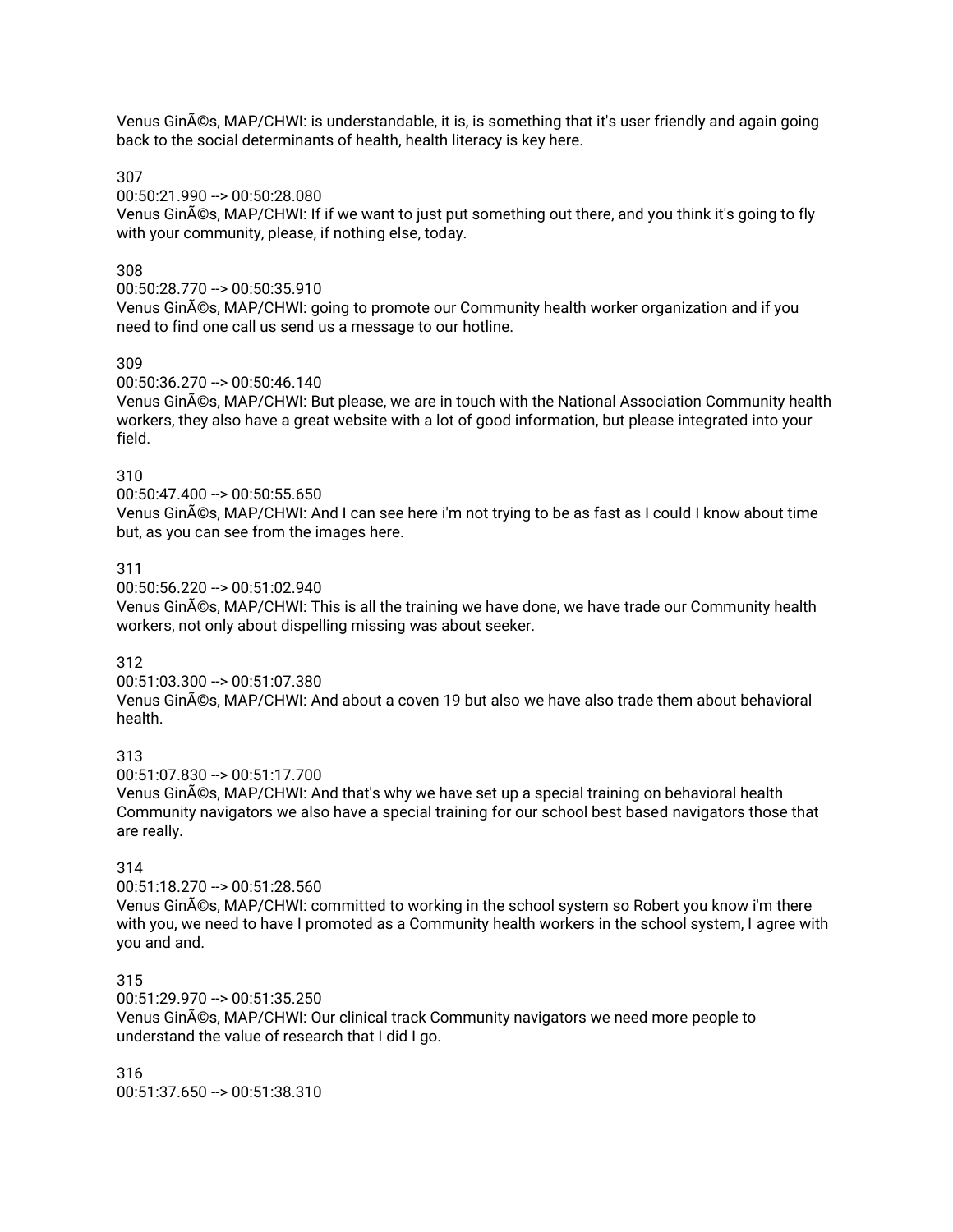Tene Franklin, MPH: you're good.

317

00:51:40.680 --> 00:51:43.590

Tene Franklin, MPH: To read I need you to read the Venus because we're going to come back to.

# 318

00:51:44.400 --> 00:51:50.610

Tene Franklin, MPH: come back to you with questions, so thank you for speakers for getting us started and.

# 319

00:51:51.390 --> 00:51:58.680

Tene Franklin, MPH: In that conversation what you've shared has probed a ton of questions coming through the chat and also lots of good information.

# 320

00:51:59.070 --> 00:52:07.500

Tene Franklin, MPH: But let me start with you Kevin and the we're hearing a lot of questions that I think CDC can just answer on its own.

# 321

00:52:08.310 --> 00:52:27.870

Tene Franklin, MPH: But I think the most pertinent questions that I like to start with one if the vaccine formula is different, is it still produced by Pfizer so tell us a little bit about the vaccine formula that the dosing so we can sort of better understand how to plan with regards to the pending FDA.

## 322

00:52:28.950 --> 00:52:30.450 Tene Franklin, MPH: Early use authorization.

# 323

00:52:31.440 --> 00:52:43.140

Kevin Chatham-Stephens, MD, MPH, FAAP: Sure, so I mentioned this in the chat but you know some of the information regarding the vaccine characteristics, such as goes if you need to use it did you do, you went when you're preparing the vaccine, etc.

# 324

00:52:43.620 --> 00:52:51.990

Kevin Chatham-Stephens, MD, MPH, FAAP: will be forthcoming we're trying to get that information out to help health departments and conditions prepare for this.

# 325

00:52:52.440 --> 00:53:05.070

Kevin Chatham-Stephens, MD, MPH, FAAP: So we hope to send that out shortly, and this is all definitely conveying FDA authorization so FDA has has a final word on that kind of information, but we will be pushing out that information as we get.

326 00:53:06.030 --> 00:53:09.750 Tene Franklin, MPH: All right, great my next question for you.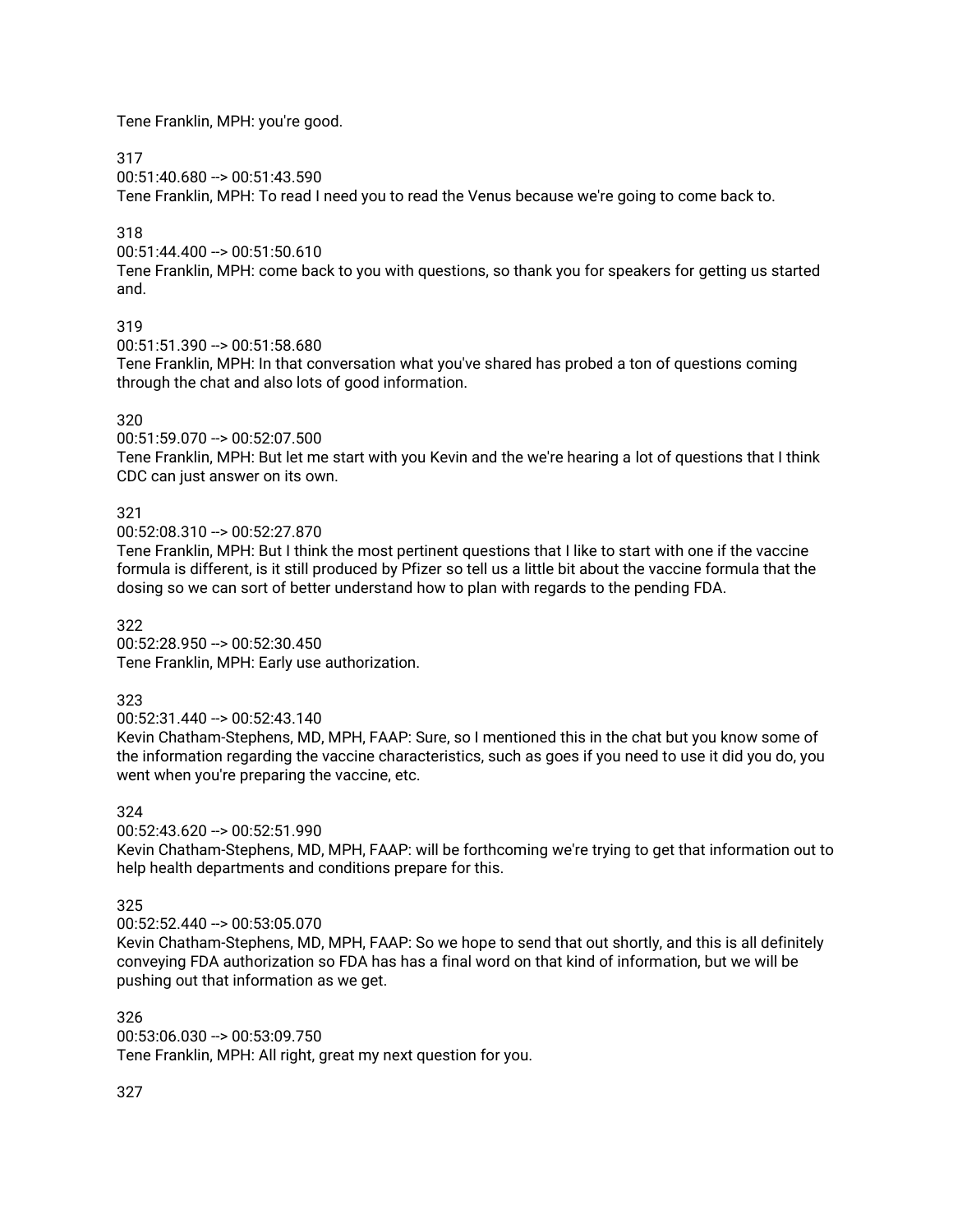## 00:53:11.040 --> 00:53:31.440

Tene Franklin, MPH: Could you tell us actually this is lauren this is for you, I was wondering if you could maybe give us a little bit of information I how we should understand the risk difference between myocardial titus and my car Davis from for children from the covered vaccine.

## 328

00:53:32.940 --> 00:53:34.320 Lauren A. Smith, MD, MPH: So yeah so there's.

#### 329

00:53:36.060 --> 00:53:47.370

Lauren A. Smith, MD, MPH: A couple things to keep in mind when children have coded are affected and have experienced over there at at risk i'm so sorry.

#### 330

#### 00:53:49.350 --> 00:54:05.940

Lauren A. Smith, MD, MPH: never rains except when it needs to not there at this for complication simply from having coven so one of the serious complications that I mentioned, is this multi system Oregon inflammation that can affect brain monkey kidneys.

#### 331

#### 00:54:07.140 --> 00:54:15.690

Lauren A. Smith, MD, MPH: heart and as part of that you can get that same kinds of inflammation of the heart muscle and the lining around the heart that's from the.

#### 332

#### 00:54:16.200 --> 00:54:33.570

Lauren A. Smith, MD, MPH: From the illness, the sickness with covert itself my point was that those kinds of complications are more common than any complications from the vaccine and there's no good data to support this, especially the very rare.

#### 333

#### 00:54:34.650 --> 00:54:43.290

Lauren A. Smith, MD, MPH: Side effects of people, I think you might have heard about the Meijer cordite is in the very connected to the bottom line is.

#### 334

#### 00:54:43.800 --> 00:54:53.640

Lauren A. Smith, MD, MPH: it's important to, of course, be aware, but one has to weigh and compare the risks of having serious complications from the disease itself.

#### 335

#### 00:54:54.300 --> 00:55:02.700

Lauren A. Smith, MD, MPH: To having complications from the vaccination and My point is that the risk of having complications from the disease itself is much higher.

#### 336

#### $00:55:03.000 \rightarrow 00:55:14.040$

Lauren A. Smith, MD, MPH: So it's really my recommendation as a pediatrician and a mother for folks to get vaccinated because that's the way you can protect yourself from protect your children from these very real complications.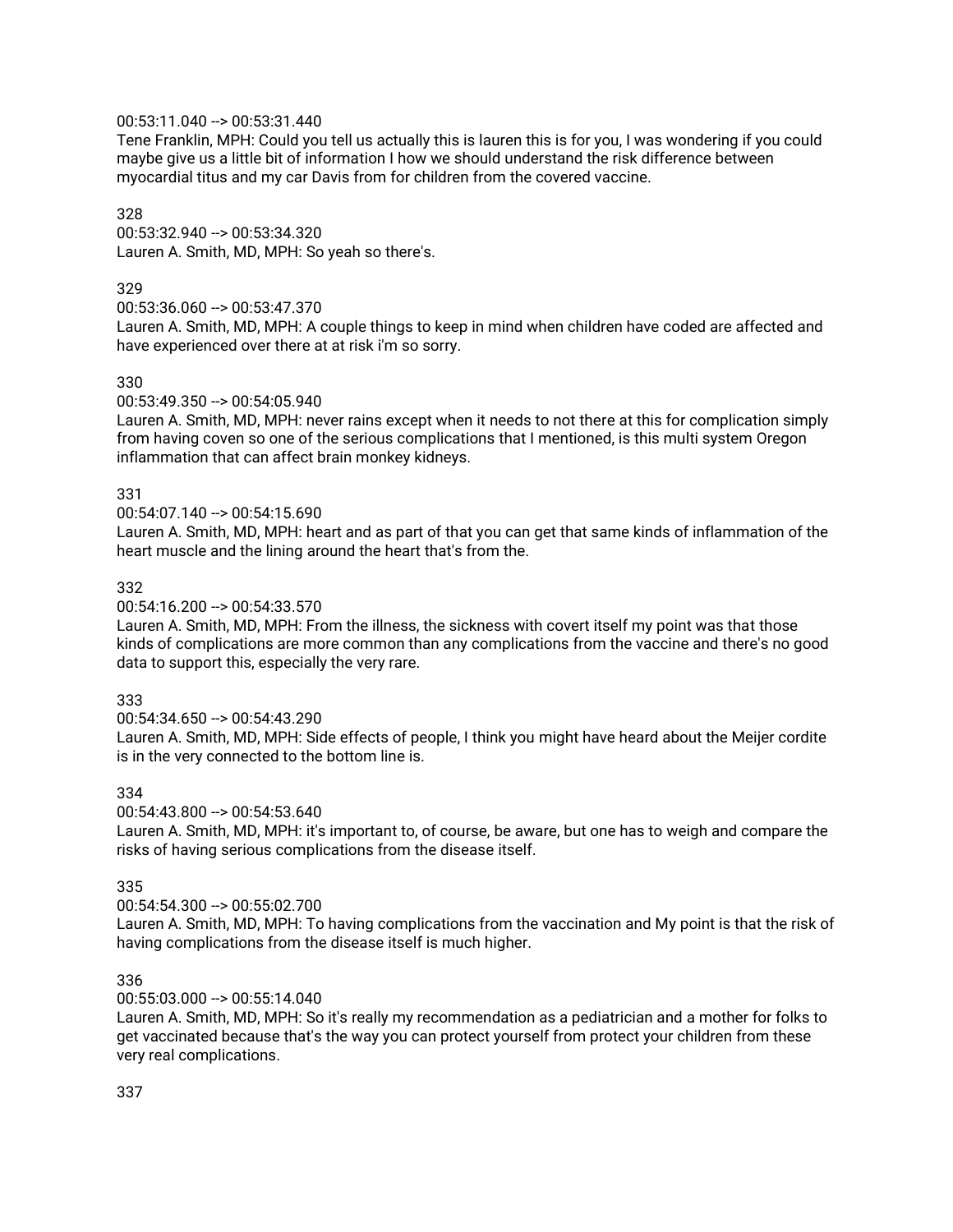### 00:55:15.420 --> 00:55:21.450

Tene Franklin, MPH: So, so I think I take it for granted that I can just pick up the phone and call my pediatrician.

#### 338

#### 00:55:21.840 --> 00:55:29.040

Tene Franklin, MPH: and ask a question about my child and how the vaccine how I should understand the vaccine for their health.

#### 339

#### 00:55:29.430 --> 00:55:39.120

Tene Franklin, MPH: But for those that are not plugged in to regular pediatric visits and the school based health Center seem like it's a really good option so.

#### 340

#### 00:55:39.960 --> 00:55:45.360

Tene Franklin, MPH: Robert I was wondering, and this might also be for you Kevin, how do we think about.

### 341

00:55:46.140 --> 00:56:04.260

Tene Franklin, MPH: Parents being able to ask for information to better understand how the vaccine might affect their child's health if they are seeking or using the school based health centers as their primary source of information and getting vaccine.

#### 342

00:56:05.040 --> 00:56:11.070 Robert Boyd: yeah school based health centers are generally for the most part, not staffed by.

#### 343

#### 00:56:11.700 --> 00:56:20.160

Robert Boyd: physicians they're generally staffed by nurse practitioners and physicians assistants who are very, very well trained and can answer a lot of these questions.

### 344

00:56:20.670 --> 00:56:32.580

Robert Boyd: As can their school nurses and they should go to the person or persons that they trust and ask those questions openly honestly and confidentially.

### 345

 $00:56:35.790 -> 00:56:51.210$ 

Robert Boyd: The data is out there, vaccines work and overcoming this hesitancy is going to take getting parents to communicate with professionals that they trust, who are in possession of good information.

#### 346

 $00:56:51.960 \rightarrow 00:57:06.960$ 

Robert Boyd: A lot of us knows a lot of people out there, spreading bad information but schools are a place and school based health centers and the professionals who work in both are great sources resources for parents to go to to ask those kinds of questions.

347  $00:57:08.850 -> 00:57:19.500$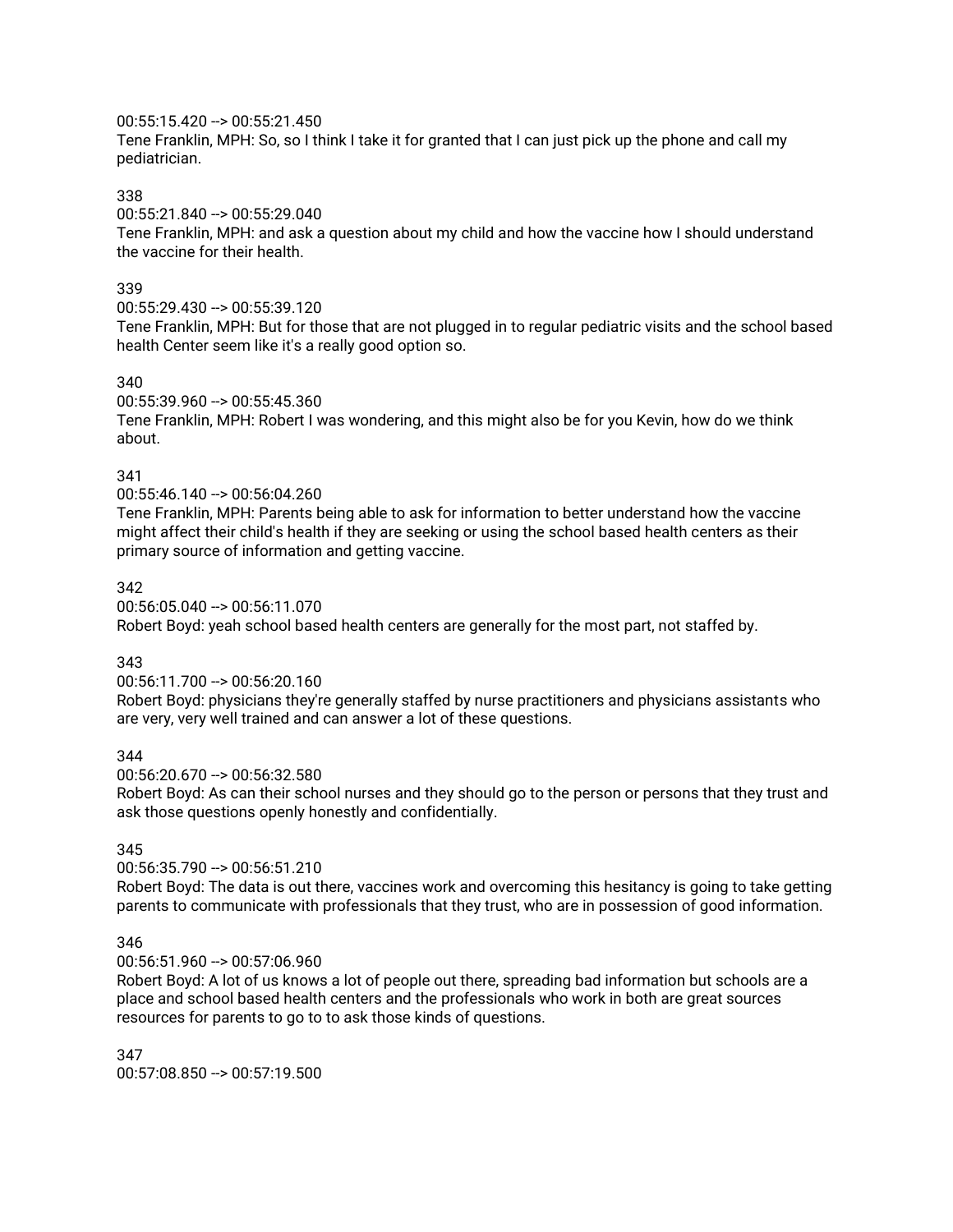Tene Franklin, MPH: And until just continuing along along the lines of talking about school based health centers you mentioned in your remarks that.

348 00:57:21.030 --> 00:57:22.470 Tene Franklin, MPH: Are the primary.

## 349

00:57:23.610 --> 00:57:32.220

Tene Franklin, MPH: resource for helping to staff those centers can you talk to me a little bit about the workforce, what are we learning when it comes to burnout.

350 00:57:33.480 --> 00:57:33.990 Robert Boyd: sure.

### 351

00:57:35.010 --> 00:57:47.940

Robert Boyd: In backup just half a step, the majority of school based health centers are sponsored by federally qualified health centers The rest are sponsored sponsored by hospital systems public health agencies.

### 352

00:57:48.540 --> 00:57:57.030

Robert Boyd: nonprofits in some situations by school districts themselves, but the vast majority or a federally qualified health centers and that number is growing every day.

#### 353

00:57:57.810 --> 00:58:05.310

Robert Boyd: workforce is a huge issue, particularly in education is on a panel with these superintendent from flint Michigan last summer.

## 354

00:58:05.580 --> 00:58:16.440

Robert Boyd: And he said his number one issue was bus drivers and we all thought, what are you kidding and now you look there's a national shortage of bus tour bus drivers there's also a shortage of custodians.

# 355

00:58:17.250 --> 00:58:31.380

Robert Boyd: Denver had an article in the post, the other day that they were losing school nurses and couldn't attract anybody why because the hospital systems were offering \$25,000 signing bonuses and \$20,000 more in salary.

## 356

00:58:31.830 --> 00:58:46.080

Robert Boyd: Those of you who are on this call are heroes you do what you do not for the money you could make more money doing other things that other places, but you do it because you're called to serve where you're serving and we applaud you for that.

357 00:58:46.680 --> 00:58:54.630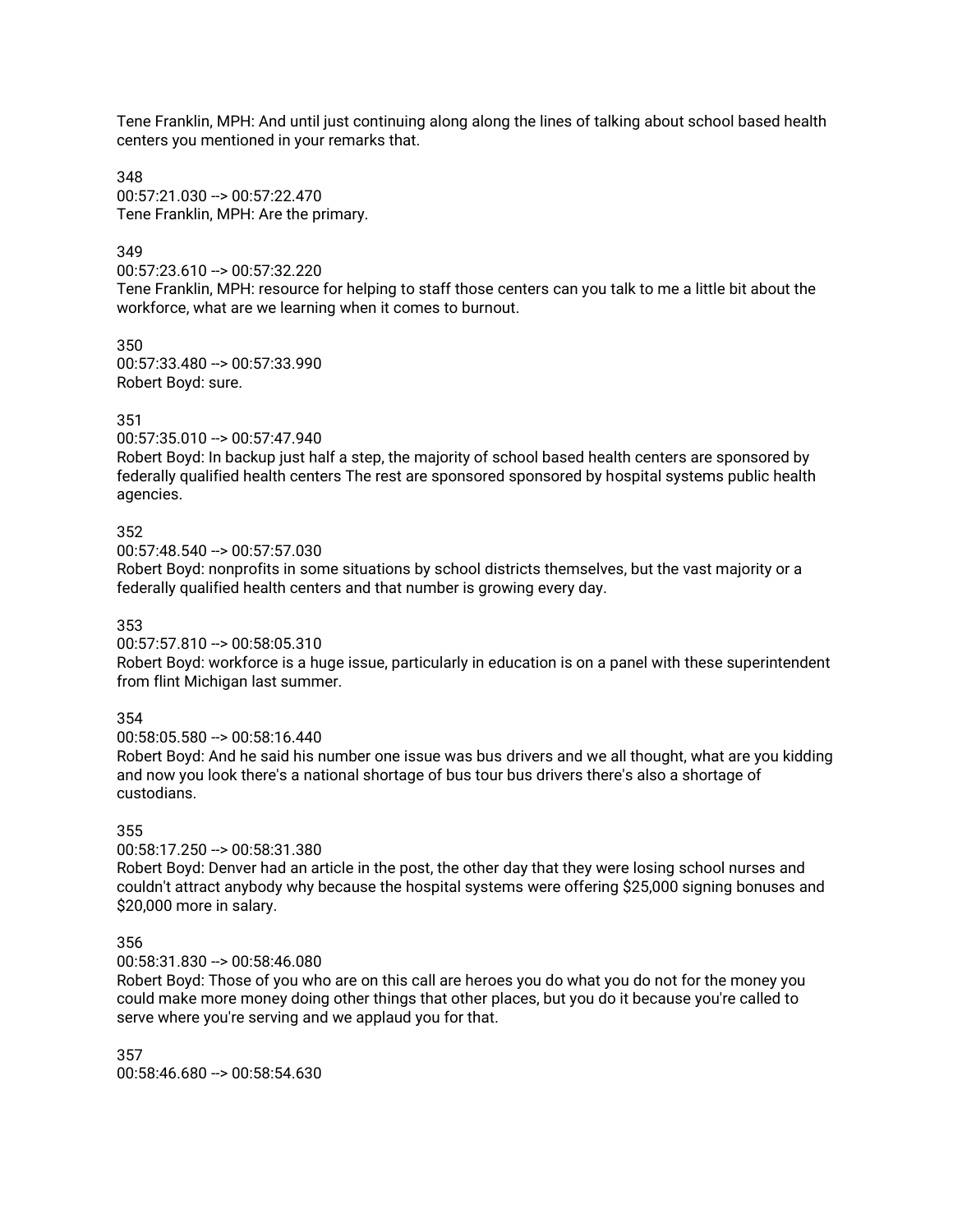Robert Boyd: And I often say that they could give Congress could give us the money to open the those 25,000 school based health centers right now we couldn't staff on.

358

00:58:55.680 --> 00:59:01.260

Robert Boyd: we're going to have to, we have two issues, right now, one and I had some numbers up earlier.

## 359

00:59:02.490 --> 00:59:09.150

Robert Boyd: hundred thousand K 12 public schools there's only 37,000 school psychologist and that was before the pandemic.

### 360

00:59:09.510 --> 00:59:20.190

Robert Boyd: Only 43,000 social workers only 96,000 school nurses and a lot of those are part time hundred and 18,000 school counselors and only 3000 school based health centers.

### 361

00:59:20.730 --> 00:59:27.660

Robert Boyd: The the dilemma is the ratios it's great that the state of the great state of Delaware my former home.

### 362

00:59:28.110 --> 00:59:42.810

Robert Boyd: You know mandates that every school will have a school nurse, the problem is, what if the school has 1500 kids it's not enough to have one school nurse, you need three, four or five school nurses to serve that large of a population same with the other health services.

#### 363

#### 00:59:43.680 --> 00:59:57.510

Robert Boyd: So that's that's one issue there's not enough of us, so the challenge, then becomes, how do we attract people to the field, you also have have the problem of attrition right now, a lot of people are just hanging up hanging up their their.

#### 364

00:59:59.400 --> 01:00:11.310

Robert Boyd: Their stethoscopes and going home they're saying I can't do this anymore i'm eligible for retirement i'm going to take it or they're taking that money to go to the hospital down the street and we understand that that's it that's a problem but.

#### 365

01:00:13.320 --> 01:00:16.800 Robert Boyd: The majority of school based health workers.

#### 366

01:00:17.100 --> 01:00:25.050

Robert Boyd: Are white women and all of my colleagues and school based health will acknowledge that it is really critical that if we're going to serve.

367 01:00:25.230 --> 01:00:35.100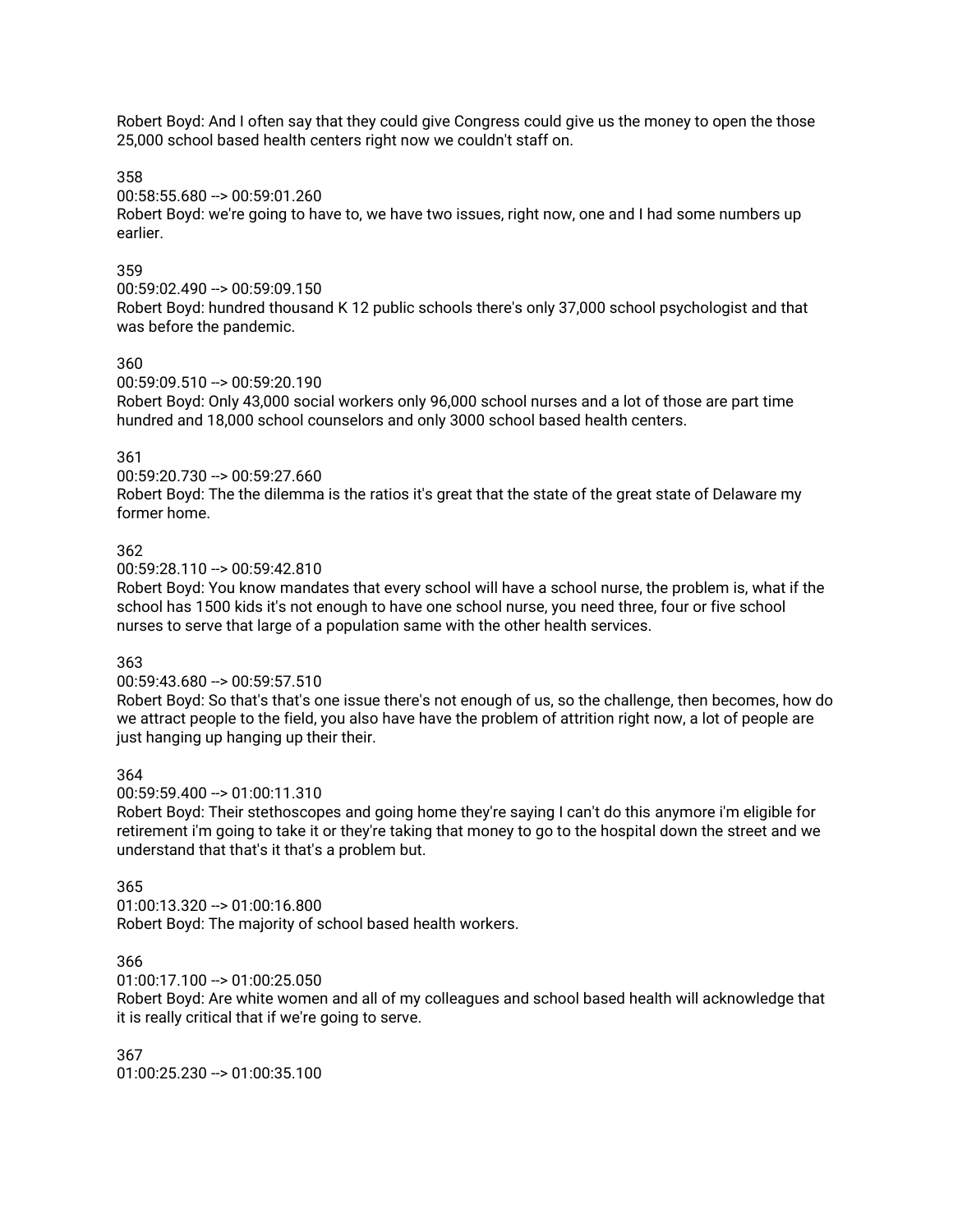Robert Boyd: populations of color part of health equity is that we have people in those positions, who look like them who speak their language, who come from their communities.

368

### 01:00:36.090 --> 01:00:46.410

Robert Boyd: Well we're not like teach for America we can't go out and grab a kid out of college give them six weeks of training and throw them in a classroom and say go teach, we have to have licensed certified trained professionals.

### 369

### 01:00:46.800 --> 01:00:55.860

Robert Boyd: If we're going to attract kids of color and kids from from from underserved communities, we got to start middle school exposing them to stem in high school.

### 370

### $01:00:56.070 \rightarrow 01:01:05.550$

Robert Boyd: and helping to guide them into college programs and university programs where they can get those certifications and degrees, but we've got to make sure that they're able to do it with no debt.

### 371

01:01:06.150 --> 01:01:16.950

Robert Boyd: I know how many of you are on this call, right now, still suffering with the student debt to get to the position that you're at it's not fair it's absolutely not fair that you.

### 372

01:01:17.370 --> 01:01:21.510

Robert Boyd: You know, took a lower paying job and you're still carrying the same debt as your colleague down the street.

## 373

#### 01:01:21.930 --> 01:01:32.070

Robert Boyd: Making more than you with a big fat signing bonus, so we know these are issues we have to address and we're all at the national level working diligently.

## 374

01:01:32.400 --> 01:01:37.350

Robert Boyd: To try to address those workforce issues but i'm not going to kid you it's going to take us a decade.

## 375

 $01:01:37.890 - > 01:01:49.920$ 

Robert Boyd: it's going to take us a decade to take those kids from middle school and and and bring them back to the schools, they came from the communities they came from and we're just going to have to figure out how to work together and make do until then so.

#### 376

01:01:52.680 --> 01:01:55.590

Tene Franklin, MPH: Robert you have taken us to school, so thank you.

## 377

01:01:55.980 --> 01:02:07.380

Tene Franklin, MPH: This was right on time, as you can see, by the comments in the chat so so given that, given that that we're our communities continue to face uphill battles with.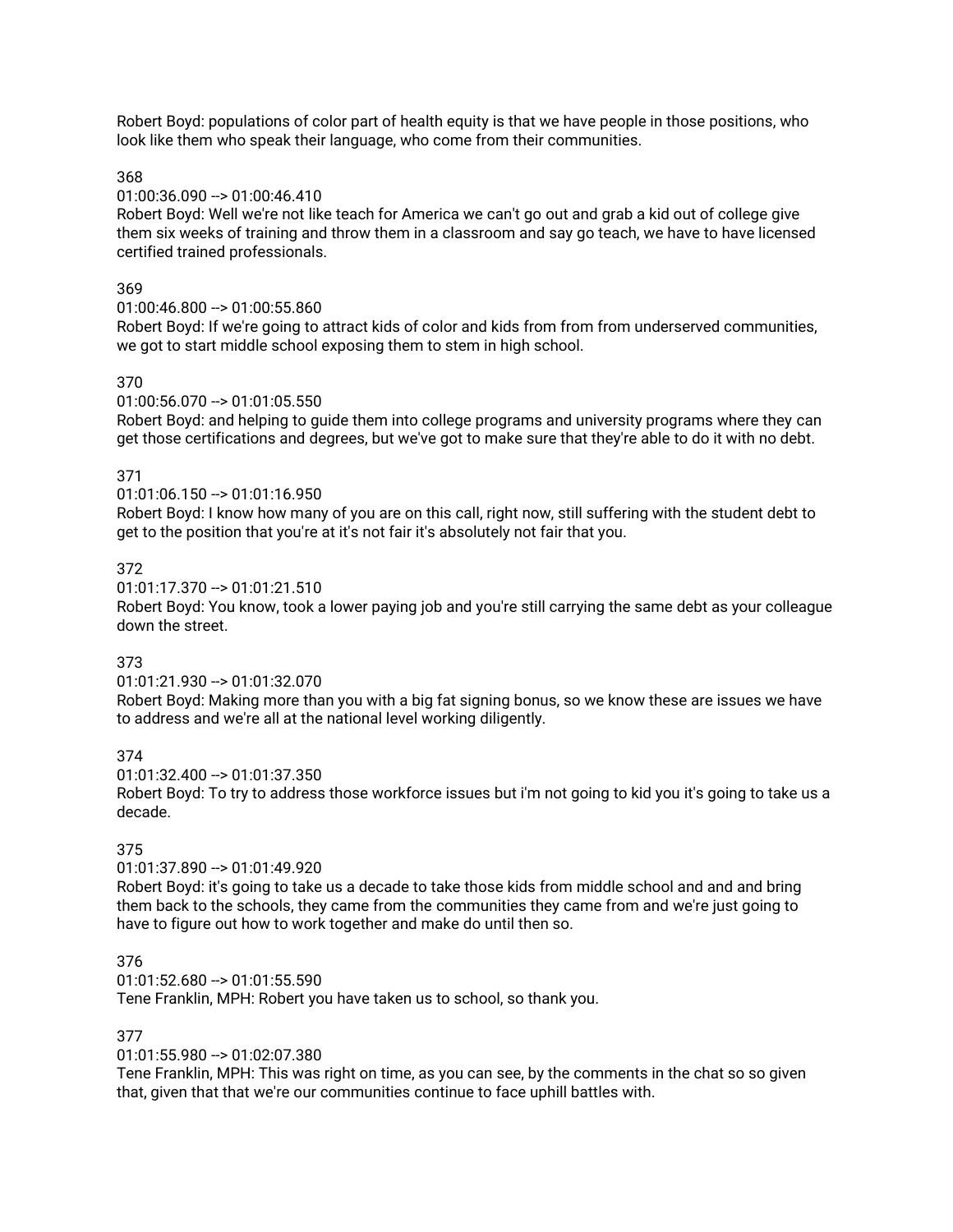01:02:07.740 --> 01:02:18.570

Tene Franklin, MPH: regards to resources and connecting with families and children's in general Venus i'm wondering if you could talk about strategies that promontory as a Community health workers and.

### 379

01:02:20.070 --> 01:02:30.000

Tene Franklin, MPH: Can can can try, maybe with regards to specifically to school based vaccines and taking into account Roberts remarks.

### 380

 $01:02:31.140 -> 01:02:39.000$ 

Venus Ginés, MAP/CHWI: Yes, and I know that, after this call Bob and I are going to get together because I see a future for Community health workers to be integrated into the school system.

### 381

 $01:02:39.510 -> 01:02:46.440$ 

Venus Ginés, MAP/CHWI: You know, we have a shortage of teachers, we have a shortage of nurses and that we should have a lot of counsel counselors in schools.

### 382

 $01:02:46.800 -> 01:02:52.860$ 

Venus Ginés, MAP/CHWI: And and that's what our children spend most of their time during the day I think it's important for Community health workers to be there.

### 383

01:02:53.130 --> 01:03:01.290

Venus Ginés, MAP/CHWI: I don't have a sounding board for the students but also for a good messenger cultural messenger for the parents, especially if they're another from another.

## 384

01:03:01.830 --> 01:03:11.250

Venus Ginés, MAP/CHWI: race or ethnicity, so I think, from a dog is a Community health workers are well trained they're great listeners, they are very empathetic they know how to.

#### 385

 $01:03:11.850 \rightarrow 01:03:20.640$ Venus Ginés, MAP/CHWI: REACH, the Community like I said earlier, they've lived some of those barriers so they understand some of the some trust issues that we're going through.

#### 386

01:03:21.390 --> 01:03:29.790

Venus Ginés, MAP/CHWI: But sadly, I must tell you on this is just one of those things that I don't like to share, but our call Center the calls that we've been getting.

## 387

 $01:03:30.420 - 01:03:36.150$ 

Venus Ginés, MAP/CHWI: Many other parents are saying they're not going to vaccinate their children, they just feel that they are young.

388 01:03:36.990 --> 01:03:49.800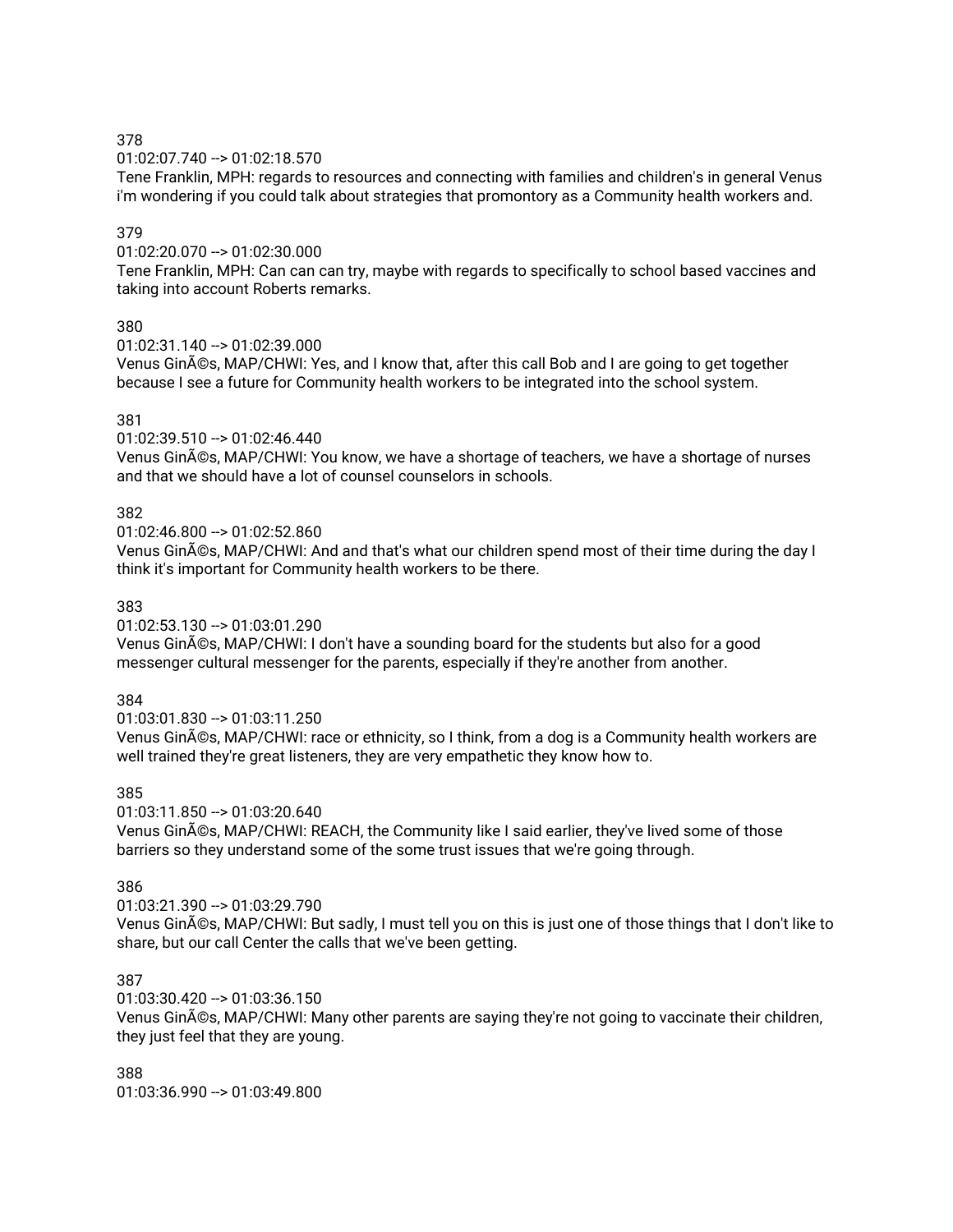Venus Ginés, MAP/CHWI: They have too much to lose and, unfortunately, unless we step Bernie instead of putting putting a lot of money into institutions that are going to do more research put the money into minority physicians and minority.

### 389

### 01:03:50.970 --> 01:03:58.500

Venus Ginés, MAP/CHWI: pediatricians and minority schools and schools that are really like Robert said, was it really be that diversity.

### 390

### 01:03:58.860 --> 01:04:07.470

Venus Ginés, MAP/CHWI: In that school for the parents to understand a little bit more that they can they don't have to miss trust the system that the system is there to protect them.

### 391

### 01:04:07.860 --> 01:04:21.360

Venus Ginés, MAP/CHWI: And, and again, our goal is to continue to develop training material to get it out to all communities of color but, more importantly, any other agency or organ organization that would like it our training is for free.

### 392

#### 01:04:22.260 --> 01:04:30.120

Venus Ginés, MAP/CHWI: So please you know, our goal is to really get our from with medicine and health workers integrated into, not only in the school system.

### 393

#### 01:04:30.480 --> 01:04:35.400

Venus Ginés, MAP/CHWI: But in federally qualified health centers and, by the way, one of my training classes was.

### 394

01:04:35.760 --> 01:04:44.820

Venus Ginés, MAP/CHWI: Almost all of the employees of one of the federally qualified health centers in here in Houston so I applaud the those executive directors of the.

#### 395

 $01:04:45.270 - 01:04:52.350$ 

Venus Ginés, MAP/CHWI: federally qualified health centers who are actually wanting to employ Community health workers because they're coming to us for names, so I think.

#### 396

#### 01:04:52.830 --> 01:05:01.770

Venus Ginés, MAP/CHWI: Again, going back to what i've said all along, we need to have these Community health workers trained and integrated into all aspects of health and wellness.

## 397

#### 01:05:03.150 --> 01:05:19.440

Tene Franklin, MPH: Thank you Venus so Kevin i'm coming to you next thinking about the conversation with children's vaccines always has to be about is is really centered on the classroom i'm wondering if you can help us understand.

398 01:05:20.580 --> 01:05:22.110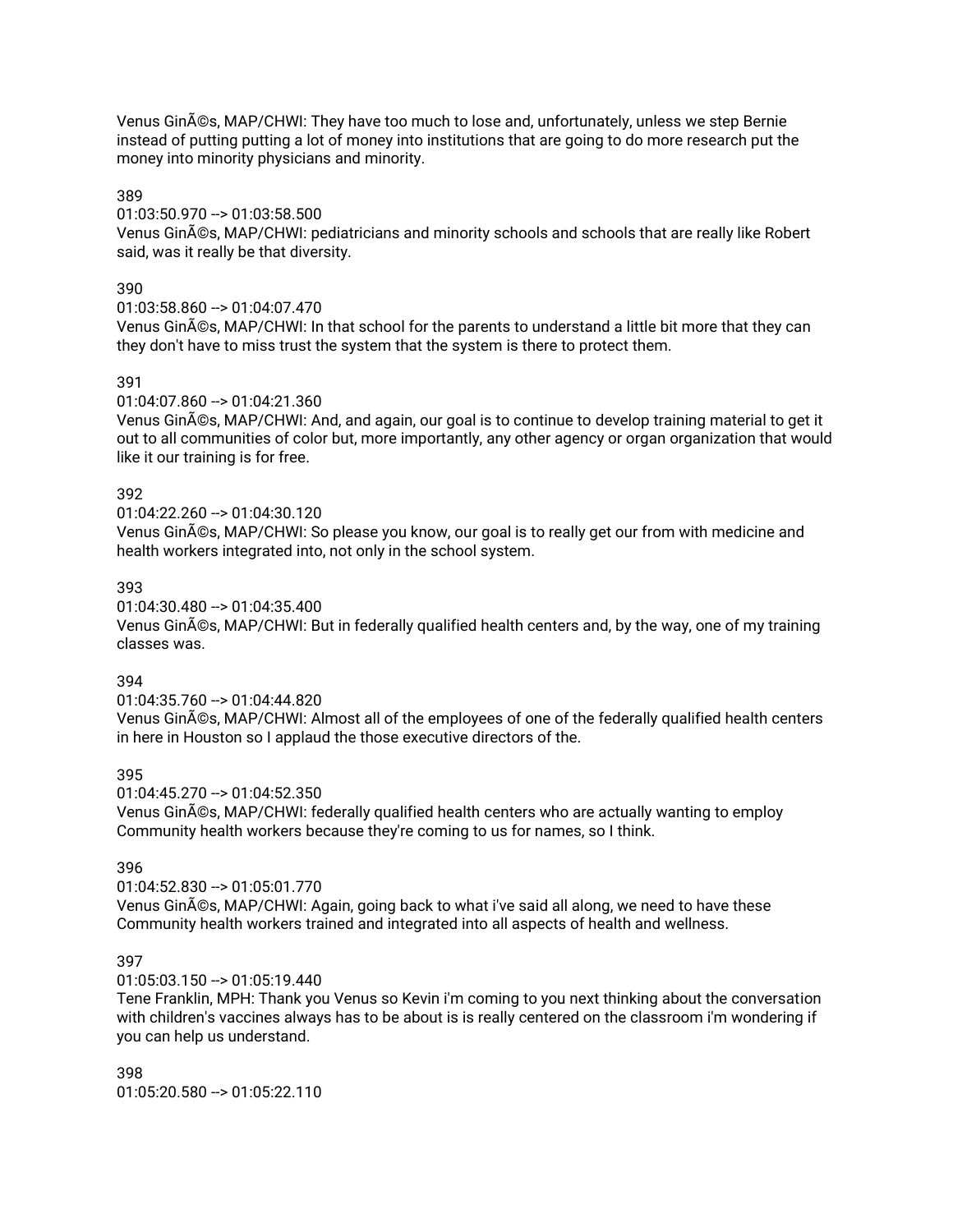Tene Franklin, MPH: What would be.

399

01:05:23.160 --> 01:05:32.370

Tene Franklin, MPH: The percentage number of children vaccinated that weren't we should aim for to feel safer in schools.

### 400

#### 01:05:36.150 --> 01:05:50.040

Kevin Chatham-Stephens, MD, MPH, FAAP: yeah so I mean I think you're getting to a question that many folks have had a long way is, you know how can we get to herd immunity like what specific percentage of people being vaccinated or having had code 19.

### 401

01:05:50.460 --> 01:06:04.230

Kevin Chatham-Stephens, MD, MPH, FAAP: will allow us to get out of this pandemic and I don't know we have a specific percentage at at any point during the coven pandemic because of these for variety of reasons, one of which is the changing.

#### 402

01:06:05.730 --> 01:06:12.210 Kevin Chatham-Stephens, MD, MPH, FAAP: variance like Delta, so I don't think we have a specific number of these I don't have one in mind.

### 403

01:06:12.750 --> 01:06:21.960

Kevin Chatham-Stephens, MD, MPH, FAAP: We can certainly go back and see if any of those are in the school the CDC school guidance, but I think the the overarching message is that we need to get as many children.

## 404

01:06:22.530 --> 01:06:30.840

Kevin Chatham-Stephens, MD, MPH, FAAP: As vaccinated as possible and that you know CDC and others have had made you know kind of multi layer recommendations.

## 405

 $01:06:31.170 \rightarrow 01:06:40.440$ 

Kevin Chatham-Stephens, MD, MPH, FAAP: On including masking and distancing and making sure we're identifying people who are sick and that vaccination kind of fits into that overarching strategy.

#### 406

#### $01:06:40.710 -> 01:06:55.080$

Kevin Chatham-Stephens, MD, MPH, FAAP: To allow our children to go back to school safely, I have a middle schooler and a high schooler and so you know hear about this kind of stuff on a daily basis on so definitely understand that it is important to kind of take all those into account.

## 407

 $01:06:56.220 - 01:06:58.470$ Kevin Chatham-Stephens, MD, MPH, FAAP: When it comes to getting our kids into school safe.

#### 408

 $01:07:00.780 \rightarrow 01:07:15.300$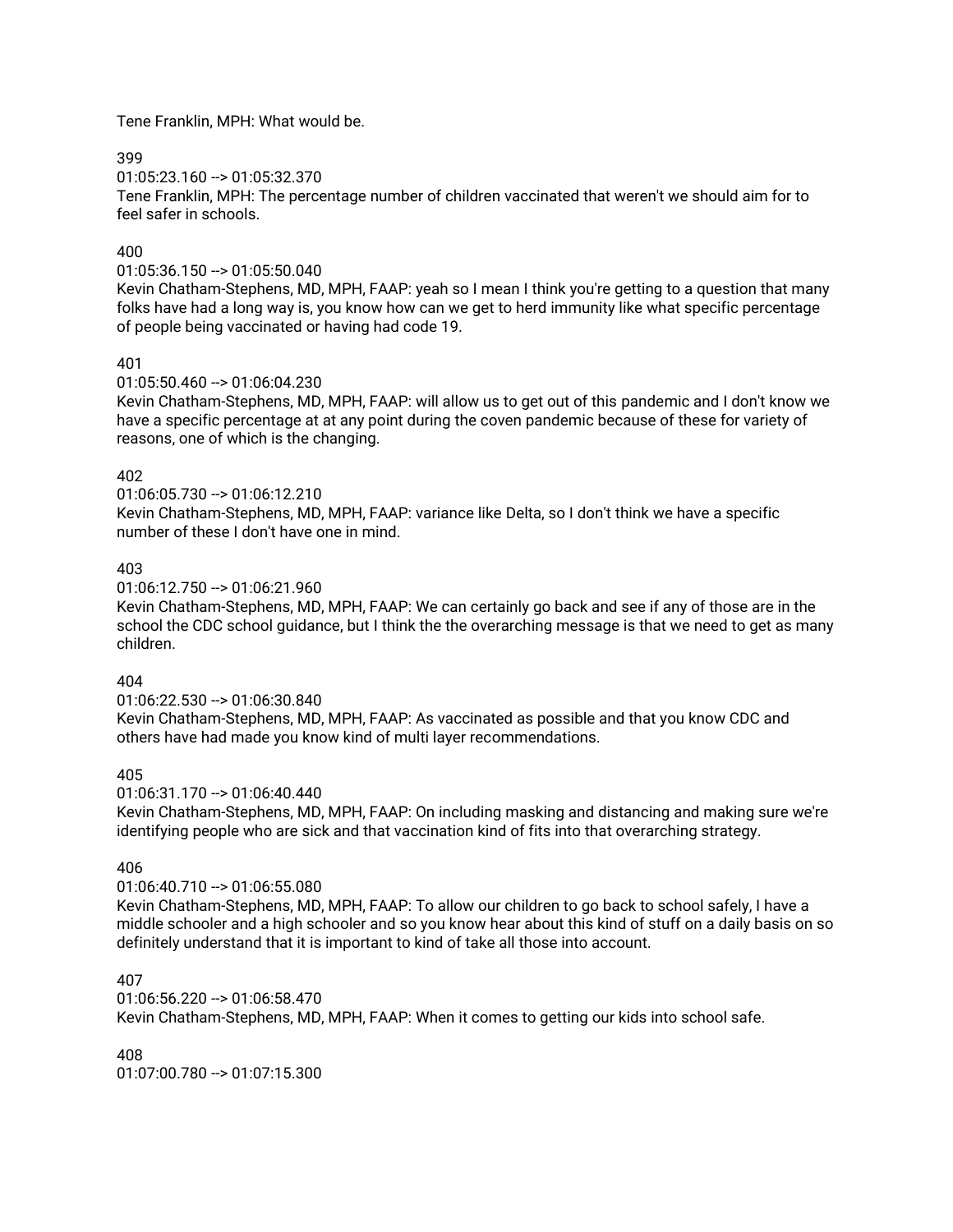Tene Franklin, MPH: Thank you, so a large part of the conversation around how that would even racial health equity centers around how we understand data, how we collect data, how we are able to.

409

01:07:16.200 --> 01:07:26.670

Tene Franklin, MPH: dis aggregate data and how informative it is, and so a couple of questions that have come to me from the from the listeners one, how are we.

## 410

01:07:27.390 --> 01:07:38.130

Tene Franklin, MPH: prepared to collect accurate data regarding vaccine status of of children, overall, and then the follow up question to that is.

### 411

01:07:38.550 --> 01:07:49.170

Tene Franklin, MPH: i'm wondering if there is a an opportunity of Ferris infrastructure in place to better understand the qualitative data specifically.

### 412

01:07:49.560 --> 01:08:04.560

Tene Franklin, MPH: what's working with regards to messaging and getting parents and children on board with vaccinations, or what are we learning and i'm going to ask both lauren and Kevin to weigh in on those questions.

#### 413

01:08:07.050 --> 01:08:09.660 Tene Franklin, MPH: And lauren why don't we start with you and.

## 414

01:08:14.190 --> 01:08:18.750

Lauren A. Smith, MD, MPH: And what's the of those questions, what would be the one that you prioritize.

## 415

 $01:08:19.560 -> 01:08:29.160$ 

Tene Franklin, MPH: I think the first one with regards to the importance of quantity of quantitative data, how should, why is that important for us to focus on.

## 416

01:08:30.570 --> 01:08:34.590

Tene Franklin, MPH: And just what is your understanding of the lay of the land.

#### 417

01:08:35.460 --> 01:08:40.320 Lauren A. Smith, MD, MPH: Well, I think it's important because, as I think Venus was mentioning earlier.

#### 418

01:08:42.930 --> 01:08:55.710

Lauren A. Smith, MD, MPH: parents do want to feel confident and want to understand how medications or in this case vaccinations how they were developed in and why they are see.

419  $01:08:56.370 - > 01:09:09.060$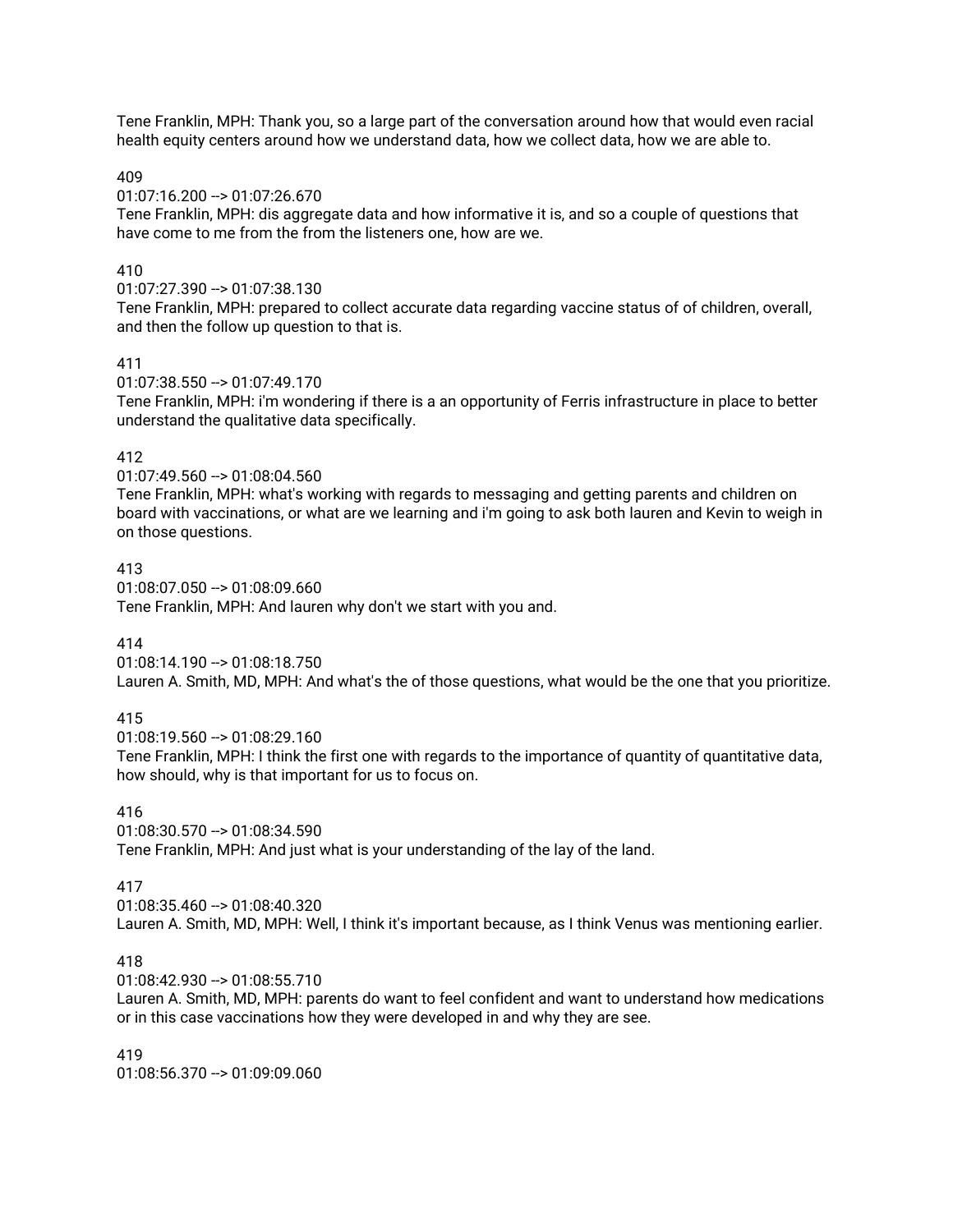Lauren A. Smith, MD, MPH: what's interesting about this particular vaccine is I think there's been more focus on the safety issue because it was it seemed like it was so rapidly produced and so.

#### 420

#### 01:09:09.600 --> 01:09:27.420

Lauren A. Smith, MD, MPH: there's great data about why that was and how all the work on Mr a vaccination was happening before the pandemics, are able to sort of latch on to that and leverage that but people may not understand that process that process and so data about that and can help.

#### 421

#### 01:09:28.440 --> 01:09:40.140

Lauren A. Smith, MD, MPH: address some of the fears and concerns, I think that the the specific data around you know complications around you know long term impact all of those things.

#### 422

#### 01:09:40.950 --> 01:09:46.500

Lauren A. Smith, MD, MPH: will be really important to monitor, so that people have a sense that there's transparency.

#### 423

01:09:47.010 --> 01:09:54.390

Lauren A. Smith, MD, MPH: People want to know that there's nothing being hidden there, people are trying to sweep anything you know, under the rug so you know.

#### 424

01:09:55.230 --> 01:10:03.780

Lauren A. Smith, MD, MPH: And CDC I think has done a tremendous job in reporting back and publishing that the data that's available so that people can look at it.

#### 425

#### 01:10:04.620 --> 01:10:15.750

Lauren A. Smith, MD, MPH: One thing that I will say is that the data that's coming from many states in jurisdictions doesn't always have race, ethnicity data included.

#### 426

 $01:10:16.350 -> 01:10:23.430$ Lauren A. Smith, MD, MPH: So that means that, even though I started my remarks saying that you know kids of color most at risk.

#### 427

01:10:24.180 --> 01:10:36.540 Lauren A. Smith, MD, MPH: We may they may be the ones that we have less information about if those patterns process so as we think about the vaccination process, I would encourage us to also think about.

#### 428

01:10:37.050 --> 01:10:48.270

Lauren A. Smith, MD, MPH: How can we make sure that we get complete information about the kids and families that are getting vaccinated so we'll be able to answer the question is this happening in an ethical way.

429  $01:10:50.460 -> 01:10:52.680$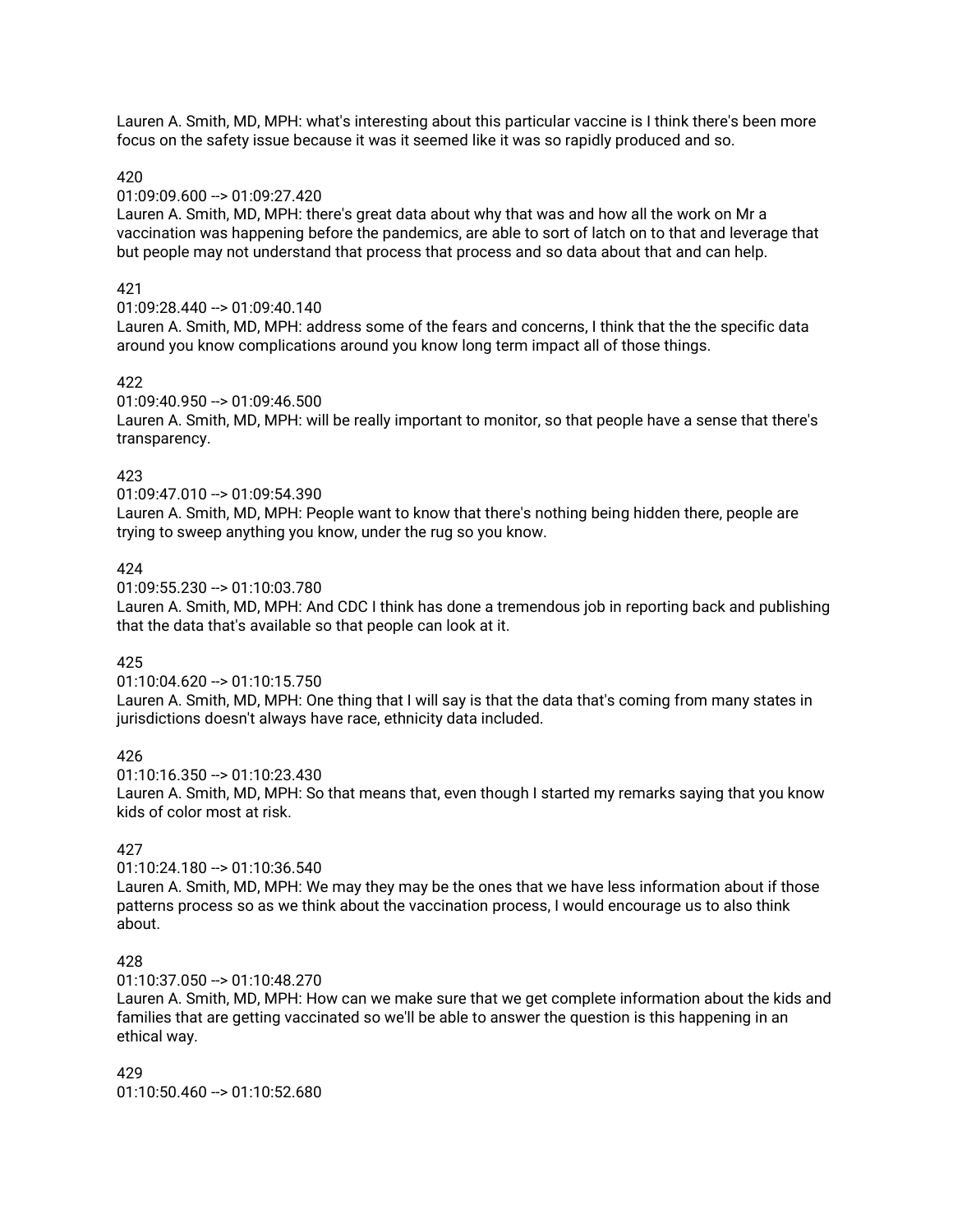Tene Franklin, MPH: appreciate that so.

430

01:10:53.850 --> 01:10:57.300

Tene Franklin, MPH: My question for you Kevin just sort of building on that.

## 431

01:11:00.480 --> 01:11:09.600

Tene Franklin, MPH: Make sure I asked it the right way so as we think about data or dashboards and reporting out vaccination.

## 432

01:11:10.590 --> 01:11:22.380

Tene Franklin, MPH: rates and numbers for children, is it possible for us to understand that data by school system or district or by school.

# 433

01:11:22.950 --> 01:11:34.260

Tene Franklin, MPH: How should parents be able what's the practicality of the likelihood that parents will be able to better understand the vaccination rates for children in their schools is that possible.

# 434

 $01:11:36.480 \rightarrow 01:11:46.380$ 

Kevin Chatham-Stephens, MD, MPH, FAAP: For, so I think, for the most part, when CDC presents data um it often does not go lower than either the State level or the county level.

## 435

01:11:46.920 --> 01:11:54.510

Kevin Chatham-Stephens, MD, MPH, FAAP: And so we really prefer presenting any more granular level so data by school or school district.

## 436

01:11:54.990 --> 01:12:10.020

Kevin Chatham-Stephens, MD, MPH, FAAP: On to the local or state jurisdictions and governments and that's because you know that's that's their data, and we want them to to feel empowered to own it and we don't want to overstep our bounds, so I wouldn't anticipate.

## 437

01:12:11.220 --> 01:12:24.780

Kevin Chatham-Stephens, MD, MPH, FAAP: That we would present data on that granular level, but what I will say is i'm definitely recommend that folks go to the CDC coded data tracker and that's a fantastic resource it pulled up right now.

# 438

01:12:25.350 --> 01:12:44.340

Kevin Chatham-Stephens, MD, MPH, FAAP: It does list of variety of data sources, including health equity data feeds data vaccination cases etc on, there is a link to your community which will bring you down to provide some information to your county level.

## 439

01:12:44.790 --> 01:12:47.520 Kevin Chatham-Stephens, MD, MPH, FAAP: But also we had just such tremendous.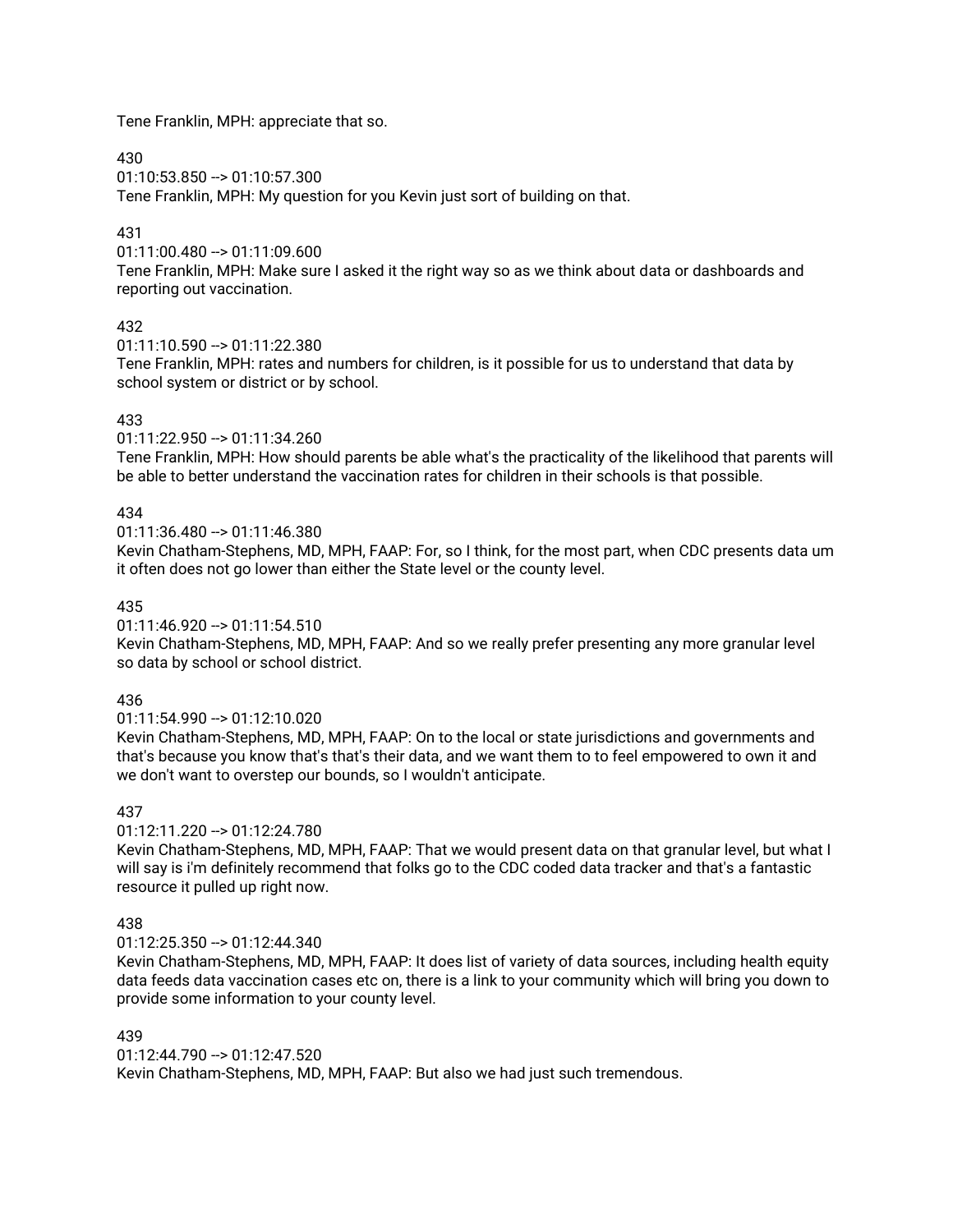01:12:47.940 --> 01:12:57.060

Kevin Chatham-Stephens, MD, MPH, FAAP: Colleagues, at the local and state health department level, and so I would definitely recommend that folks go to their local and state health department to see what's available on their websites.

## 441

01:12:57.330 --> 01:13:07.980

Kevin Chatham-Stephens, MD, MPH, FAAP: And also potentially i'm not sure if some local and state jurisdictions may have schools that present this in that information as well, so that would be another source to consider looking.

## 442

01:13:10.320 --> 01:13:24.240

Tene Franklin, MPH: I I like to ask this question, I like to open it up to the to the panelists to respond to this question, we tend to focus a lot of our conversation around children.

# 443

01:13:25.140 --> 01:13:48.660

Tene Franklin, MPH: That are have parents in the home or caregivers in the home, but for those children that might be in government custody and state custody, how should we be thinking about vaccinations for them, are there any concerns or opportunities that you would like to maybe lift up to this conversation.

## 444

01:13:56.250 --> 01:14:01.800

Tene Franklin, MPH: Robert I hear you I see it, I see I see your brain waves working so i'm going to come to you first.

# 445

01:14:03.900 --> 01:14:10.800 Robert Boyd: My yeah my my interest was in answering on the on the data issue i'm not sure i'm qualified to speak to the.

## 446

 $01:14:10.860 \rightarrow 01:14:16.500$ Tene Franklin, MPH: Question well why don't you go ahead with data and i'll come back to the other speakers on the on the on the question.

# 447

01:14:17.040 --> 01:14:20.820 Robert Boyd: I really appreciate it kevin's comments and Lawrence comments.

# 448

01:14:21.300 --> 01:14:29.160

Robert Boyd: um I can go to the ncs in the education department, I can tell you just about everything about that school, I can tell you the demographics, I can tell you that.

## 449

01:14:29.460 --> 01:14:34.320 Robert Boyd: test scores, I can tell you all kinds of things about that school I can't tell you.

450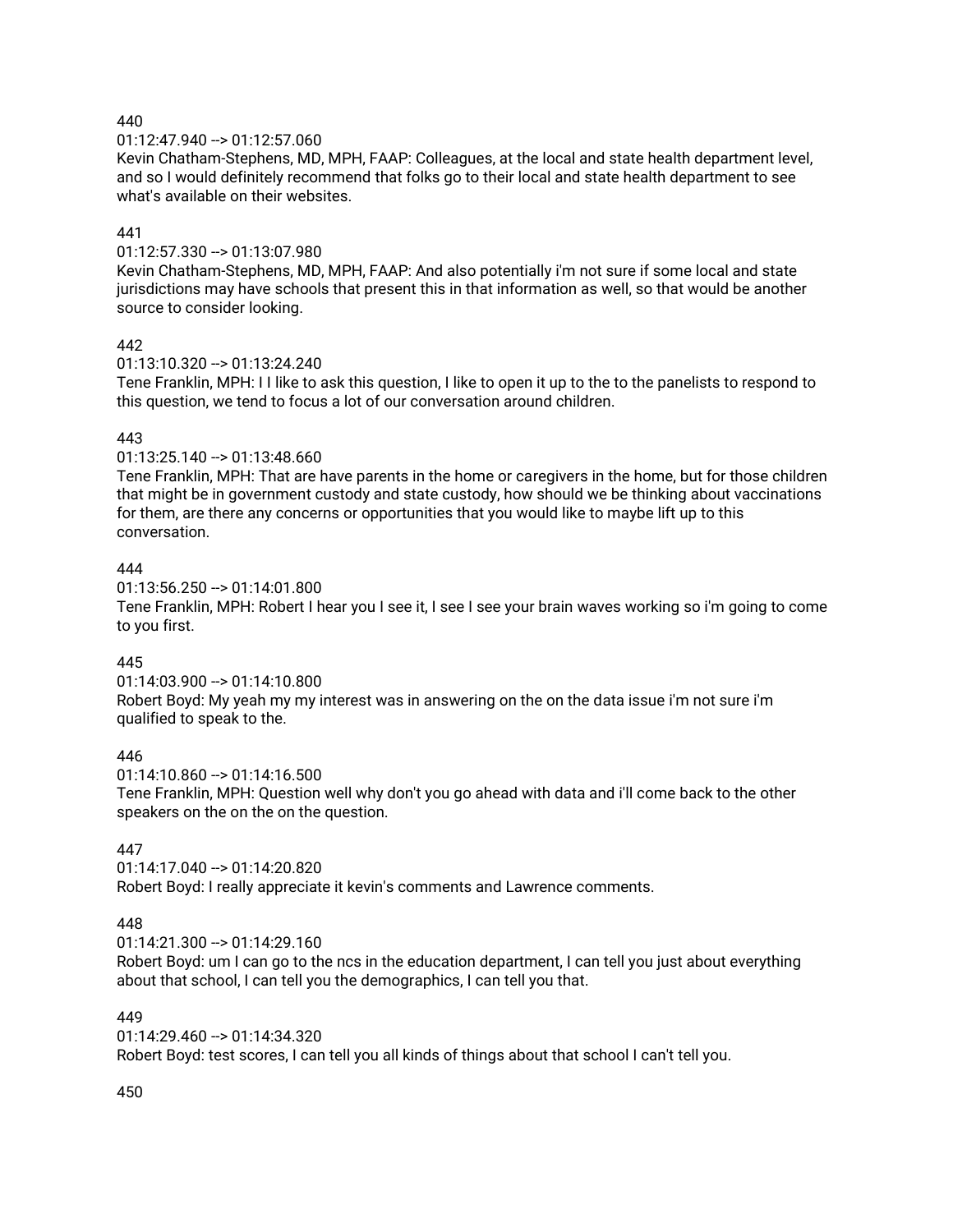### 01:14:35.250 --> 01:14:45.570

Robert Boyd: anything about school health in that particular school I can't tell you what kind of of professionals are their what their capabilities are what services are being offered in that school.

### 451

### 01:14:45.780 --> 01:15:00.510

Robert Boyd: There is no national census on what's happening in schools around health that's a tragedy in the third decade of the 21st century we've got to do something about that we also have these these.

### 452

#### 01:15:02.460 --> 01:15:13.020

Robert Boyd: behemoths called hip in for PR that scare the heck out of people, let me first tell you that the former deputy secretary of education under the last President told me that no one's ever.

### 453

#### 01:15:13.350 --> 01:15:21.480

Robert Boyd: in history, been prosecuted for for violation so before everybody goes running and hiding behind ferpa it's not a real issue.

### 454

01:15:22.140 --> 01:15:29.940

Robert Boyd: Second we're in a public safety exception that's The one exception, where folks in hip in the hipaa and for world can share information.

### 455

01:15:30.330 --> 01:15:38.400

Robert Boyd: Currently a pediatrician a private pediatrician can't share healthcare information with what's happening on that child with the school's.

#### 456

#### 01:15:38.820 --> 01:15:57.840

Robert Boyd: The folks in the school based health Center working right there side by side with the school technically in a non pandemic environment can't share what's happening with that child with the school because we have the step in for brick walls firewalls between us those need to come down.

#### 457

 $01:15:59.250 \rightarrow 01:16:06.810$ 

Robert Boyd: But it all needs to start with data it all needs to start let's just start with a simple census telling us what's happening in every school.

#### 458

01:16:07.170 --> 01:16:14.490

Robert Boyd: And what resources are available in that school that will then help us target where we need to put resources.

#### 459

01:16:15.180 --> 01:16:22.080

Robert Boyd: We can't just assume that every school has a nurse it doesn't that every school has a school based health Center it doesn't.

460  $01:16:22.530 \rightarrow 01:16:29.730$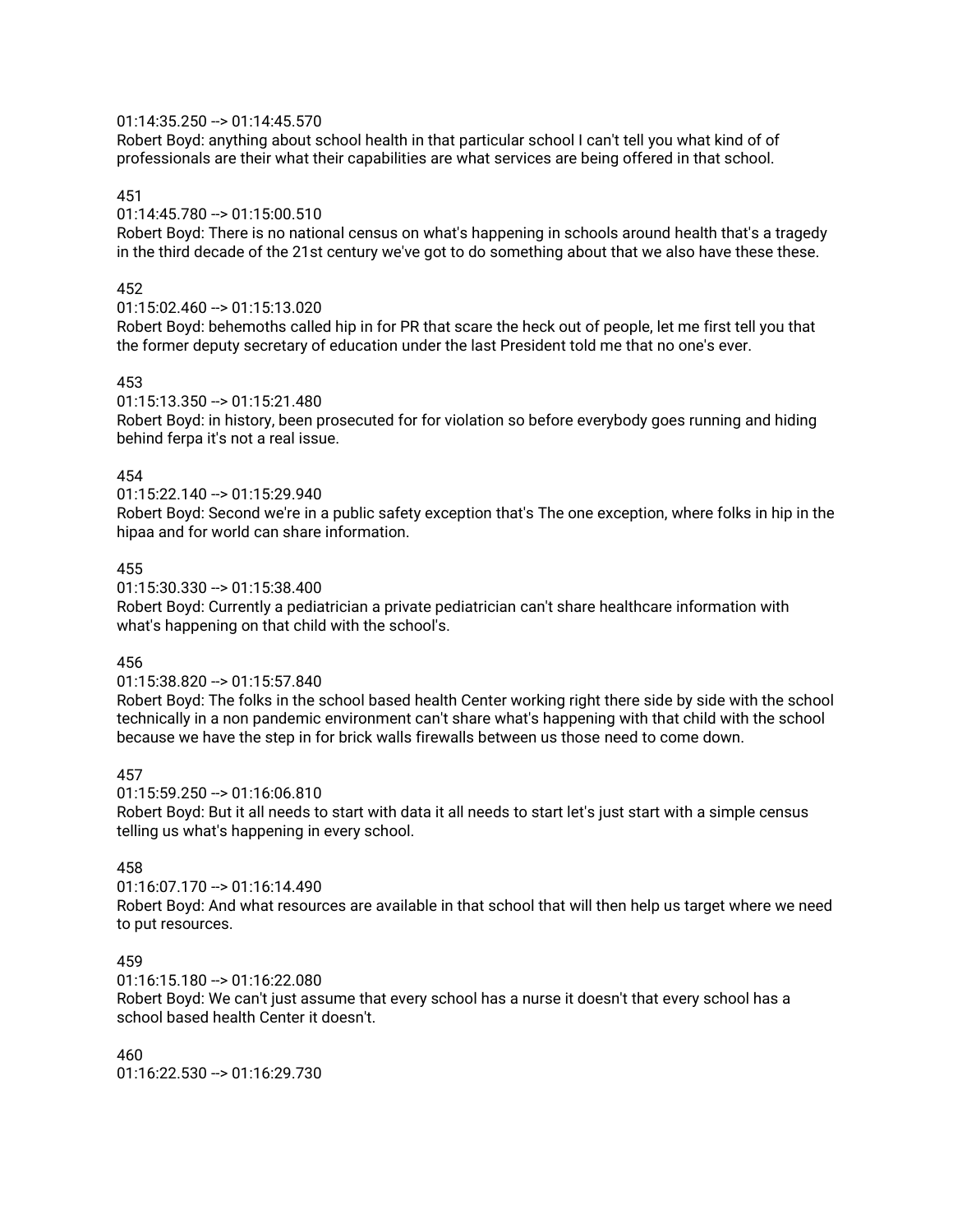Robert Boyd: And we don't know and every school based health Center doesn't offer the same services and and then there's the last point here.

#### 461

01:16:30.060 --> 01:16:37.350

Robert Boyd: And that's what we in the in our space call working to the top of your license please stop asking school nurses to do telehealth.

### 462

#### 01:16:38.100 --> 01:16:48.240

Robert Boyd: We can train people in six weeks, how to do telehealth we don't need a school nurse who's already swamped to do that we've got school psychologist doing tests.

#### 463

 $01:16:48.810 -> 01:16:53.250$ 

Robert Boyd: I don't have a problem, I mean school psychologist should be evaluating the tests, but giving the test.

#### 464

01:16:53.970 --> 01:17:01.530

Robert Boyd: We can have somebody else give the test and allow the school psychologist to do the things they've been trained to do it's a flaw in our system.

### 465

01:17:02.100 --> 01:17:14.730

Robert Boyd: And it's something that we've got to got to take care of but It all starts with data we can't even tell you who's doing what where and that's a tragedy in this and we can collect all of this data we just not doing it.

#### 466

01:17:16.410 --> 01:17:18.000 Tene Franklin, MPH: Thank you, I appreciate that Robert.

## 467

 $01:17:19.560 \rightarrow 01:17:28.830$ 

Tene Franklin, MPH: Coming back to the question that I asked before Roberts last comment and i'm wondering if how we should think about students.

#### 468

01:17:30.120 --> 01:17:44.940

Tene Franklin, MPH: That are are in government custody state custody with regards to educating their guardians so forth, and so on, and educating them with regards to vaccines and lauren i'm wondering if you could start, please.

### 469

 $01:17:45.540 \rightarrow 01:17:51.390$ 

Lauren A. Smith, MD, MPH: yeah I know you raise a really, really important question, because that is a group of young people that.

### 470

01:17:52.710 --> 01:18:00.750 Lauren A. Smith, MD, MPH: really do need a specialized approach I would think I have two comments, one is ideally the state.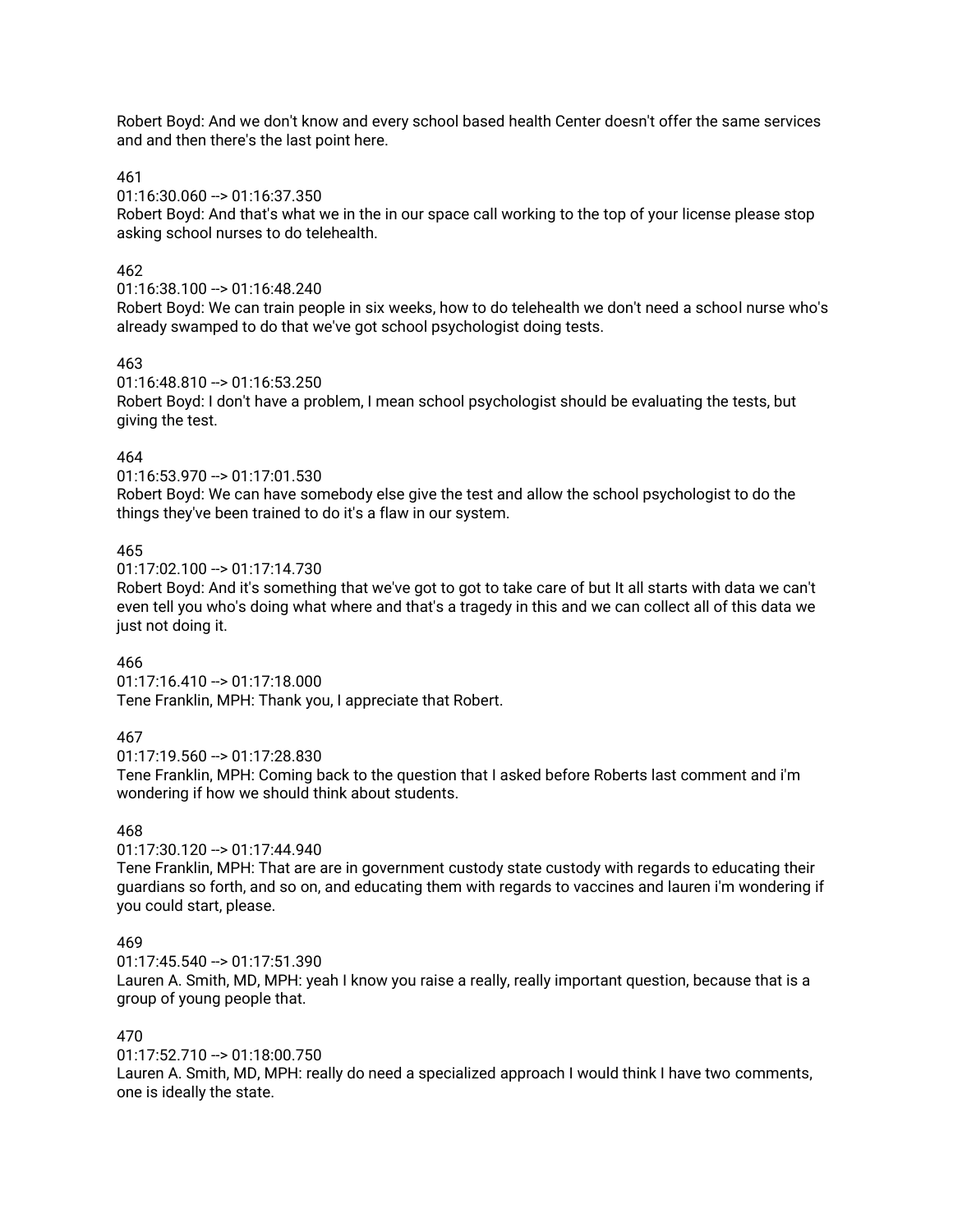01:18:02.070 --> 01:18:14.580

Lauren A. Smith, MD, MPH: department of child welfare or however it's you know organized in the state, you know could and should be, in collaboration with the State Department of Health around the particular needs of.

## 472

01:18:15.540 --> 01:18:27.300

Lauren A. Smith, MD, MPH: That cohort of children, usually those those kids are covered under the state's medicaid program so they should be able to see health providers they're also.

## 473

01:18:27.690 --> 01:18:39.510

Lauren A. Smith, MD, MPH: Usually required to have at least a medical assessments of at least the potential for a medical home, so, in some ways, those kids have ideally should have a network of.

## 474

01:18:40.380 --> 01:18:48.150

Lauren A. Smith, MD, MPH: pediatric providers that have seen them at least once to do the medical assessment and who could follow up with them, so I think that the.

## 475

01:18:49.380 --> 01:18:59.400

Lauren A. Smith, MD, MPH: connection with the public health department that connection with the medical homes that have been sort of assigned with those two those two children and then think about the.

## 476

01:19:01.410 --> 01:19:10.800

Lauren A. Smith, MD, MPH: Child welfare organization needing to have a concerted effort to reach out to the fam foster families and other guardians of.

## 477

 $01:19:11.820 \rightarrow 01:19:21.210$ 

Lauren A. Smith, MD, MPH: The kids that are in their care to ensure make it easy again and making the access easy for those guardians to get the children.

## 478

01:19:21.960 --> 01:19:32.310

Lauren A. Smith, MD, MPH: vaccinated the issue about consent and and who gets to make that choice is a separate issue which I think is you know not mature asked me about but it's.

## 479

01:19:33.090 --> 01:19:42.090

Lauren A. Smith, MD, MPH: Because you know things around medical decision making, would be you know, in the best interest of the child and the the agency would.

## 480

01:19:42.720 --> 01:19:48.960

Lauren A. Smith, MD, MPH: be charged with doing that So hopefully in concert with the public health department, they would have developed a protocol for that.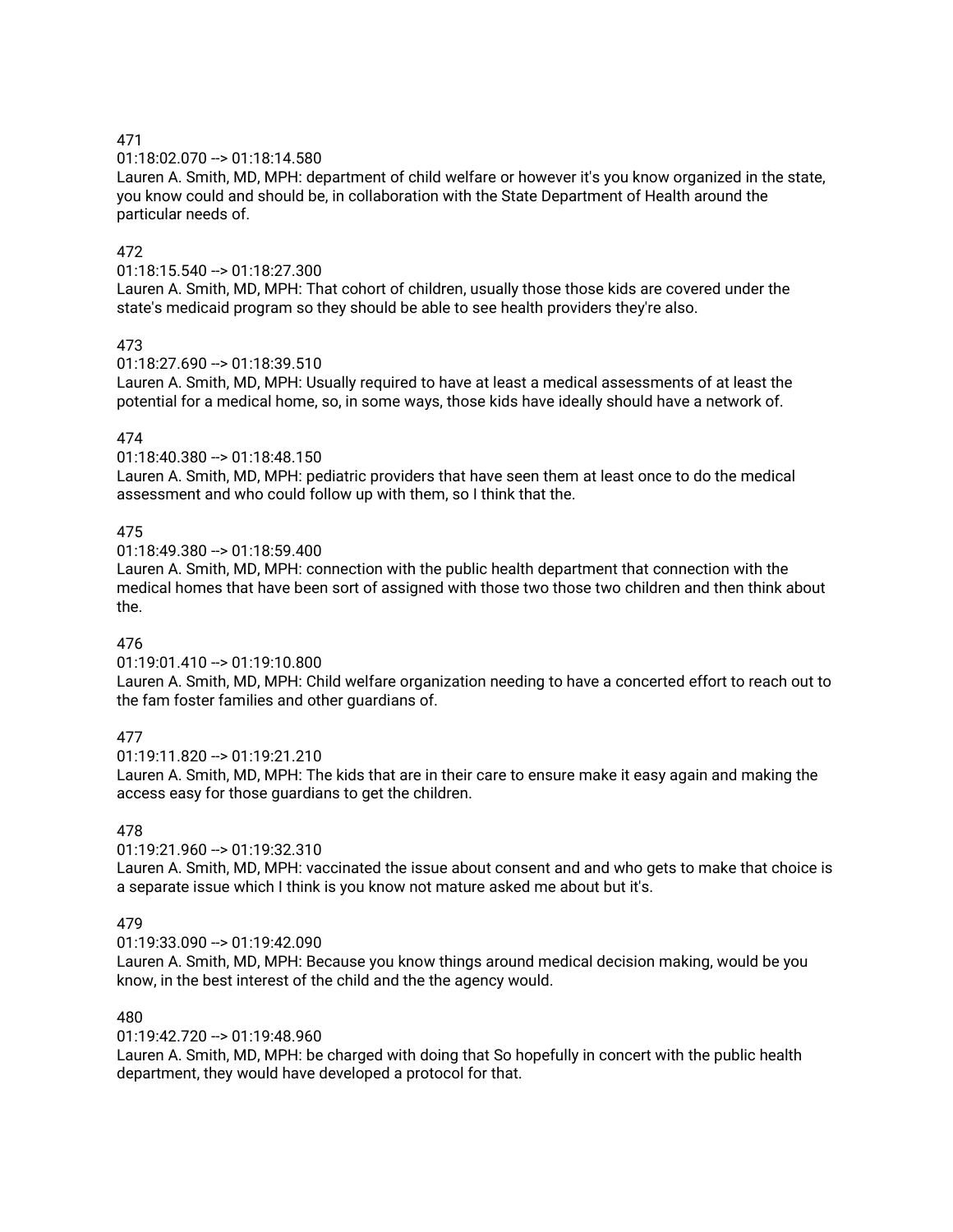01:19:49.680 --> 01:19:53.730

Lauren A. Smith, MD, MPH: The only other thing I would say is in group homes other congregate settings where there might.

## 482

01:19:54.660 --> 01:20:11.430

Lauren A. Smith, MD, MPH: Be kids living and again special outreach there to ensure that those children are beach either mobile you know mobile vaccination bands are connecting them to a particular house or your connection will be those those services.

### 483

01:20:11.880 --> 01:20:17.550

Tene Franklin, MPH: that's very helpful Thank you Kevin i'm I was hoping that maybe you could.

### 484

01:20:18.810 --> 01:20:23.790

Tene Franklin, MPH: speak to us about I just lost my train of thought and.

## 485

01:20:26.910 --> 01:20:33.390

Tene Franklin, MPH: Just lost my train of thought, but nevertheless i'm wondering if if you could help us understand.

### 486

01:20:35.610 --> 01:20:44.700

Tene Franklin, MPH: How we should be how we can work with how we can access your resources and also work with all local health departments to.

## 487

01:20:46.110 --> 01:20:51.120 Tene Franklin, MPH: How, what is the best way that we should be approaching a partnership with our local health departments.

488

01:20:53.610 --> 01:20:55.080 Kevin Chatham-Stephens, MD, MPH, FAAP: Sure, so I think.

# 489

 $01:20:56.460 -> 01:21:04.950$ 

Kevin Chatham-Stephens, MD, MPH, FAAP: Ideally, that would build on relationships that already exist right so either you know relationships that existed before.

## 490

01:21:05.220 --> 01:21:14.040

Kevin Chatham-Stephens, MD, MPH, FAAP: The codependent make our relationships that have been developed and strengthened during the code pandemic, we know the pandemic is definitely brought a lot of people together.

# 491

01:21:14.730 --> 01:21:20.970 Kevin Chatham-Stephens, MD, MPH, FAAP: You know that's one of the few silver linings of the pandemic, I think, is getting people together to work on such an important topic.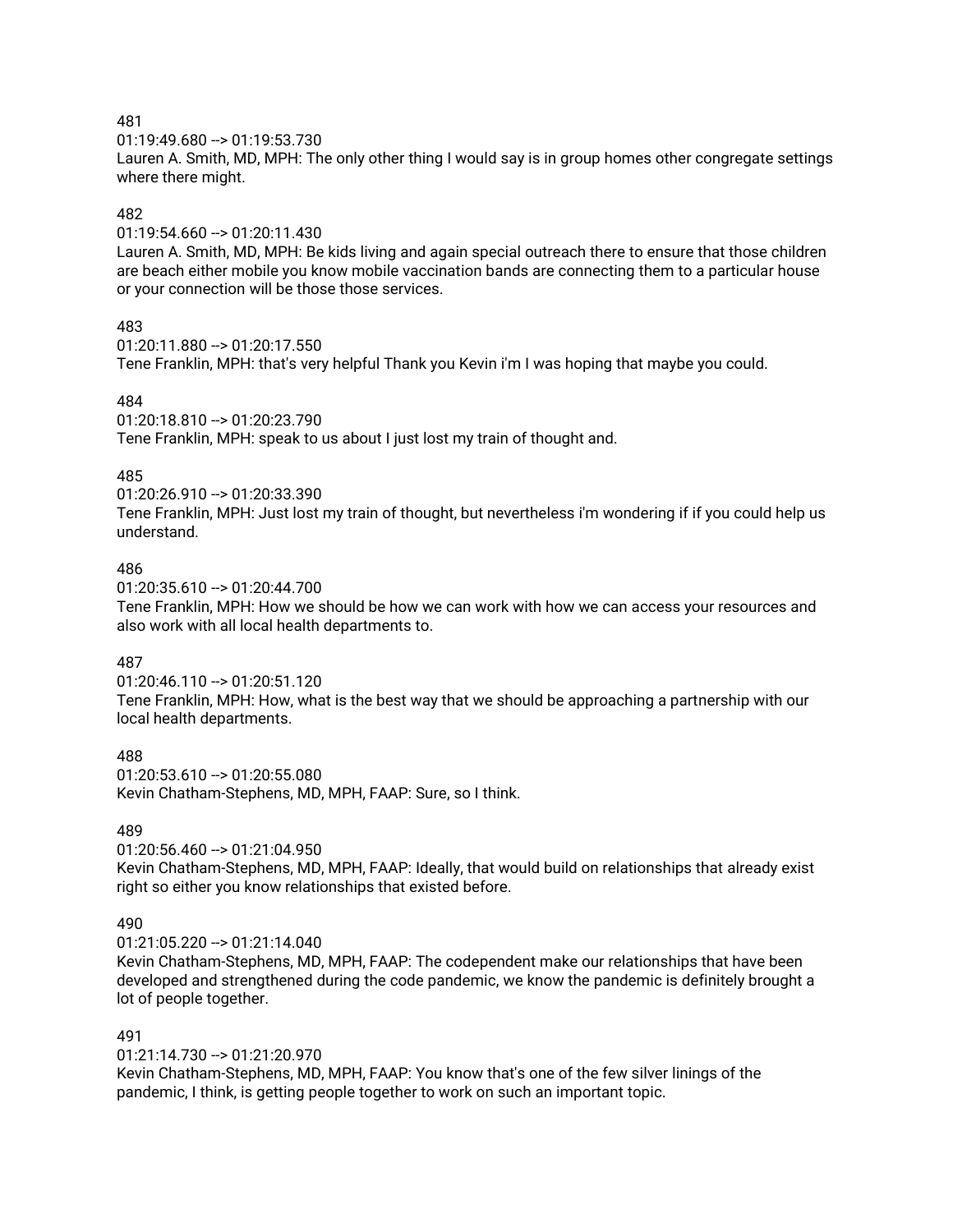01:21:22.470 --> 01:21:29.070

Kevin Chatham-Stephens, MD, MPH, FAAP: So I imagine many groups many, many groups have connections to a local or state health departments now.

### 493

01:21:29.880 --> 01:21:38.730

Kevin Chatham-Stephens, MD, MPH, FAAP: If you don't I would recommend looking you know, for you know trusted messengers or those key partners who may work with the local and state health departments closely.

### 494

01:21:39.060 --> 01:21:42.960 Kevin Chatham-Stephens, MD, MPH, FAAP: And that could be in a variety of settings we've heard a lot about the school setting today.

### 495

01:21:43.590 --> 01:21:52.560

Kevin Chatham-Stephens, MD, MPH, FAAP: You know i'm a pediatrician, as I mentioned, I know the a State chapters are very active and very engaged so that could be a resource as well.

### 496

01:21:53.250 --> 01:22:03.090

Kevin Chatham-Stephens, MD, MPH, FAAP: So I think it's just a matter of looking around and trying to figure out how you can plug in and oftentimes it can be a matter of just like volunteering to help on something.

## 497

01:22:03.690 --> 01:22:13.470 Kevin Chatham-Stephens, MD, MPH, FAAP: that's frequently how people get involved in a penn state chapters is saying like hey i'm here I don't know much about this topic, but I want to, I want to help out.

### 498

 $01:22:13.740 \rightarrow 01:22:22.590$ 

Kevin Chatham-Stephens, MD, MPH, FAAP: um, so I would recommend all the experts on the line here with their great expertise could potentially you know reach out and offer their assistance and really try to get engaged in that.

#### 499 01:22:24.750 --> 01:22:25.380 Thank you.

## 500

01:22:26.430 --> 01:22:40.020

Tene Franklin, MPH: And and Venus I so lots of talk about earlier you showed a map during your comments during your presentation and I noticed that your organization wasn't located where I live in nashville Tennessee.

# 501

01:22:40.950 --> 01:22:49.500

Tene Franklin, MPH: And I also understand that how we approach solutions and communities differs in rural communities versus urban communities.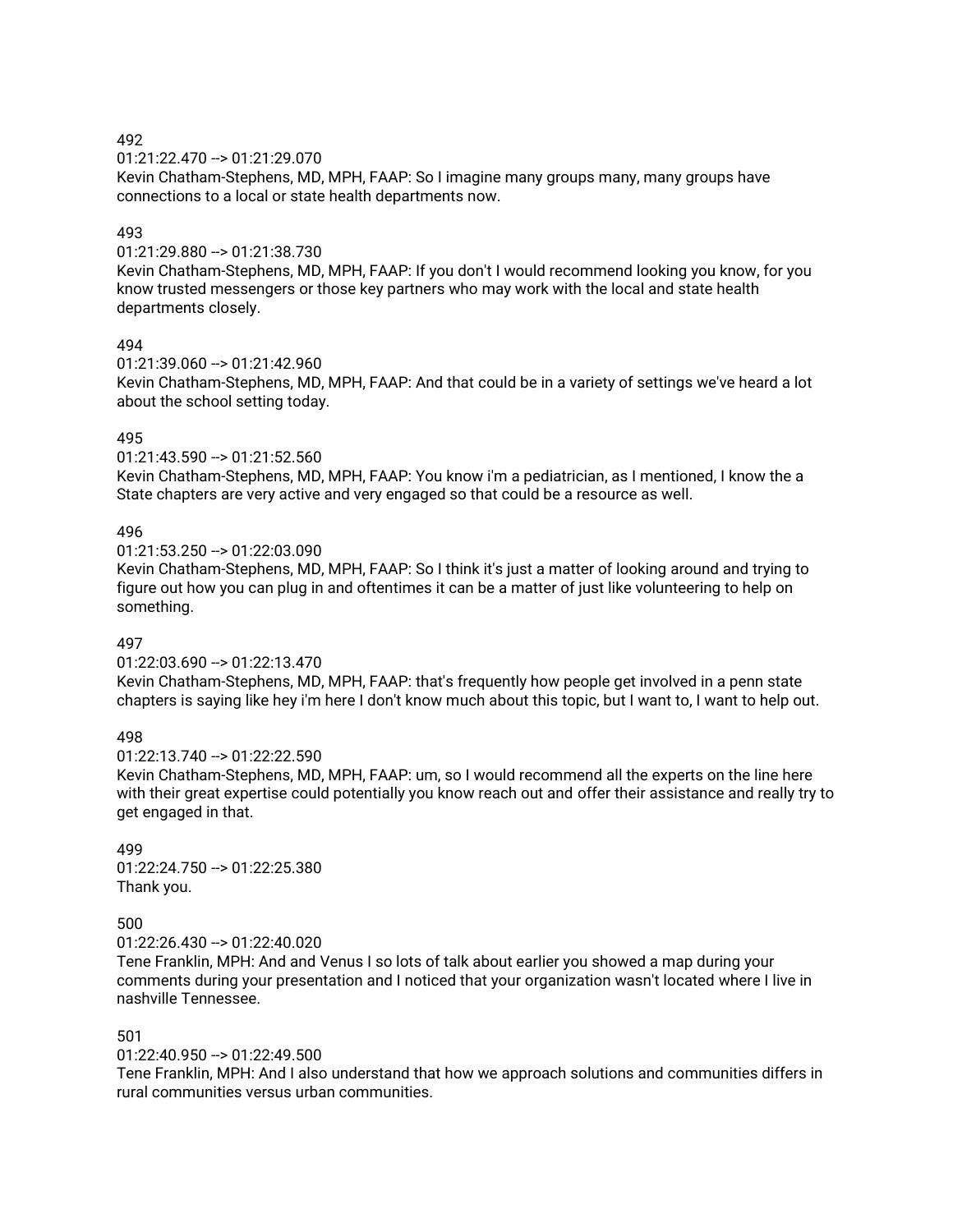#### 01:22:50.070 --> 01:23:09.450

Tene Franklin, MPH: i'm wondering if you could sort of share your thoughts about for the for the viewers on how we should think about engaging with Community health workers in rural communities versus urban communities, in addition to that, if you can also consider undocumented.

#### 503

#### 01:23:10.500 --> 01:23:17.730

Tene Franklin, MPH: individuals from a myriad of different backgrounds and Haitian so forth, and so on.

### 504

01:23:20.010 --> 01:23:25.860

Venus Ginés, MAP/CHWI: Well, yes, we are all over the United States we'd love to be everywhere else i'd be this displayed.

### 505

01:23:26.310 --> 01:23:32.460 Venus Ginés, MAP/CHWI: there's some cities and towns that we'd like to get in and work with whoever is actually working in.

#### 506

01:23:32.820 --> 01:23:44.790

Venus Ginés, MAP/CHWI: Not only in the school, but in the Community to empower them with whatever tools we have because we're all in this together and we one thing we've learned about covert it doesn't care about race or ethnicity or gender.

#### 507

01:23:45.570 --> 01:23:51.720 Venus Ginés, MAP/CHWI: or age it's an equal opportunity killer so I, I think, in our case.

#### 508

01:23:52.290 --> 01:24:03.660

Venus Ginés, MAP/CHWI: We have been very open about the fact that we are accessible to our Community, but we are also accessible to all of you on the call, let us know how we can help how we can set something up to set up our training.

#### 509

 $01:24:04.290 - 01:24:08.580$ 

Venus Ginés, MAP/CHWI: But other and i'll tell you Community health workers and actually promoters.

#### 510

01:24:09.300 --> 01:24:18.570

Venus Ginés, MAP/CHWI: have been around for decades and decades, this is not a new thing it's just said now they're being recognized for their work, but they've been around even during the 1960s.

#### 511

01:24:19.080 --> 01:24:26.820

Venus Ginés, MAP/CHWI: In the migrant communities that that one person who was able to share information about health and wellness to the migrant workers in the fields.

#### 512 01:24:27.180 --> 01:24:37.650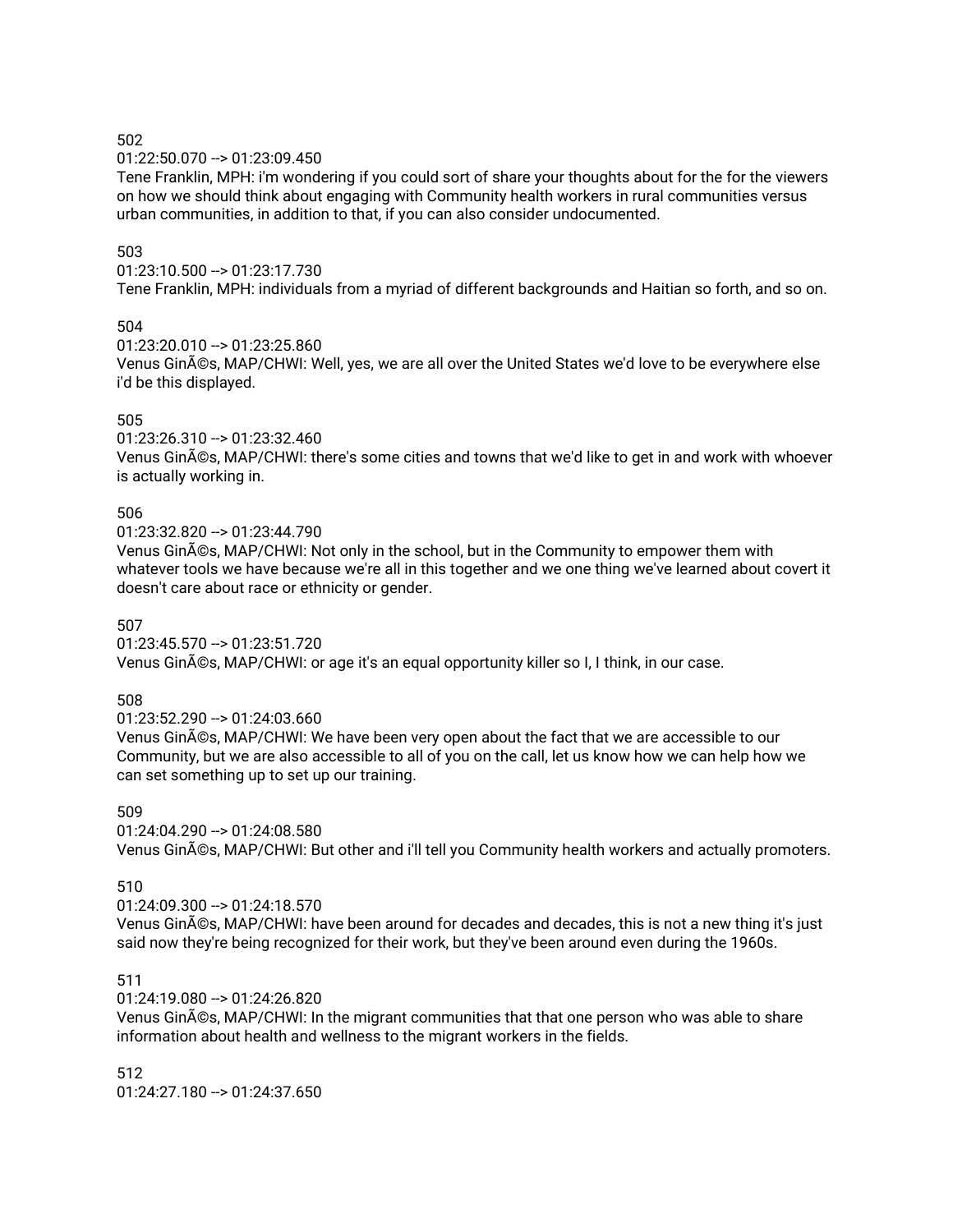Venus Ginés, MAP/CHWI: So we've been around for a long time, I think we will be there a lot longer I think if there's problems are in the Community, the solutions are with a Community health worker and from authority.

### 513

# 01:24:37.980 --> 01:24:50.400

Venus Ginés, MAP/CHWI: So I just again feel like this is our time as Community health workers and and pompadour us to have our voice and we work on four different, our task is is divided into four.

### 514

#### 01:24:50.850 --> 01:25:06.030

Venus Ginés, MAP/CHWI: We call it the mind framework, and this is something that you can apply to your your Community organizations it's great it's the m for motivating your community, how do you motivate your community to get early detection screen only for diabetes or cancer, but also.

### 515

### 01:25:07.080 --> 01:25:17.760

Venus Ginés, MAP/CHWI: Getting that covert testing and the vaccine the is for informing, how do you inform our community in a culturally and linguistically appropriate manner about all the available resources in the Community.

### 516

 $01:25:18.180 - > 01:25:25.950$ 

Venus Ginés, MAP/CHWI: And navigators I mean we need our navigators to in a community to navigate people from you know that for the access to care.

### 517

### 01:25:26.220 --> 01:25:34.530

Venus Ginés, MAP/CHWI: access to safe vaccine sites access to better information and communication communicating in a culturally linguistically appropriate manner as well.

## 518

#### 01:25:34.980 --> 01:25:44.100

Venus Ginés, MAP/CHWI: And lastly, educating we need more Community health workers out there in the field we're ready to to educate them, but they are the ones that really can educate our Community.

#### 519

#### 01:25:44.490 --> 01:25:53.820

Venus Ginés, MAP/CHWI: and be mindful of every community that they go to how to break down the volume of their training not have training that's way over people's heads will be We really need to.

#### 520

#### 01:25:54.180 --> 01:26:05.250

Venus Ginés, MAP/CHWI: Look at our Community and before we get in there, tailor our Community intervention or Community education program that's very tailored to that specific Community one size does not fit all.

#### 521

#### 01:26:07.980 --> 01:26:23.790

Tene Franklin, MPH: Thank you, thank you Venus and I agree one size does not fit all and we're here today, sharing information and learning from each other, learning from our speakers, a lot of great information, the chat I haven't been able to keep up with everything but I work we're going to be taking notes.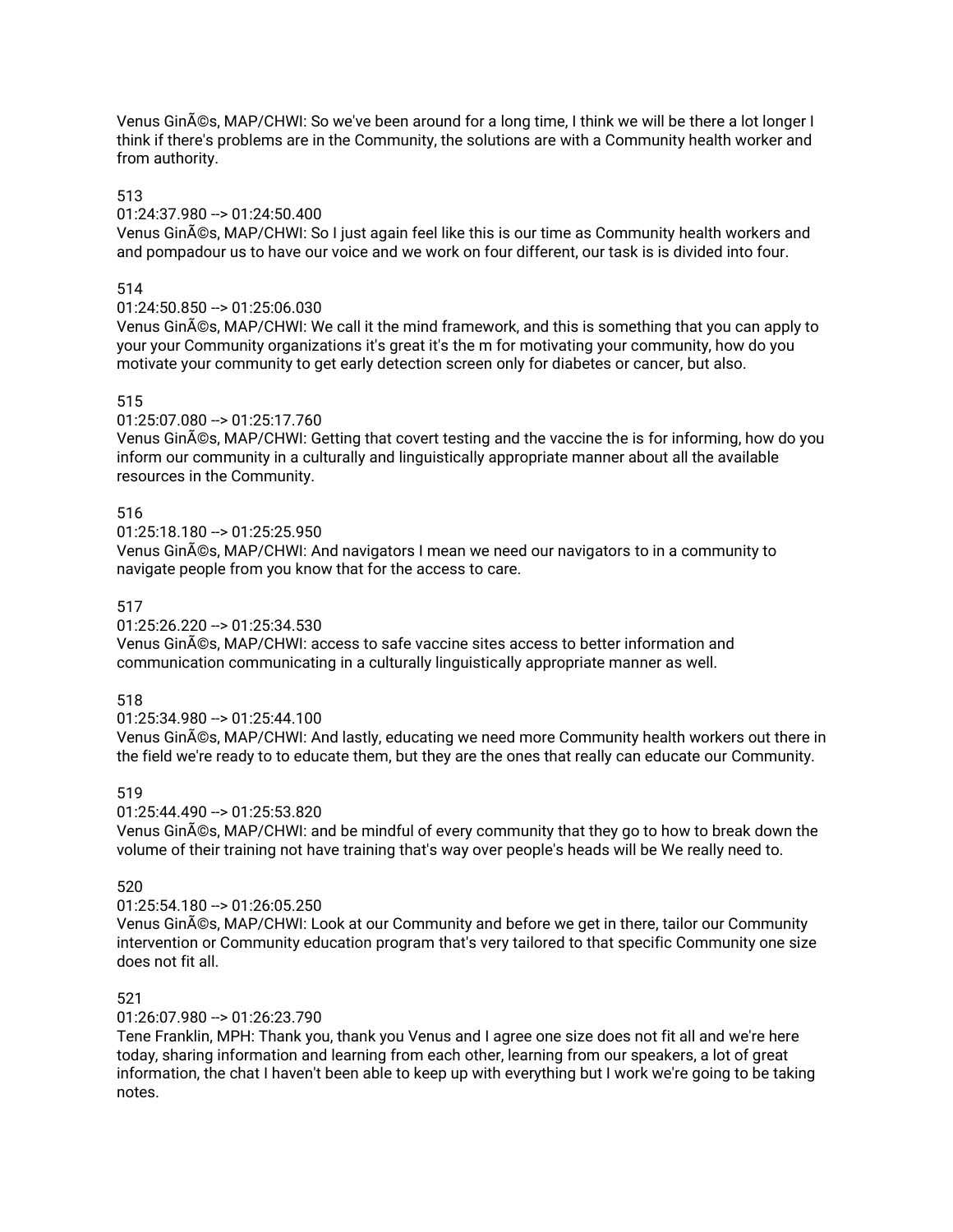01:26:24.840 --> 01:26:36.540

Tene Franklin, MPH: I just want to say thank you to our speakers and before we completely close out if we can just go around quickly and if there's just maybe one or two words that you would like to.

#### 523

01:26:37.620 --> 01:26:55.290

Tene Franklin, MPH: Give as a call to action for our our viewers or listeners what would that be, or what would you want them to pay attention to, as we are moving towards the vaccine potential vaccine rollout for ages five to 11 and I will start with you, Robert.

524 01:26:56.340 --> 01:26:57.510 Robert Boyd: there's no wrong doors.

### 525

01:26:58.530 --> 01:27:08.910

Robert Boyd: You know, whatever it takes if we can distribute it into pharmacy in a school or the pediatricians office at a church I don't care let's get the vaccine out and for the record i'm for mandates.

### 526

01:27:09.480 --> 01:27:12.030 Tene Franklin, MPH: And thank you, thank you, a Venus.

### 527

01:27:13.860 --> 01:27:18.660 Venus Ginés, MAP/CHWI: Is information plus miscommunication equals mistress Thank you.

528 01:27:18.990 --> 01:27:19.560 Kevin.

### 529

01:27:21.750 --> 01:27:37.920

Kevin Chatham-Stephens, MD, MPH, FAAP: I would just recommend talking to your family members, your friends about the vaccine if they're vaccine hesitant, you know ask them what they want to know you know serve as a trusted resource to your immediate network and encourage the folks around you to get back soon thanks.

### 530 01:27:38.490 --> 01:27:40.350 Tene Franklin, MPH: Thank you, and lastly lauren.

# 531

 $01:27:41.580 \rightarrow 01:27:54.600$ 

Lauren A. Smith, MD, MPH: Oh, you know to snaps to everything that my panelists colleague said, I think I would just add, from my point of view that if you do the planning, with a focus on equity.

## 532

 $01:27:55.110 -> 01:28:02.490$ Lauren A. Smith, MD, MPH: you're going to be able to be more effective, not just for those children of color who were at increased risk, but if, when you.